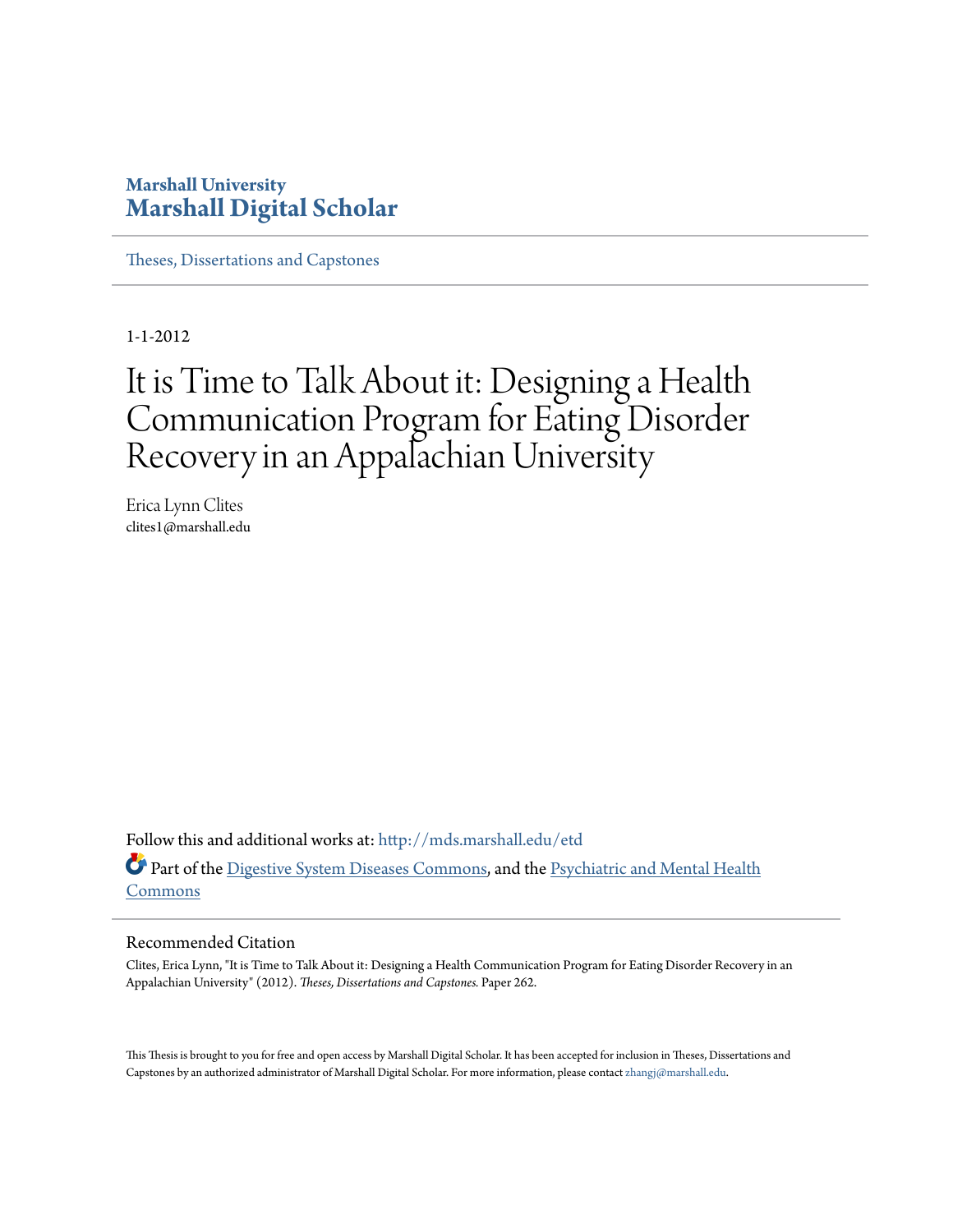# IT IS TIME TO TALK ABOUT IT: DESIGNING A HEALTH COMMUNICATION PROGRAM FOR EATING DISORDER RECOVERY IN AN APPALACHIAN

#### UNIVERSITY

A thesis submitted to

the Graduate College of

Marshall University

In partial fulfillment of

the requirements for the degree of

Master of Arts

Communication Studies

by

Erica Lynn Clites

Approved by

Dr. Barbara Tarter, Committee Chairperson

Dr. Cynthia Torppa

Dr. William Denman

Marshall University

May 2012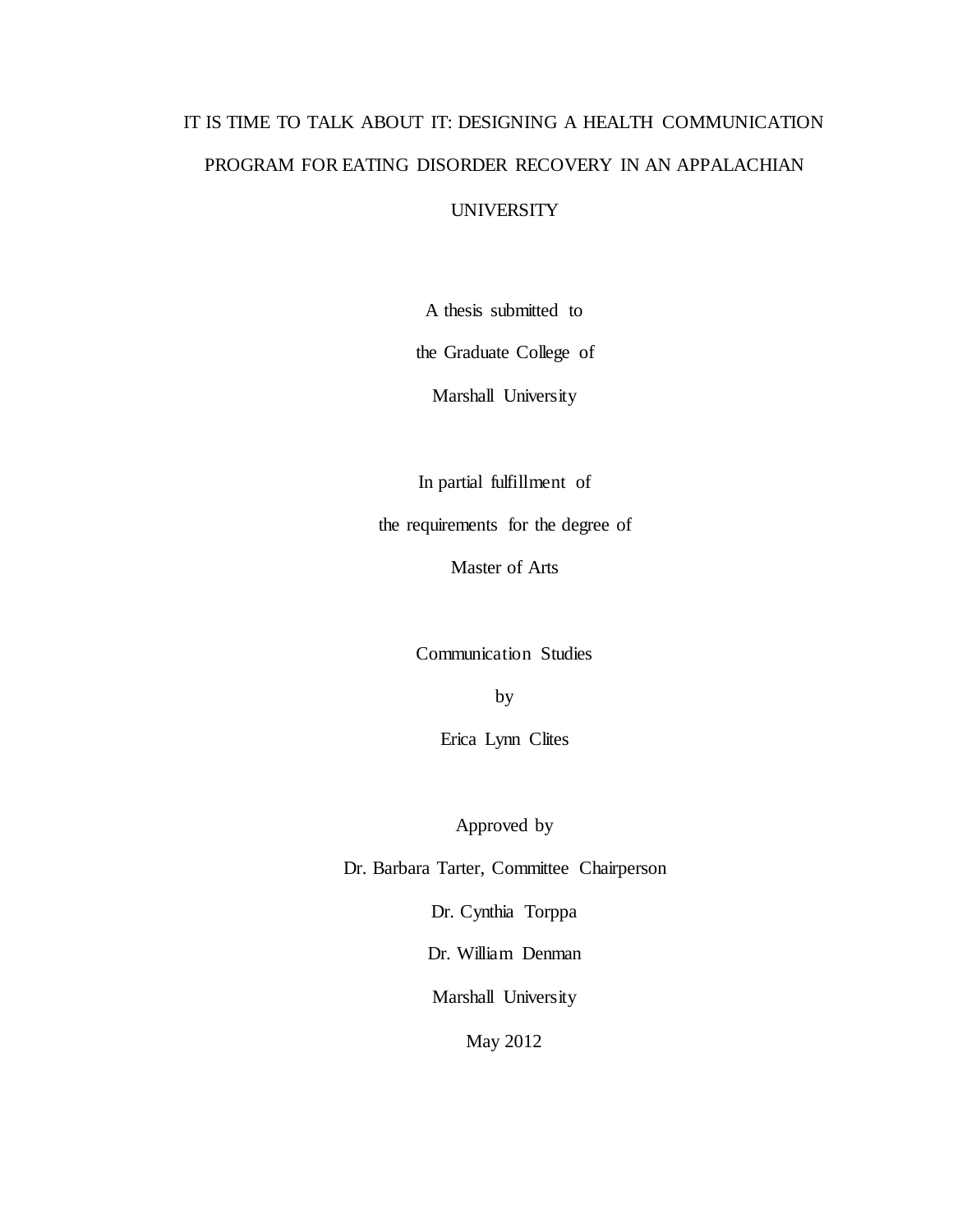*To my best friend, Libby, for teaching me the meaning of courage and strength in the fight against eating disorders.*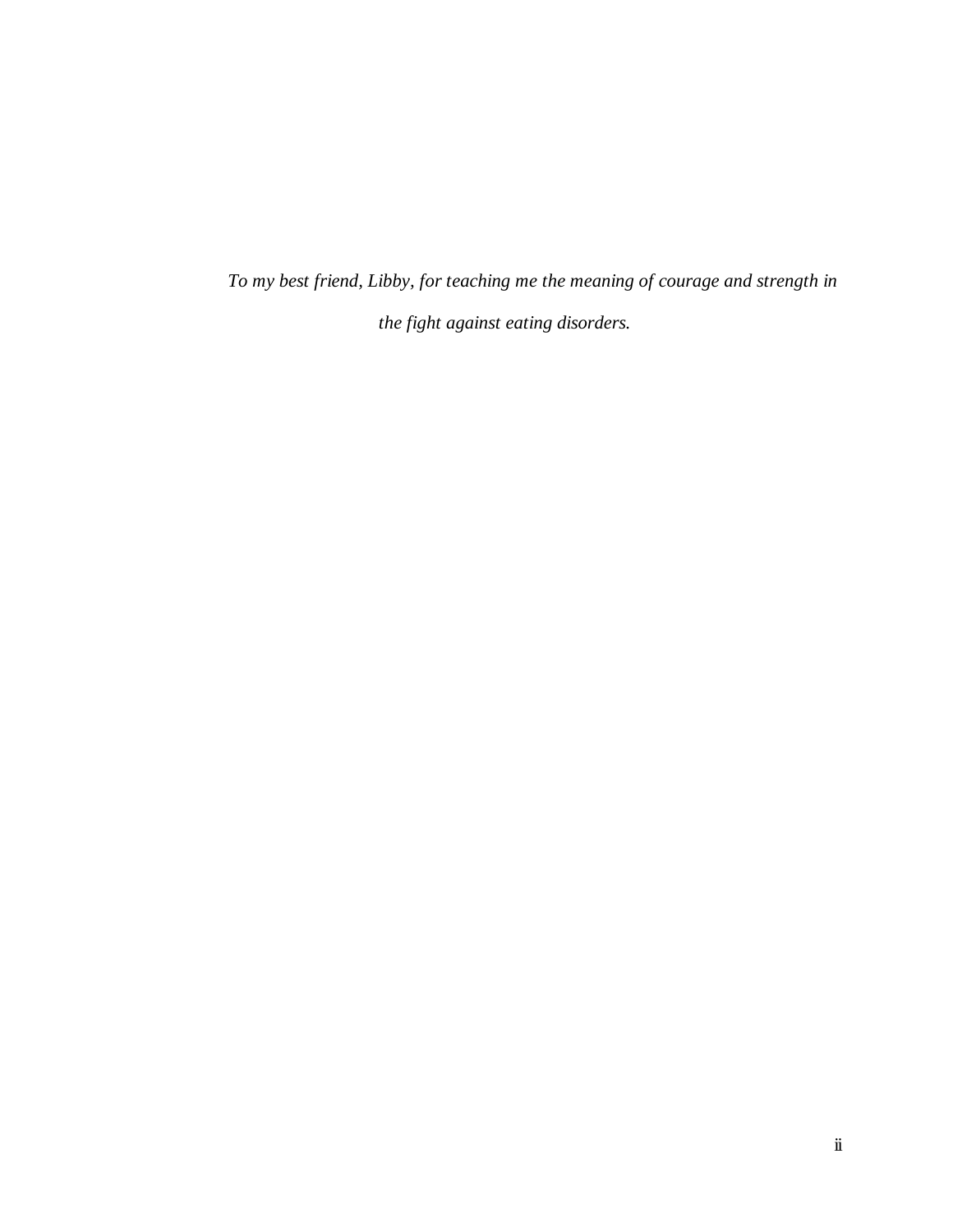# **Table of Contents**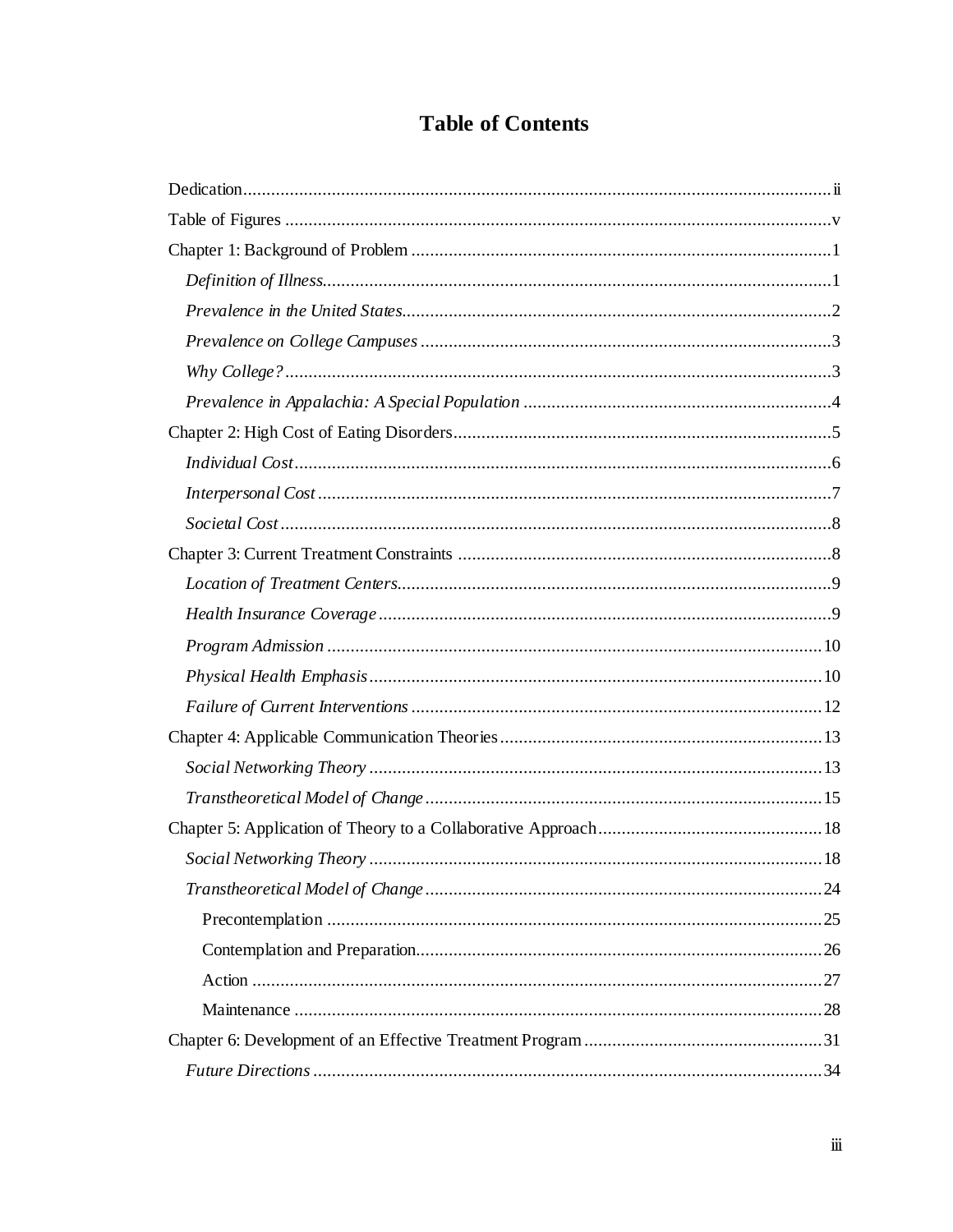| Appendix B: River Centre Clinic Adult Partial Hospitalization Daily Schedule Example  38 |  |
|------------------------------------------------------------------------------------------|--|
| Appendix C: The Transtheoretical Model of Change—Description of Key Constructs 39        |  |
| Appendix D: The Transtheoretical Model of Change—Application of Communication to         |  |
| Appendix E: The Transtheoretical Model of Change—Processes of Change That Mediate        |  |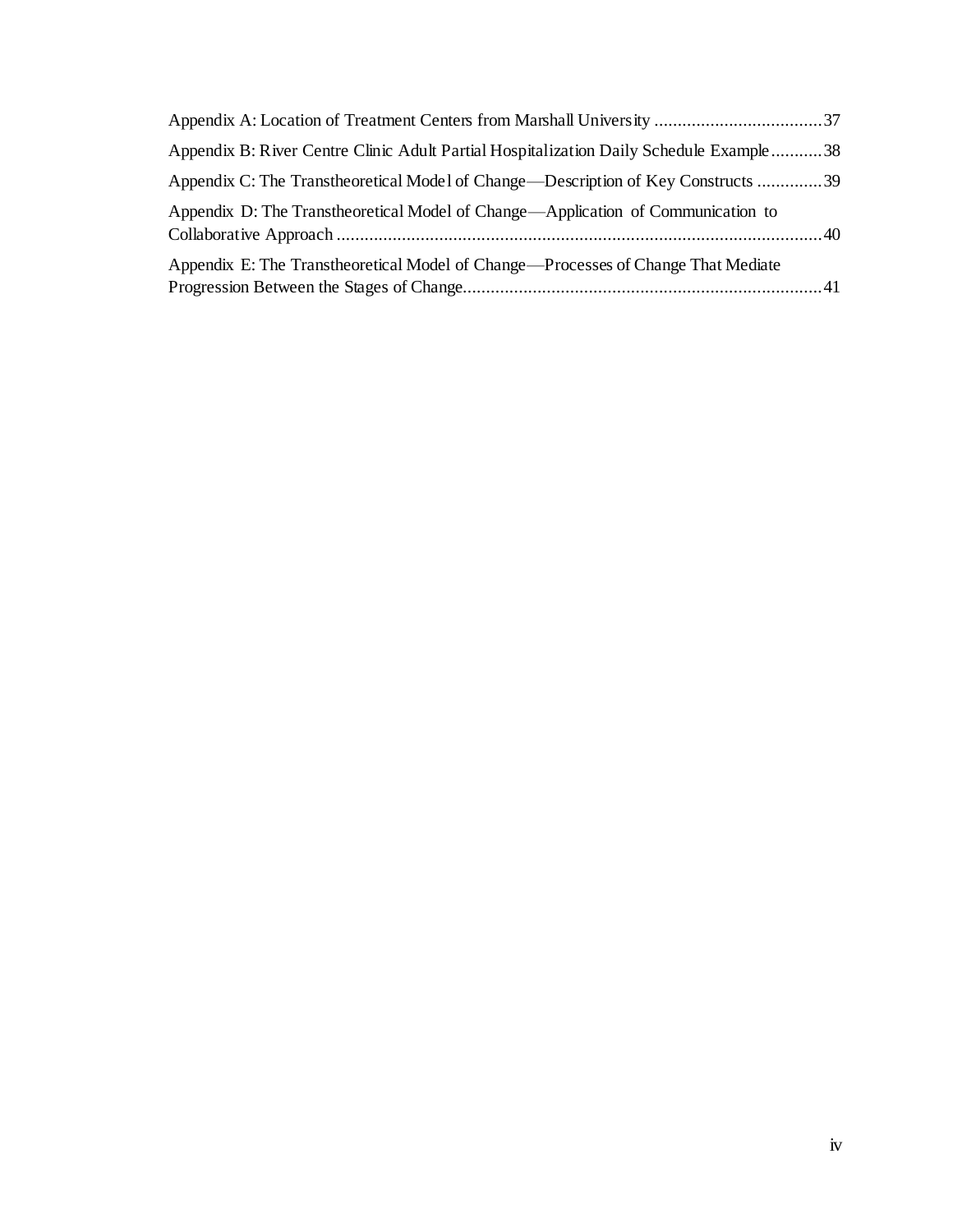# **Table of Figures**

| <i>Figure 1.1</i> Marshall University Student Residency Distribution 2005-2011                             |
|------------------------------------------------------------------------------------------------------------|
|                                                                                                            |
|                                                                                                            |
| <i>Figure 5.1</i> Precontemplation as Applied to an Effective Eating Disorder Treatment                    |
|                                                                                                            |
| <i>Figure 5.2</i> Contemplation/Preparation Stages as Applied to an Effective Eating<br>Disorder Treatment |
|                                                                                                            |
| <i>Figure 5.3</i> Action Stage as Applied to an Effective Eating Disorder Treatment                        |
|                                                                                                            |
| <i>Figure 5.4</i> Maintenance Stage as Applied to an Effective Eating Disorder Treatment                   |
|                                                                                                            |
|                                                                                                            |
| <i>Figure 6.1</i> Comparing and Contrasting Current Treatment with Proposed                                |
|                                                                                                            |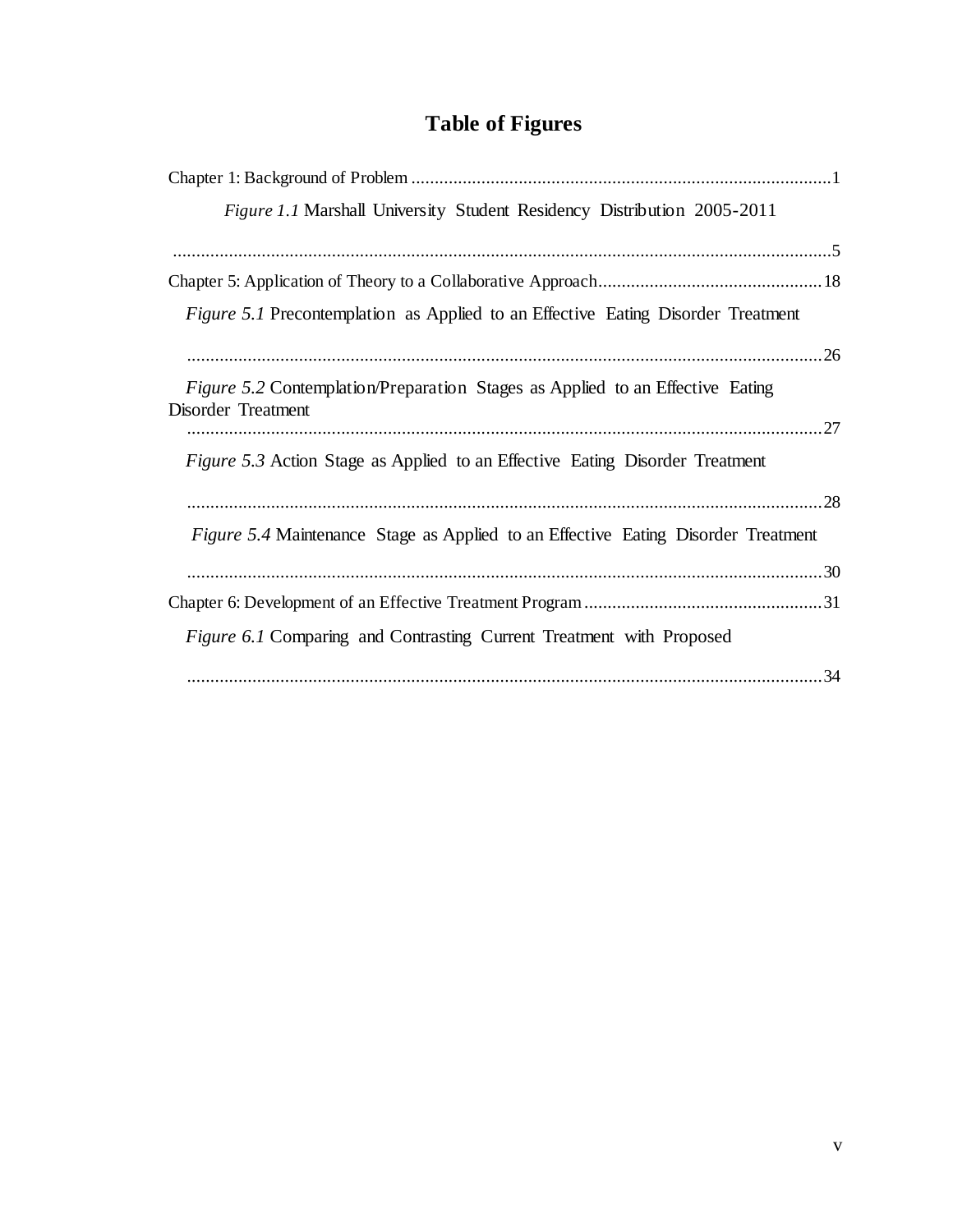**Abstract** 

The purpose of this thesis was to evaluate the treatments used in current eating disorder programs and to develop a more effective model using two relevant communication theories: the Transtheoretical Model of Change and Social Networking Theory. Further, the thesis explored the need for greater mental health literacy on Appalachian college and university campuses as it relates to the three major eating disorders defined by the *DSM-IV-TR*: anorexia nervosa, bulimia nervosa, and binge eating disorders. The analysis of current treatment revealed an overemphasis on physical health and quantitative medical progress. Applying both the Transtheoretical Model of Change and Social Networking Theory to the known characteristics of these disorders produced a program that focused more on the underlying causes of the illnesses rather than the medical symptoms.

*Keywords*: health communication, anorexia, bulimia, binge eating disorder, Appalachia, Social Networking Theory, Transtheoretical Model of Change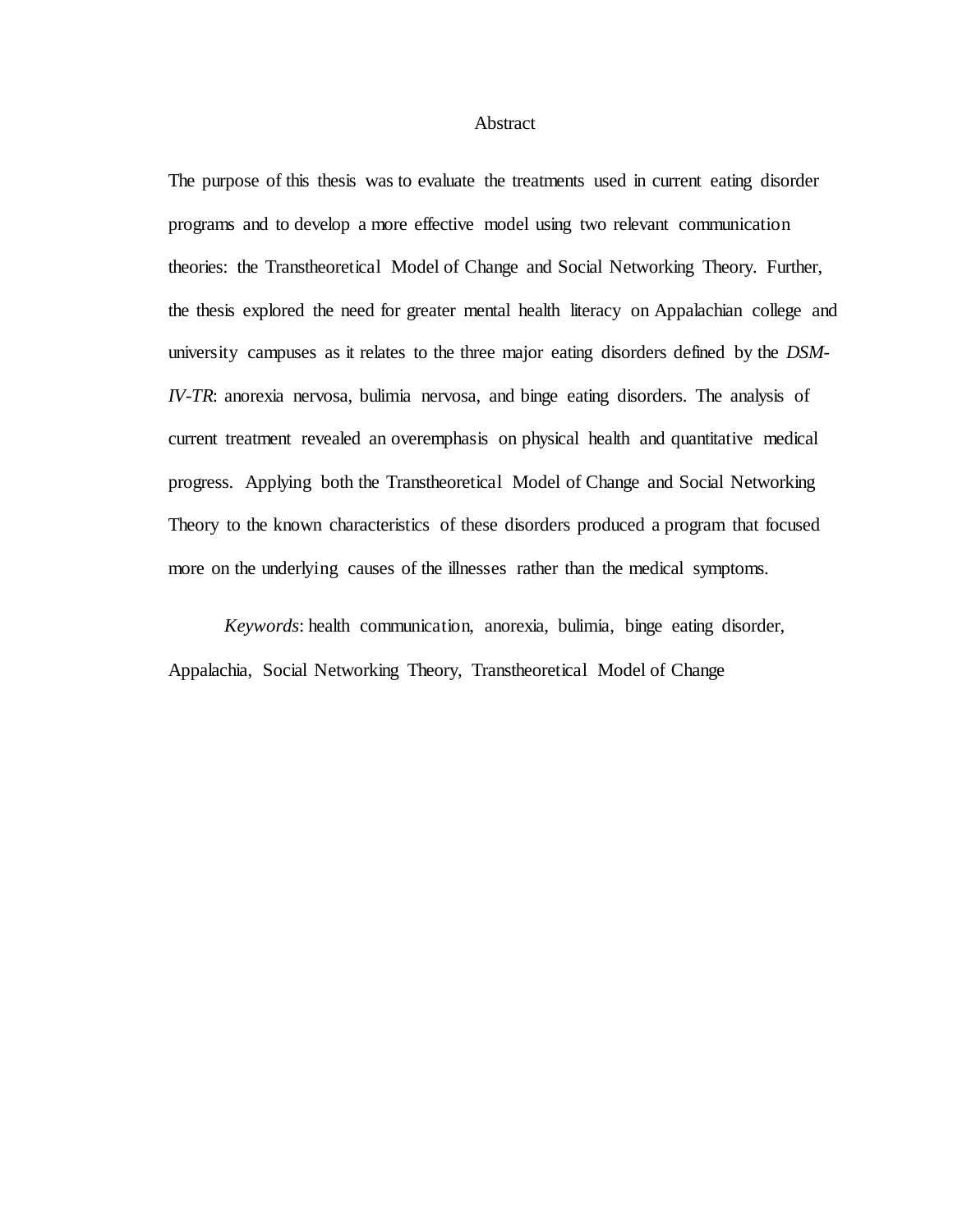#### **Chapter 1: Background of Problem**

<span id="page-7-0"></span>Since eating disorders became recognized as a distinct disease in The Diagnostic and Statistical Manual of Mental Disorders (*DSM-III, 1980* as cited in Toro & Sherwood, 1998*),* their prevalence in society has been difficult to ignore. Compared to mere decades ago, the incidence of these deadly disorders has skyrocketed, and what is worse, the illnesses themselves have evolved. What was once the desolate territory of self-starvation and self-induced vomiting has expanded to include diabetics refusing insulin for weight loss benefits, college-aged women saving their daily caloric intake for binge alcohol drinking in the evening, and even pregnant women taking advantage of morning sickness to minimize weight gain during maternity.

#### <span id="page-7-1"></span>*Definition of Illness*

The *DSM-IV-TR* (American Psychological Association, 2000) characterizes eating disorders as severe disturbances in eating behavior, which can be broken down into three distinct categories: anorexia nervosa, bulimia nervosa, and ED-NOS (eating disorder not otherwise specified). However, all three subgroups are indicative of distorted perceptions of body image and weight. Anorexia nervosa originates from the Greek word "nervous lack of appetite" (Blackman, 1996) and is perhaps the most well-known of all eating disorders. Anorexics have a debilitating fear of weight gain, despite the fact that their diagnosis is contingent upon weighing less than 85% of their expected body weight. Bulimia nervosa originates from the Greek word "hunger of an ox" (Chassler, 1998) and is characterized by recurrent and compulsive bingeing and purging episodes. ED-NOS includes disordered eating that does not meet the criteria for any specific eating disorder.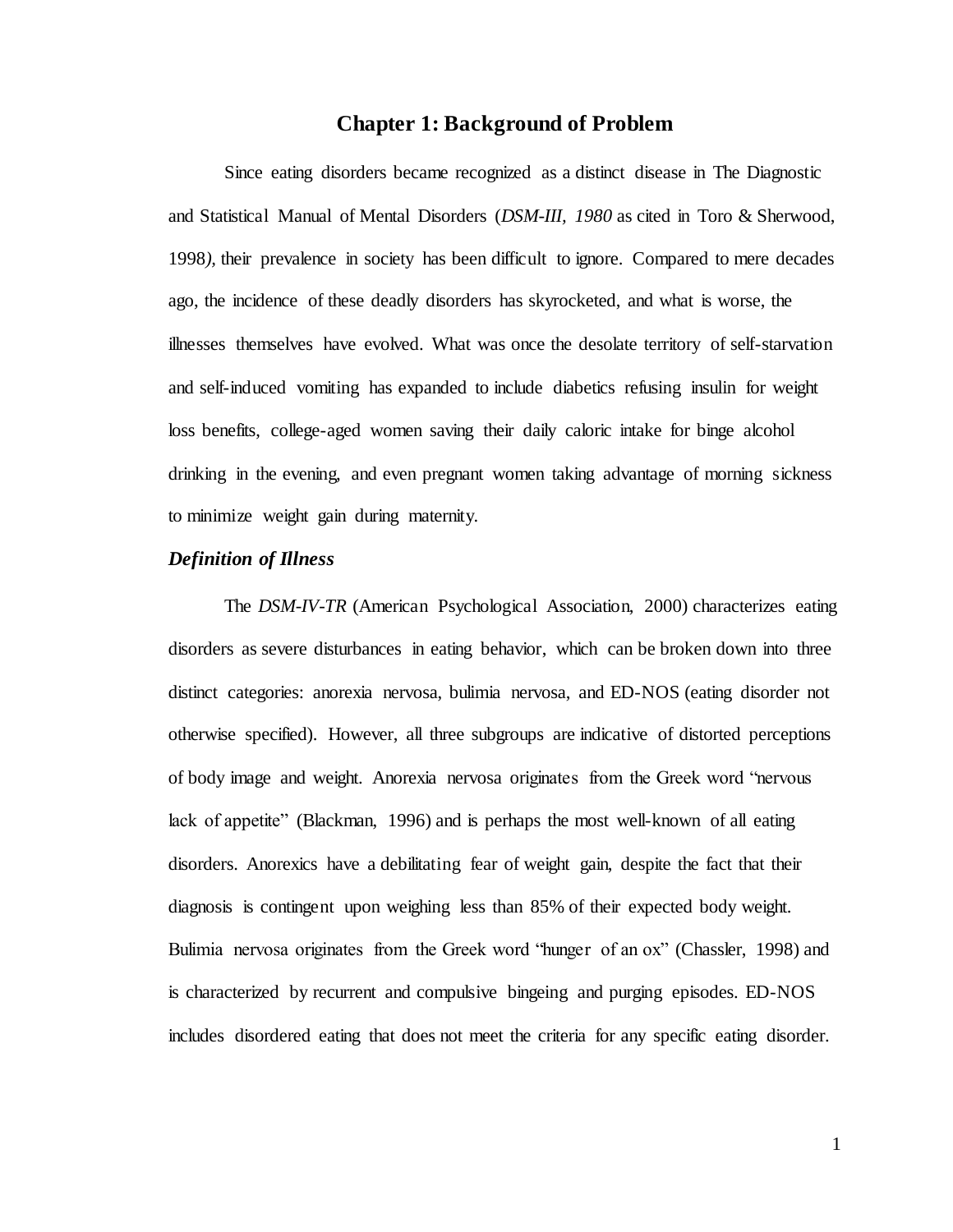For example, this distinction might include engaging in self-starvation methods but continuing to menstruate regularly.

#### <span id="page-8-0"></span>*Prevalence in the United States*

"To say the pervasiveness of eating disorders in the United States is distressing may be an understatement" (Napierski-Prancl, 2008, p. 151). It is estimated that eating disorders affect over 11 million people in the U.S.—more people than are affected by Alzheimer's disease (NEDA, 2005). Of those who are struggling with anorexia or bulimia, only about 15% are male. A 2010 ABC News article cautions that age and gender are even becoming wildcards—prepubescent girls are developing eating disorders as young as 5 and 6 years old and males continue their contribution toward the overall eating disorder population (Hutchinson, 2010). There is more social support for the Hollywood thin ideal and the multibillion dollar dieting industry in this country than there is funding for anorexia patients who seek wellness.

Beginning with families and expanding to include medical professionals and government policymakers, there is an incredible social ignorance about eating disorders. It has become increasingly more difficult to get the facts because popular culture either brushes mental illness under the rug or makes it into a lighthearted mockery. Now, more than any other period in history, American youth are plagued with adult issues at a younger and younger age. Toddlers are preened for lives in pageantry and teenagers are expected to balance a course load of AP classes, varsity athletics and volunteer hours if they are to be considered for college admittance. In addition, there is enormous pressure to engage in sexual and drug-related activities to gain social status. It is small wonder more people do not develop eating disorders as a way to cope.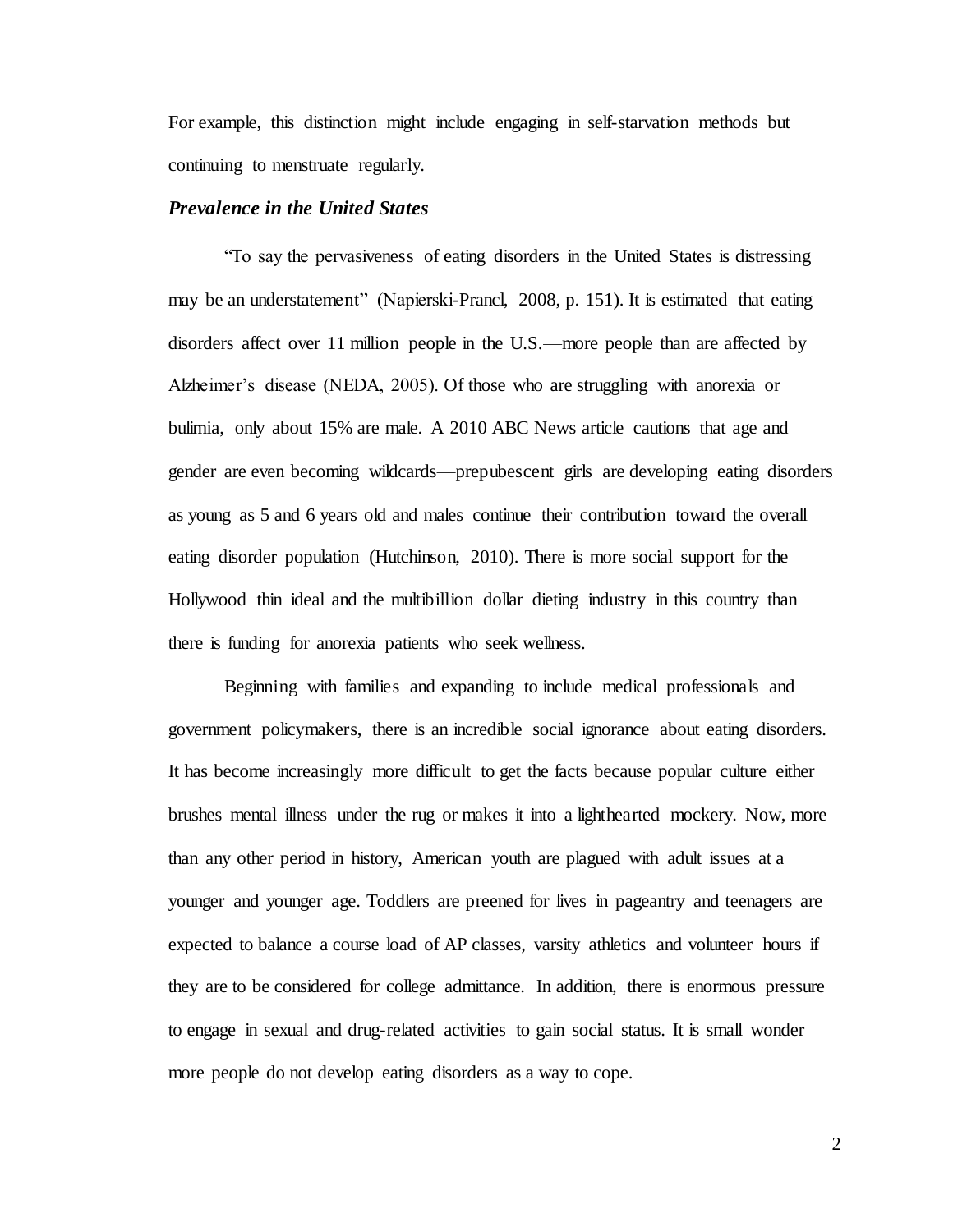#### <span id="page-9-0"></span>*Prevalence on College Campuses*

The startling rate of disordered eating in the United States, especially among college-aged women, has grown to epidemic proportions. Conservative estimates by the National Eating Disorder Association (2006) suggest as many as 20% of college students may be struggling with the disease. The National College Health Assessment (2007) reported a figure as high as 60% (as cited in Hartnett, 2011). These findings would suggest that a medium-sized institution like Marshall University, with an enrollment of around 16,000, could be neglecting the needs of as many as 9,600 individuals (U.S. News & World Report, 2011). Research indicates that the prevalence of eating disorders among college students is on the rise. In fact, the prevalence of subclinical disorders is common enough that educators can assume that up to half of any class of females will be suffering from some level of problem (Parham et al., 2001). Despite the significant attention that drugs and alcohol receive on college campuses, few resources and supports are available to students who are recovering from an addiction like an eating disorder. Which, as the statistics indicate, account for a much larger problem. With such high rates, it is imperative that universities provide eating disorder-specific support and education.

#### <span id="page-9-1"></span>*Why College?*

The literature on college student mental health clearly states that college students experience various life transitions and stressors that increase the risk of mental disorders (e.g., depression, eating disorders; Hunt, Eisenberg, & Kilbourne, 2010 as cited in Perron et al., 2011). The mental, physical, and financial demands of college are unlike anything most incoming freshmen have ever experienced and eating disorders can become both an escape from and an extension of the stress being felt. The stakes have suddenly become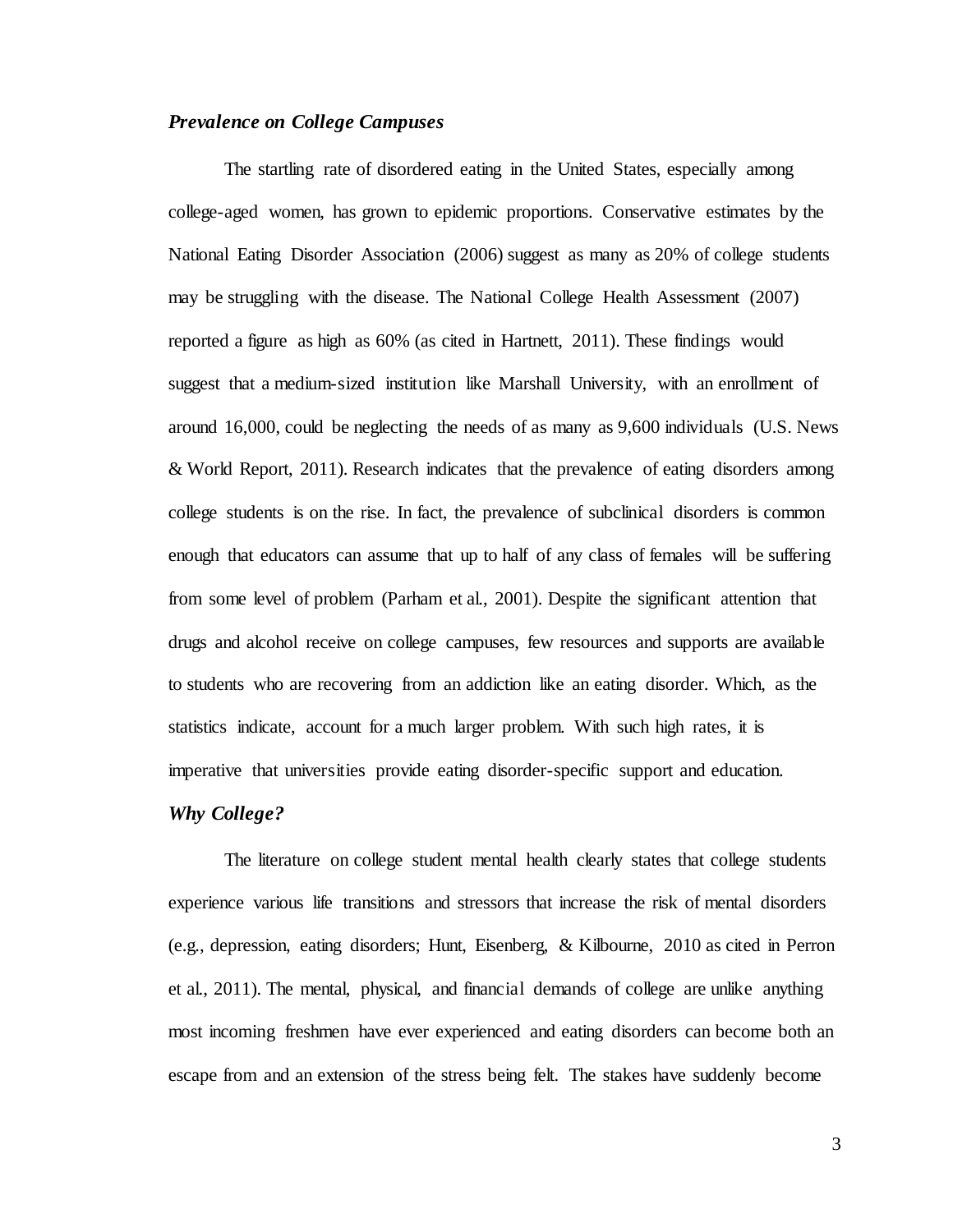higher as peers compete for future marriage partners, top internships, and post-graduation employment. Similarly, it is surprisingly easy to under eat and over eat at the cafeteria, abuse exercise at the student recreation center, and disguise purging in a communal living environment. These already burdensome pressures can increase for young women who elect to participate in the uniquely college experience of sororities (Basow, Foran, & Bookwala, 2007).

#### <span id="page-10-0"></span>*Prevalence in Appalachia: A Special Population*

Appalachian populations are notorious for experiencing disproportionate health problems compared with the nation as a whole, so a 60% prevalence rate of disordered eating (Hartnett, 2011) may be an underestimate here. Hendryx (2008) found Appalachian residents have a decided disadvantage in the fight against eating disorders for several reasons. First, they have poorer access to mental health providers, in general, and especially those providers with more advanced or specialized practice areas—within which eating disorders surely fall. Beyond general rural factors, Hendryx (2008) argues the unique history and culture of Appalachia built upon self-reliance and fatalism may be contributing to a rejection of mental health issues, in general, and outside assistance in particular. According to America's Health Rankings (2010), West Virginia ranks  $43<sup>rd</sup>$  out of 50 states in overall wellness; of specific concern was an alarmingly low health literacy and a low acceptance of mental health professionals. Neighboring Appalachians in Kentucky and Tennessee were not much better off, ranking  $44<sup>th</sup>$  and  $42<sup>nd</sup>$  respectively. Huntington, West Virginia, home of Marshall University draws largely from these three states given its unique location. (see Figure 1.1)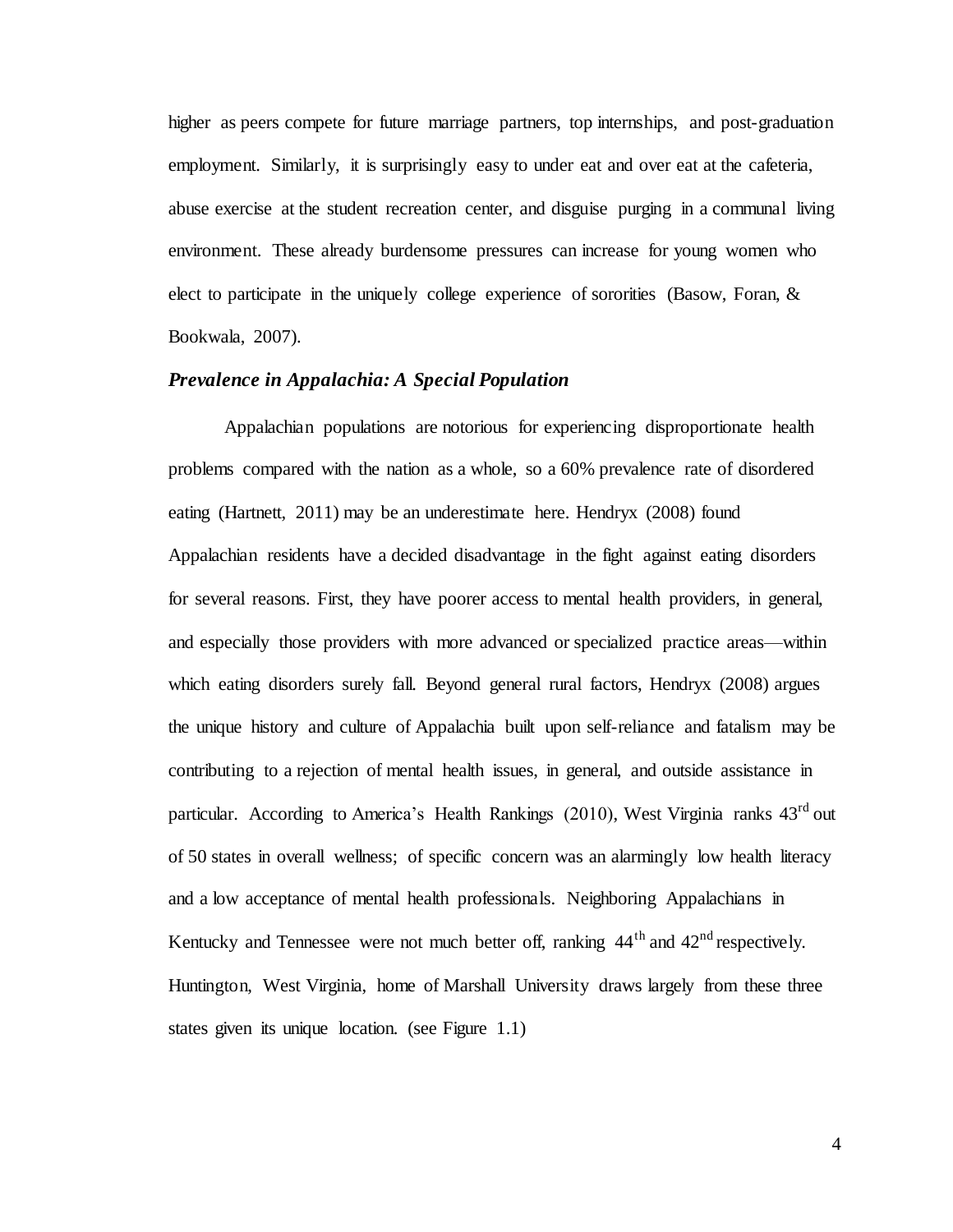

Figure 1.1 Marshall University Student Residency Distribution 2005-2011

#### **Chapter 2: High Cost of Eating Disorders**

<span id="page-11-0"></span>Eating disorders are associated with some of the highest levels of medical and social disabilities of any psychiatric disorder (National Eating Disorder Association, 2011). The Eating Disorder Association (EDA) warns of an appalling legacy of health and social costs created by the financial burdens of treating these disorders (BBC News). These burdens are only intensified when applied to Appalachia, a little slice of the third world in the United States, where poverty is three times the national average (Gray, 2009). Eating disorders must be addressed from both a medical and a mental health perspective, as full recovery will not occur if either component—either medical or psychiatric—is neglected. Eating disorders are not about food; rather they are an attempt to use food and weight to deal with deeper issues. If it is understood that food is not the whole problem, it cannot be expected to be the whole solution.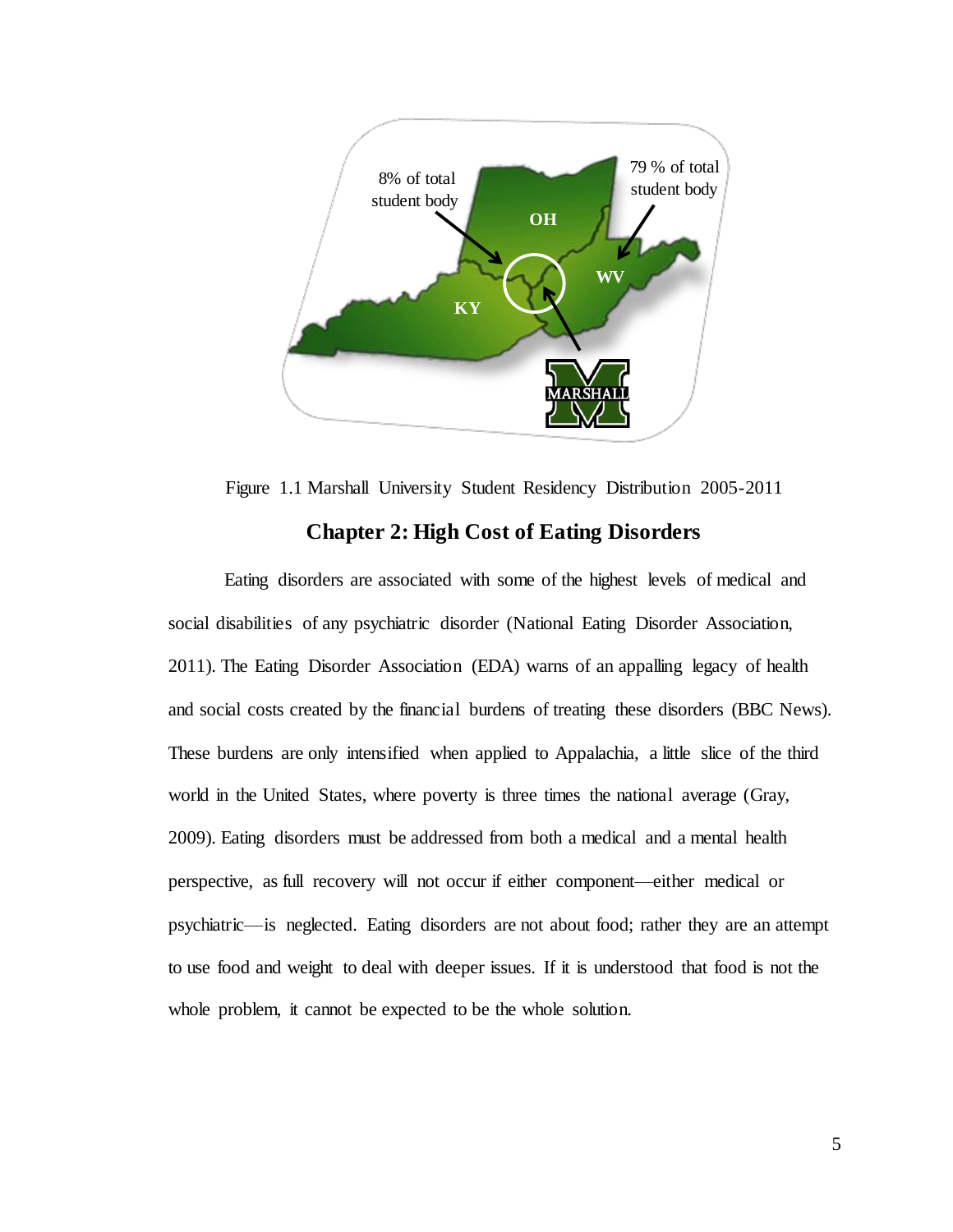#### <span id="page-12-0"></span>*Individual Cost*

Much to the dismay of anorexics and bulimics, their behavior is riddled with problems. Anorexia causes increased irritability, loss of concentration, dizziness and lethargy, poor circulation, constipation, and vitamin deficiencies. These problems can result in much bigger, and more deadly problems the longer an individual struggles, including: amenorrhea and infertility, osteopenia and osteoporosis, brittle hair and nails, lanugo hair, yellowing skin, anemia, dangerously low blood pressure and pulse, heart palpitations, brain damage, and multiple organ failure (Mayo Clinic Staff, 2012). Bulimia mirrors anorexia with regard to minor disturbances, like irritability and loss of concentration, but the long-term effects are decidedly different. Individuals who remain trapped in a binge-purge cycle for many months or years can expect to experience one or more of the following: electrolyte imbalance, severe dehydration, acid reflux, swollen salivary glands, inflamed throat, weakened and decaying teeth, calloused fingers, and esophageal tears (Mayo Clinic Staff, 2012).

Recovery is an average seven to ten year time commitment (Herzog et al., 1999 as cited in Lamoureux & Bottorff, 2005), which means an anorexic, bulimic, or binge eater is frequently forced to put his or her life on hold, well after his or her discharge from a treatment facility or after initial diagnosis. Educational plans or career goals may be forced to shuffle in a grand juggling act of emotional, physical, and financial healing. "A residential program costs \$30,000 a month on average. And many patients require three or more months of treatment, often at a facility far from home. Even after leaving a specialized program, patients may need years of follow-up care" (Alderman, 2010, para. 3). Eating disorders take their toll on individuals in a variety of ways, but arguably the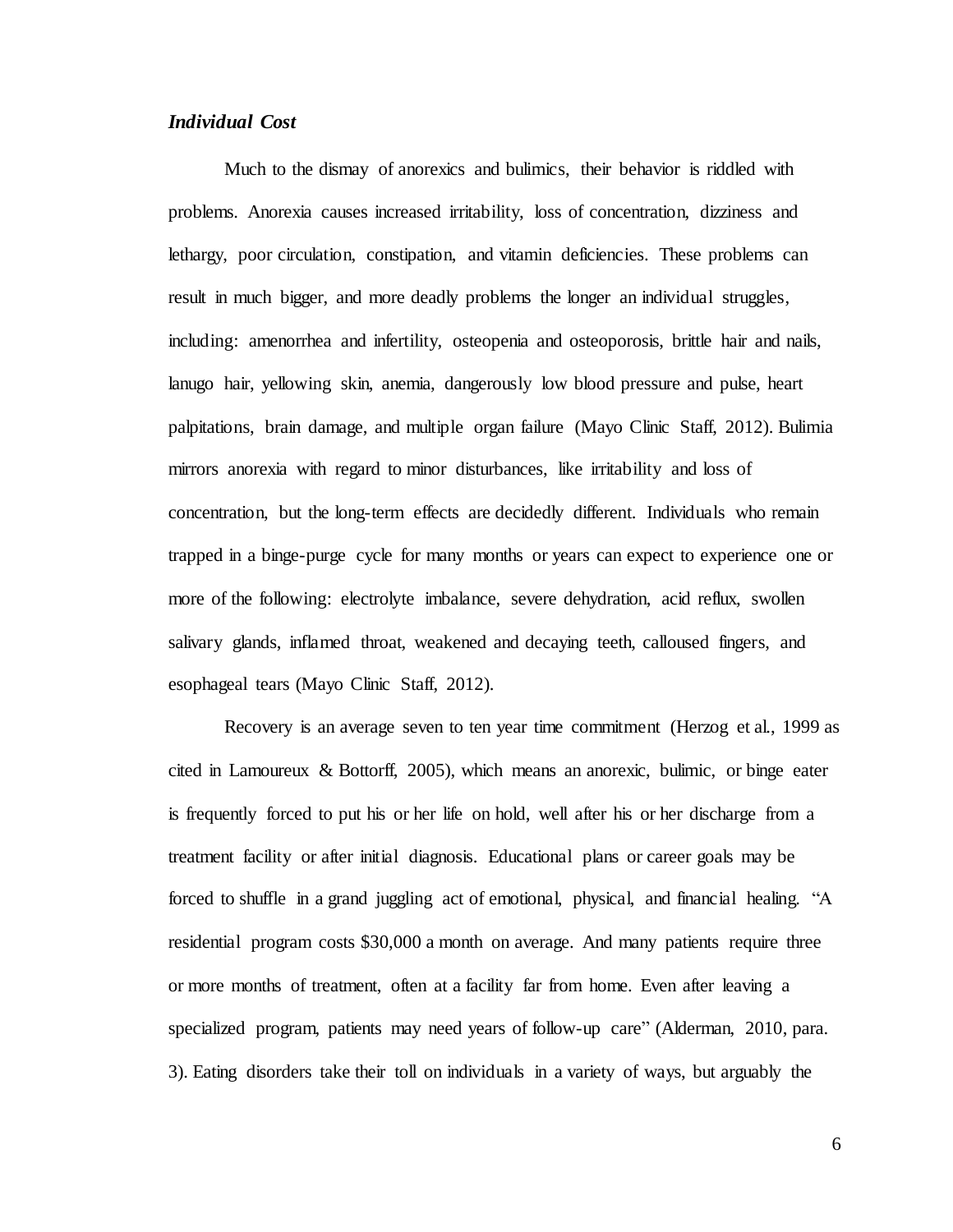most exhausting are the hidden costs of these chronic illnesses. Time missed with family and friends, and internal dialogues of self-hate, to name a few overlooked consequences, all come at a price. "It's going to hurt you for the rest of your life if it ever gets on your record that you've had this problem" (ID 14 as cited in Becker et al., 2010, p.642).

#### <span id="page-13-0"></span>*Interpersonal Cost*

Deeply rooted in these disorders are impaired interpersonal relationships. Hartmann, Zeeck, and Barrett (2010) argue interpersonal problems are a core component of eating disorders in that they serve as a risk factor for development, act to maintain the disorder, and often develop as a result of having suffered. "…it [my eating disorder] just makes any relationship impossible" (Newton, Boblin, Brown, & Ciliska, 2006, p. 325). People are less likely to develop strong bonds with someone who is suffering from an eating disorder because engaging in disordered eating behaviors often necessitates seclusion and minimal contact with others. Many anorexics and bulimics also worry that disclosing their eating disorder will jeopardize an existing connection. "I thought that people would judge me. I thought that people would be disgusted with what I was doing and that they wouldn't want to know me anymore" (Hepworth & Paxton, 2007, p. 498). Research also supports a prevalent stigma of individuals suffering from disordered eating that has serious interpersonal repercussions.

In a study by Stewart et al. (2008), a significant bias toward individuals with anorexia nervosa was manifest as a rejection of those individuals as potential friends and dating partners. Participants in the same study perceived anorexia as more severe than both mononucleosis and schizophrenia. In a similar way, Mond et al. (2006) documented a societal reluctance to consider eating disordered individuals suitable as employees or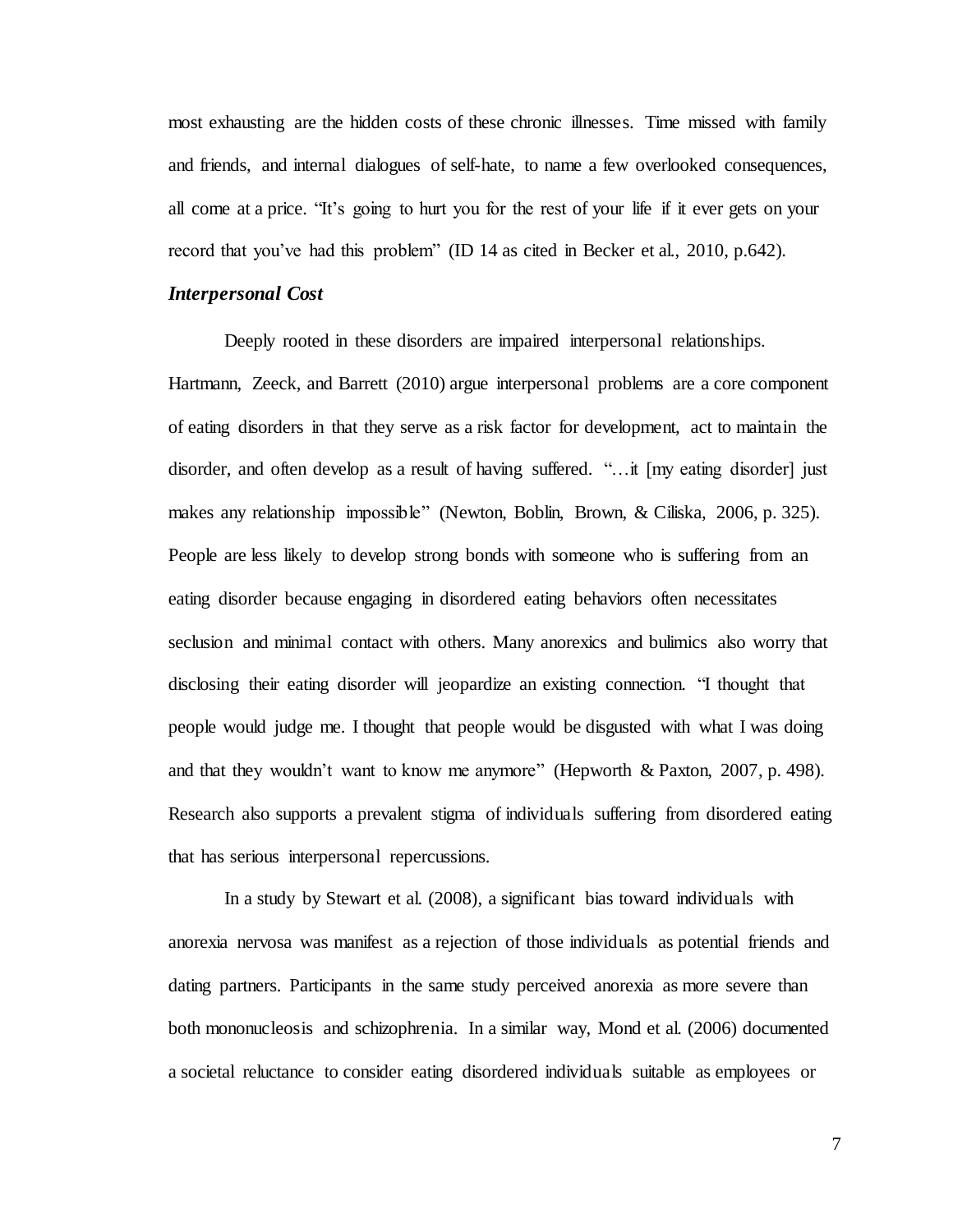tenants. This prejudice can have damaging effects on their targets, often serving only to further isolate the individual from the support they need and the help they deserve. "I have lost lots of friends due to the illness... I have more of a relationship with my eating disorder than a partner" (Jones, Evans, Bamford, & Ford, 2008, p. 279). The paradox, of course, is that eating disorders are rarely beaten by the sufferer fighting alone.

#### <span id="page-14-0"></span>*Societal Cost*

These disorders place a high burden on the community as well. In 2006, Forbes magazine reported on the findings compiled by various government health agencies which showed that the five most-chronicled 'hard' addictions—alcohol, drugs, tobacco, gambling and eating disorders—are what society truly pays for. "Those maladies cost taxpayers and businesses \$590 billion annually, primarily in lost productivity and government-assisted medical treatment" (Van Riper, 2006, para.10). Eating disorders account for \$107 billion of that price tag, according to the National Institute of Health. Lynn Grefe, the chief executive of the National Eating Disorders Association brought home this financial strain in an interview by Newsweek when she said, "Wherever I go, I hear the same stories—families depleting their retirement accounts, going through life savings, taking second mortgages on their homes…(as cited in Bennett, 2006, para. 3)" to pay for their child's eating disorder treatment.

#### **Chapter 3: Current Treatment Constraints**

<span id="page-14-1"></span>Current treatment efforts leave much to be desired. Long-term outcomes continue to be poor and approximately one half of all patients drop out of treatment (Nordbø et al., 2006). It is a well-known fact that anorexia nervosa boasts the highest mortality rate of any mental illness and as Malson, Bailey, Clarke, Treasure, Anderson, & Kohn (2011)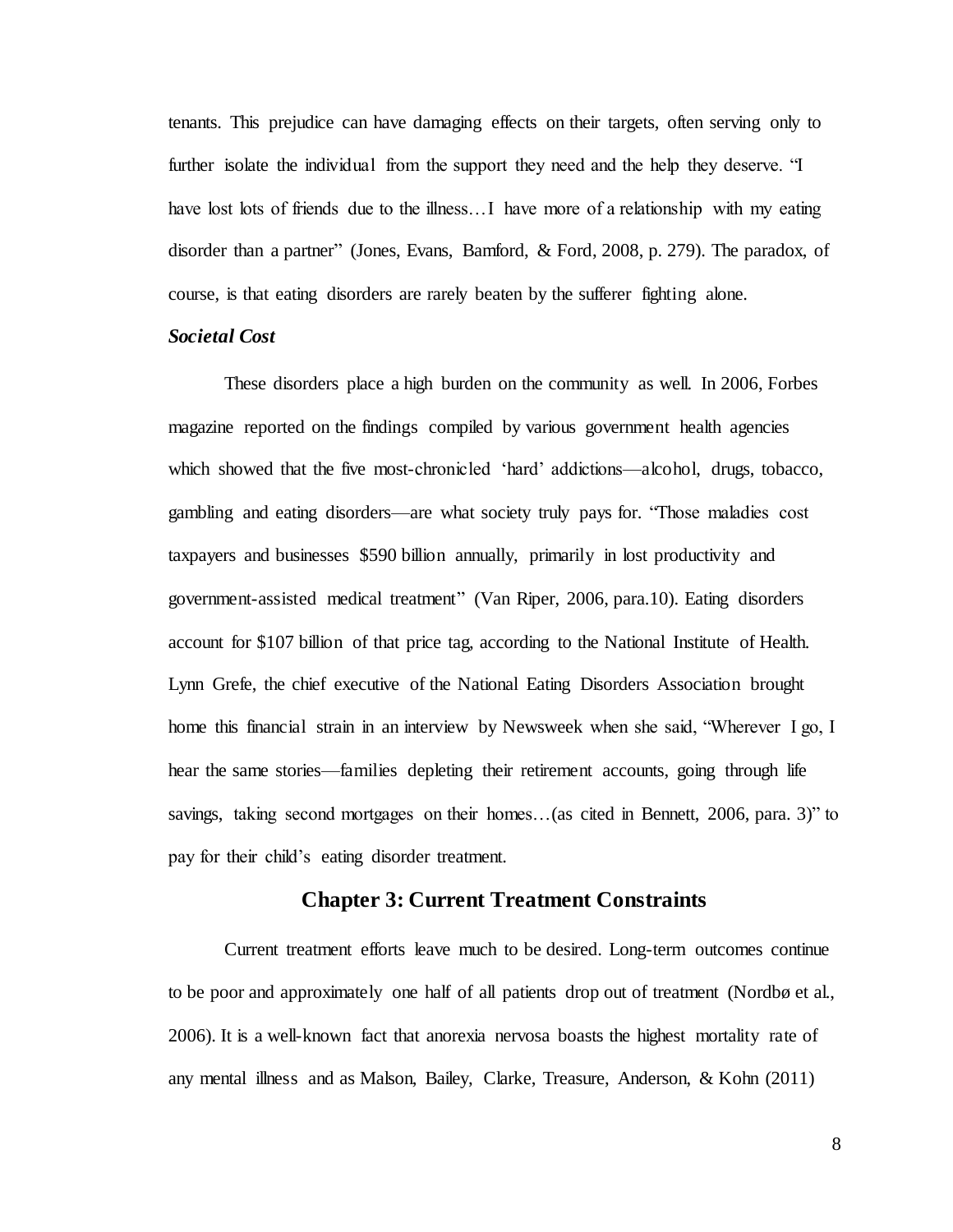explain, studies suggest eating disorder interventions are perhaps no better or more effective than they were fifty years ago. That is not to say that there are no redeeming qualities of the current treatment strategies, only that it is time to at least experiment with possible alternatives. As Albert Einstein once said, "Insanity: doing the same thing over and over again and expecting different results."

#### <span id="page-15-0"></span>*Location of Treatment Centers*

A thorough review of treatment centers and the services that they offer may shed some light on the shortcomings of current treatment efforts. The success of an eating disorder intervention is frequently threatened by drop-out and recidivism rates. Although, even before those issues can pose a threat, there exists a legitimate hurdle of getting individuals into programs. It is simply unacceptable that the best that prominent advocacy agencies like NEDA and ANAD can do for Huntington, West Virginia residents is to direct them to support hundreds of miles outside state of lines (see Appendix A). "I think access to care can be a big problem. Even if it's not just a factor of, 'I don't have insurance, I don't have money,' finding places here where I live that treat eating problems is hard. There are not a lot of places here" (ID 10 as cited in Becker, Arrindell, Perloe, Fay, & Striegel-Moore, 2010, p. 642).

#### <span id="page-15-1"></span>*Health Insurance Coverage*

In addition to the lack of local available programs, there is no standard coverage for eating disorder patients in the United States. According to Krauth, Buser, and Vogel (2002), health insurers provide an average of ten to fifteen counseling sessions, twentysix inpatient days, and twelve to sixteen outpatient days per year for bulimic and anorexic patients, respectively. However, each state and its insurance carriers are allowed to create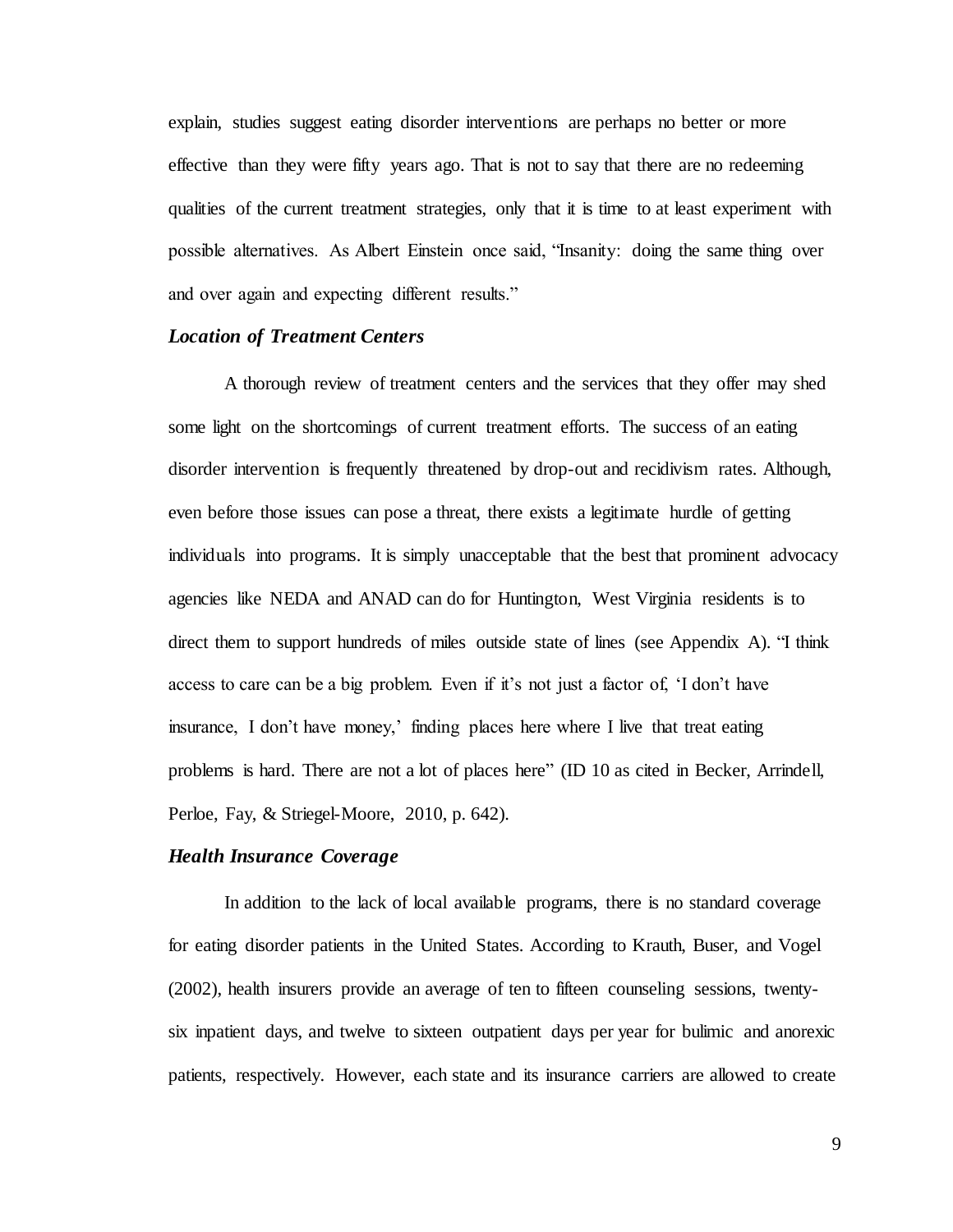their own definitional criteria for treatment. As a result, insurers in some parts of the country are able to refuse coverage of eating disorders altogether (NEDA, 2011). As one eating disorder client remarked, "…the insurance company decided that, because I had been able to graduate [from high school], I must be well and no longer need inpatient treatment. When I heard this, I was distraught. I threw up all night" (Taylor, 2008, p. 265).

#### <span id="page-16-0"></span>*Program Admission*

Finding a treatment center that is close enough to home and whose services are adequately covered by insurance is an arduous task, but the frustrations may not end there. Programs often employ long waiting lists and always reserve the right to deny admission based on their own criterion. An elaborate admissions process is fairly standard and usually consists of blood work and medical record checks, as well as, an extended telephone interview. Unfortunately, these processes are just as much about fighting not to get blackballed as they are about fighting to gain admission. It is not uncommon for treatment centers to deny admission to those patients who have active psychosis, have active suicidal ideation, do not carry an official DSM-IV diagnosis, present unstable vital signs or acute health risk, are registered sex offenders, or cannot supply an immediate financial deposit. As previously mentioned, this is especially troubling as eating disorders frequently coexist with other illnesses.

#### <span id="page-16-1"></span>*Physical Health Emphasis*

Daily life inside an eating disorder treatment program is highly regimented (see Appendix B) and almost entirely centered upon physical health restoration. For example, 90% of treatment physicians report requiring daily weigh-ins and weight goal contracts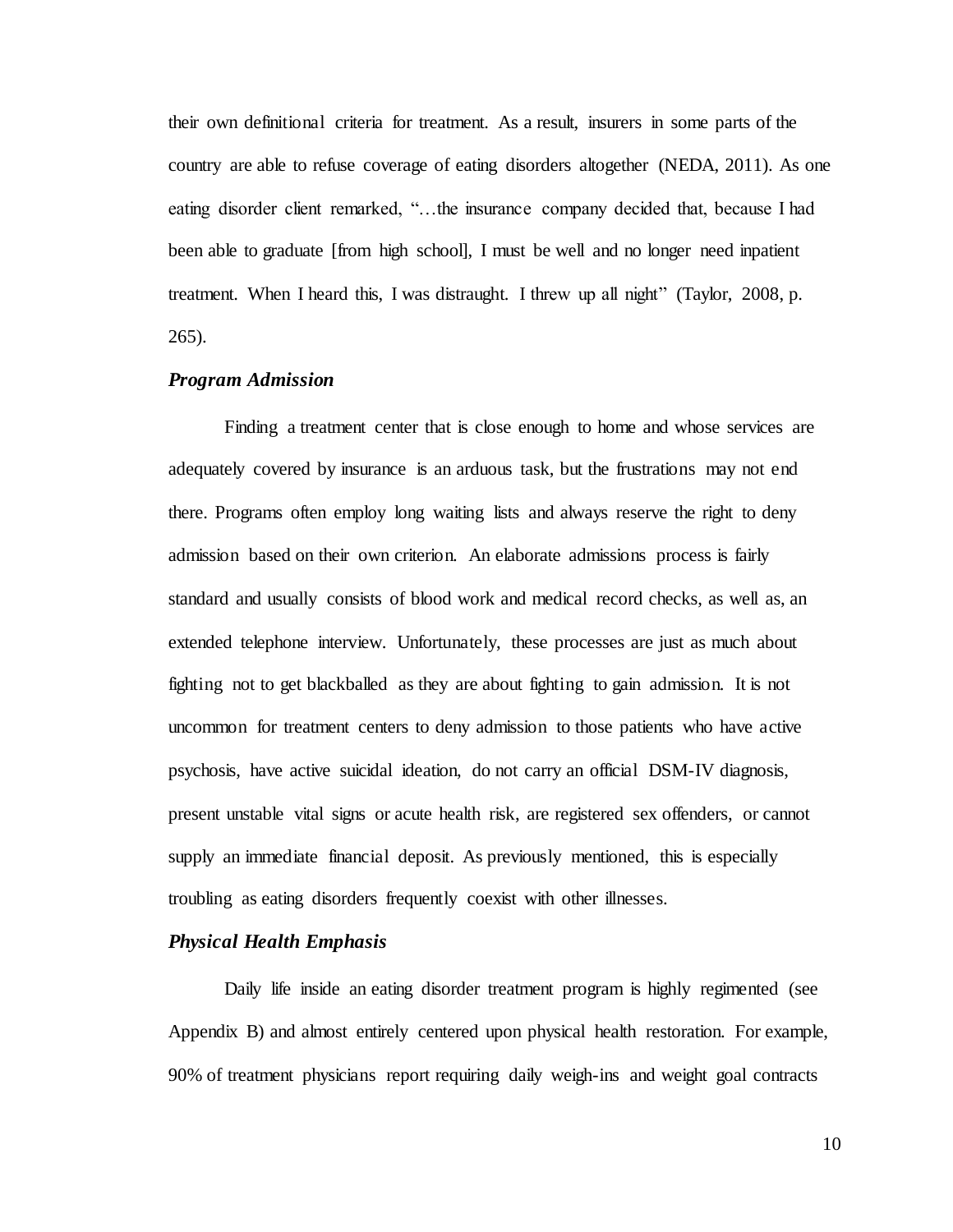(Gürze Books, 2009). This regime can be very discouraging to potential patients, as one young woman articulated, "I don't want to go into treatment. Because I feel, it doesn't get to the root [of the problem]" (\*Charlene as cited in Williams and Reid, 2010, p.563). Charlene is not the only patient with this concern as the American Association of Anorexia Nervosa and Associated Disorders (ANAD) estimates only one in ten men and women with eating disorders receive treatment, and of those who enter treatment and do not drop out, nearly 13% are discharged because of insufficient weight gain or perceived lack of motivation to gain weight (Gürze Books, 2005).

From the perspective of the patient, however, the physical symptoms are minor as compared to the total impact the illness has on his or her life (Jones et al., 2008). Research done by Williams and Reid (2010) and Eivors et al. (2003) centered on the patient's concern with current treatment, in which the issue of weight is either implicitly or explicitly the in foreground of the healing approach. The responses they gathered offer invaluable insight into the crux of this issue. A particularly frustrated patient shared a common feeling among clients, "I think treatment centers are a load of crap…treatment facilities really only serve to fatten you up so that they can collect their exorbitant fees based on you 'looking healthier' while inside you're still a mess" (\*Taylor as cited in Williams & Reid, 2008, p. 563). Another patient commented on this clash of priorities between her and her doctor: "I don't think he was sensitive enough to see what I really needed. He just kept focusing on the eating, he kept focusing on weighing me and keeping this diary" (I6:135 as cited in Eivors et al., 2003, p. 98). It becomes clear that the current system is not working.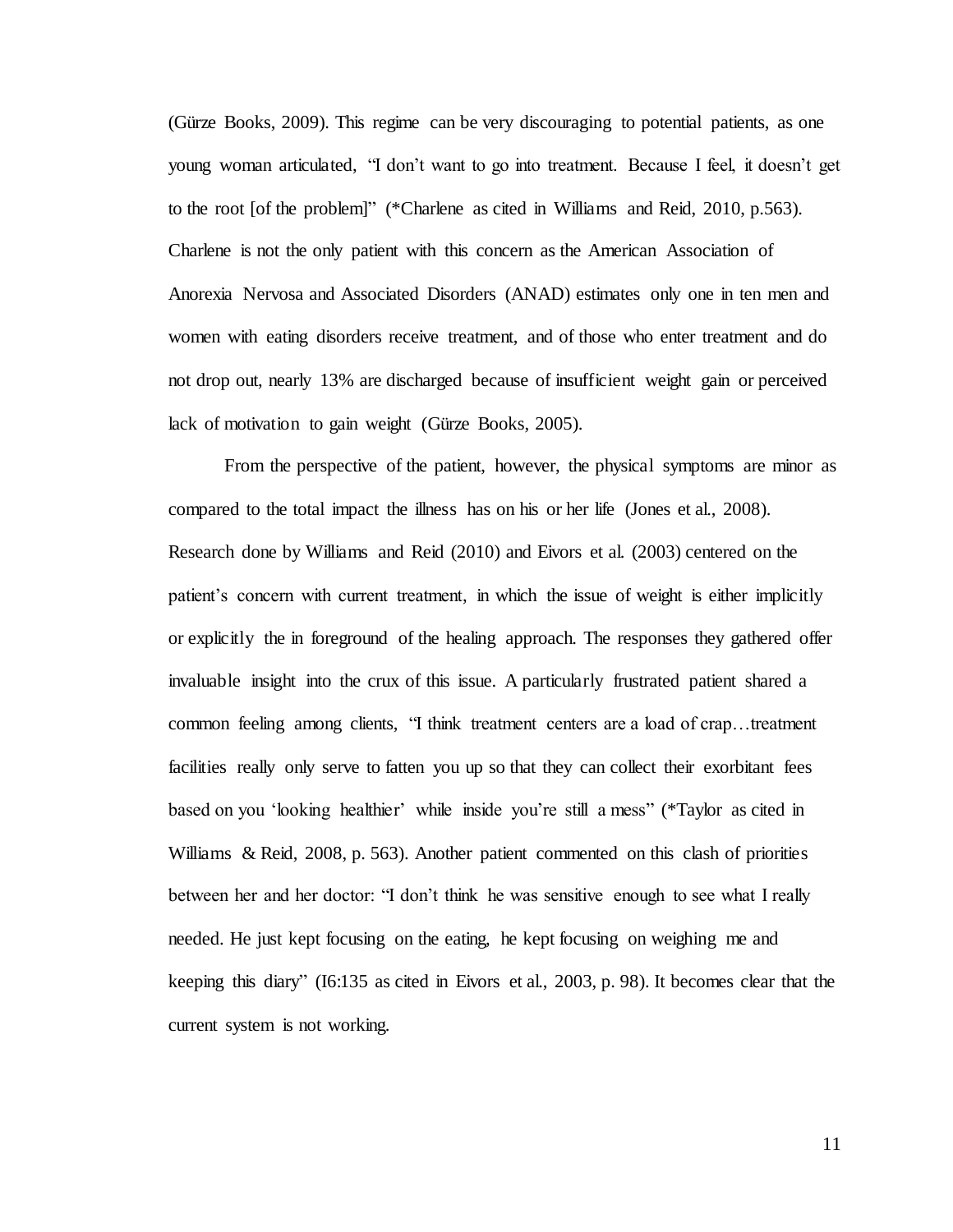#### <span id="page-18-0"></span>*Failure of Current Interventions*

Anorexia and bulimia are so stigmatized and marginalized by our society that the easiest forms of treatment are preferred over more effective interventions. If doctors can make an anorexic pack on the pounds while inpatient or prevent the bulimic from purging for thirty days straight, everyone can go on believing the problem is solved. Contemporary treatments have veered off course, succumbing to "the temptation to 'do' therapy rather than focus on empowering or promoting independence from the practitioner (DeCoster and George, 2005)." Most people fail to understand that fractured communication is as tragic a consequence of extended eating disordered behavior as the behaviors themselves or an emaciated appearance.

Health professionals and current weight restoration-focused treatments, too, are guilty of endorsing this myth that "eating disorders are just about food". Based on decades of combined clinical experience, eating disorder scholars Siegel, Brisman, and Weinshel (1997) published a book chockfull of strategies for families and friends of those struggling. In large part, the success of their book can be attributed to their fundamental understanding that lasting recovery requires more than renewed physical health.

Often people hope for something like a surgical procedure that will 'cut out' the behavior the way a surgeon removes diseased tissues or organs…Because the symptoms of bingeing, vomiting, exercising, or starving can be so disruptive and frightening, it is easy to pay attention only to those behaviors. To do so, however, misses the point. The overt symptoms are just the tip of the iceberg (pg. 59).

It is time to stop relying on quantitative measures and empirical support for answers and consider tailoring the solution to the intervention beneficiaries—the patients—and they are saying *communication* is the key.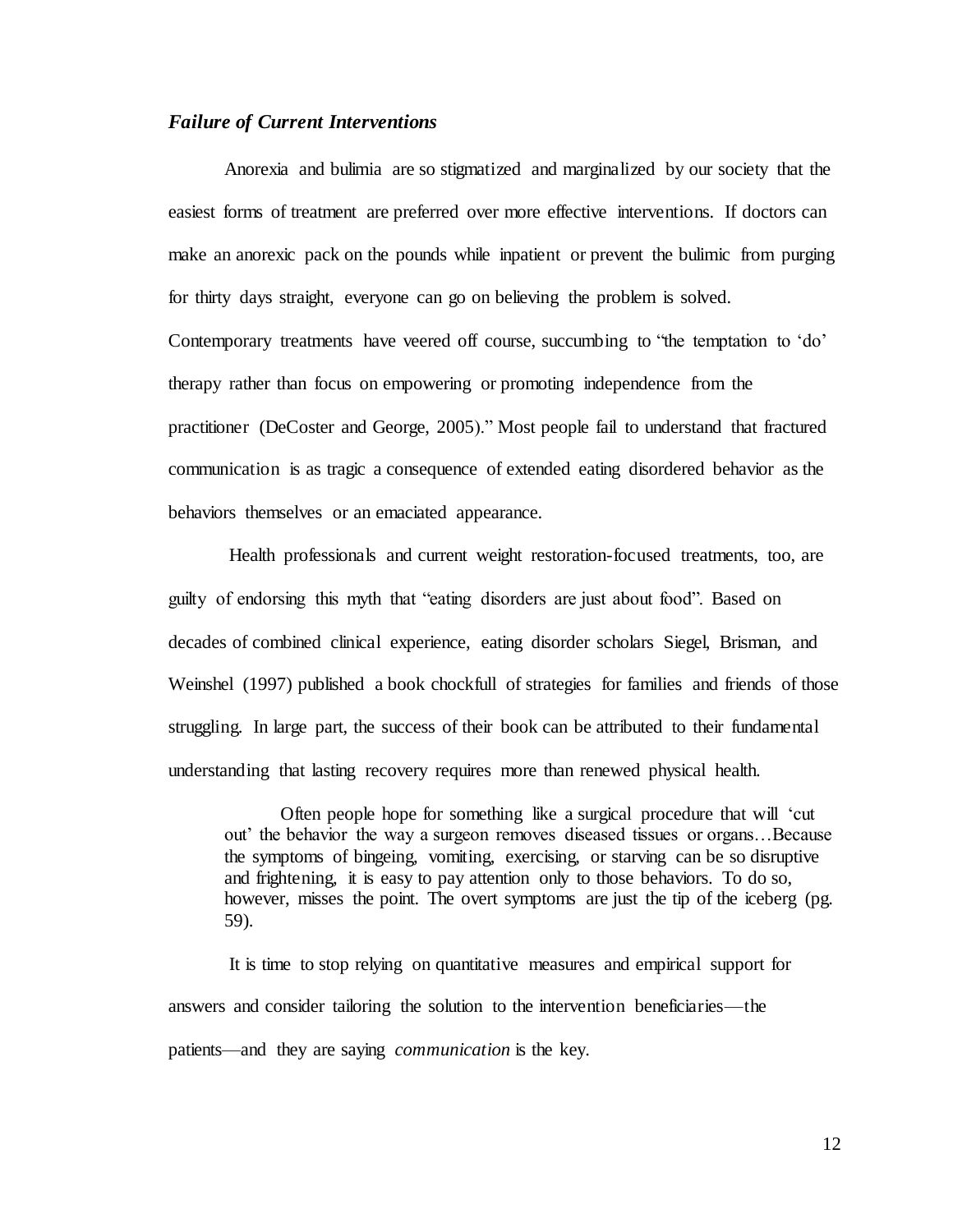#### **Chapter 4: Applicable Communication Theories**

<span id="page-19-0"></span>Considering the important role that communication and relationships seem to play in both the genesis and maintenance of an eating disorder, as well as, the critical understanding that not all individuals are ready to welcome behavior change simultaneously, a great starting point for the development of a more holistic and accessible treatment program is the direct application of two communication theories. Social Networking Theory, also known as Social Network Analysis (SNA), or simply, Network Theory, is a logical choice given the appropriate macro focus on eating disorders as a systemic illness and the assumptions of the theory that it is through diverse channels of communication that the illnesses can be fostered, exacerbated, and cured. The Transtheoretical Model of Change (TTM) is one of a limited number of health behavior change models, and one of an even smaller segment that permits a nonlinear progression through the change process. With what is known about human behavior and the direction these illnesses may take, it is essential to view eating disorders as illnesses capable of relapse and predictability.

#### <span id="page-19-1"></span>*Social Networking Theory*

Social Networking Theory explores how interactions between individuals within a group affect beliefs and behaviors. SNA contends that the action of any individual in the network inevitably affects every other network member by proxy. According to the theory, social networks operate under the condition that the sum is greater than the parts; once in the network web it becomes increasingly difficult to tease out the input of individual participants in isolation. In other words, examining the links between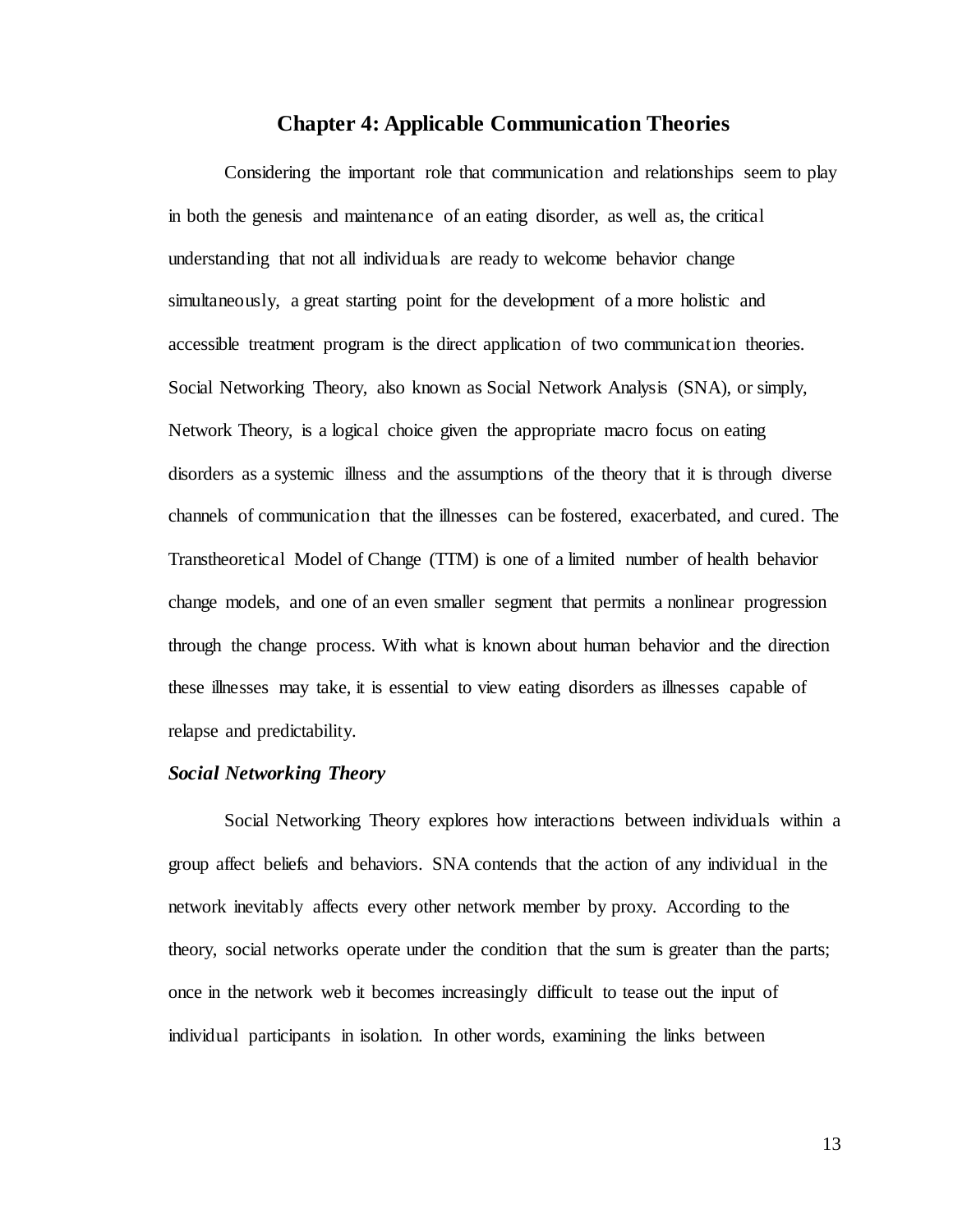individuals in relation to the larger system is the surest way to determine the health, wellbeing, and influence of a single member.

According to the seminal research of Wasserman and Faust (1994), social networks consist of a set of actors, or "nodes", and the "ties" or "edges" between these actors. The nodes may be individuals, groups, organizations, or societies. The ties may fall within a level of analysis (e.g., individual-to-individual ties) or may cross levels of analysis (e.g., individual-to-group ties) (Katz, Lazer, Arrow, & Contractor, 2004). To fully understand social network analysis, it is important to understand a number of dimensional relationship possibilities, including: communication ties, formal ties, affective ties, material or workflow ties, proximity ties, and cognitive ties. Katz et al. (2004) offer practical definitions of these terms.

These include communication ties (such as who talks to whom, or who gives information or advice to whom), formal ties (such as who reports to whom), affective ties (such as who likes whom, or who trusts whom), material or work flow ties (such as who gives money or other resources to whom), proximity ties (who is spatially or electronically close to whom), and cognitive ties (such as who knows who knows whom). (p. 308)

Network ties are multifaceted in that they are also uniquely affected by variables like frequency of contact, intensity of contact, content of contact, and the medium of contact.

With what is known of interpersonal relationships as a driving force in the etiology and maintenance of eating disorders, social networking theory represents a logical framework in the development of an effective eating disorder support program. As previously mentioned, much of the fault found in current treatment methods is the handling of these disorders as an individual illness. However well-intentioned, recovery initiatives that neglect the function of network ties in the healing process are failing the patient. Social networking theory allows for an in-depth analysis of the full picture of the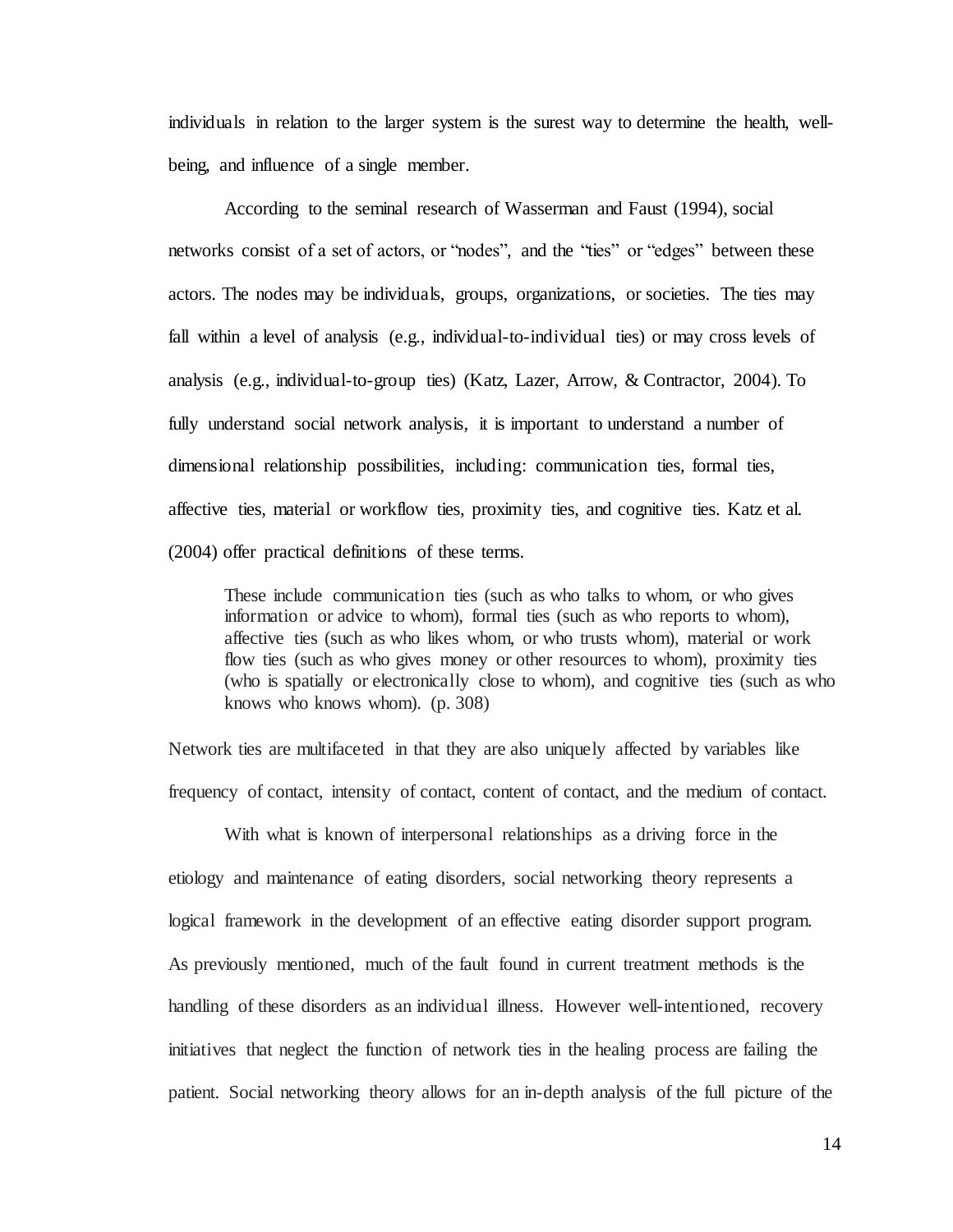disorder; beyond overt symptomology. It calls into question important issues such as: Does the eating disordered individual spend most of their time with other individuals in support of their maladaptive behavior? Does the eating disordered individual interact with others in person or are they relatively isolated, relying on social media as a communication outlet? How have social media changed what it means to suffer from an eating disorder through the recent boom of Pro-Ana and Pro-Mia, or anti-recovery, communities?

#### <span id="page-21-0"></span>*Transtheoretical Model of Change*

The Transtheoretical Model (TTM), also known as the Stages of Change (SOC) Model, contends behavior change is a six stage process. However, this progression unfolds over a substantial amount of time and frequently deviates from a predictable linear path. TTM fundamentally argues that not all individuals in need of behavior modification express equal readiness to see those changes through. Progression through the six stages is influenced by what the authors term, processes of change*,* or the activities and coping skills employed to effectively navigate through the stages (see Appendix C). The ten processes of change are then coupled with the pros and cons of behavior change, self-efficacy, and temptation to determine the position of an individual within the model and, therefore, the most appropriate intervention strategy.

TTM quickly has become one of the most widely used models of understanding health behavior because it is largely based on intuition (Glanz et al., 2008). The theory was originally developed for smoking cessation, but has been applied to a number of areas, such as exercise adoption and weight loss interventions (Glanz et al., 2008). TTM is essentially a readiness scale ranging from no intention to take action on one extreme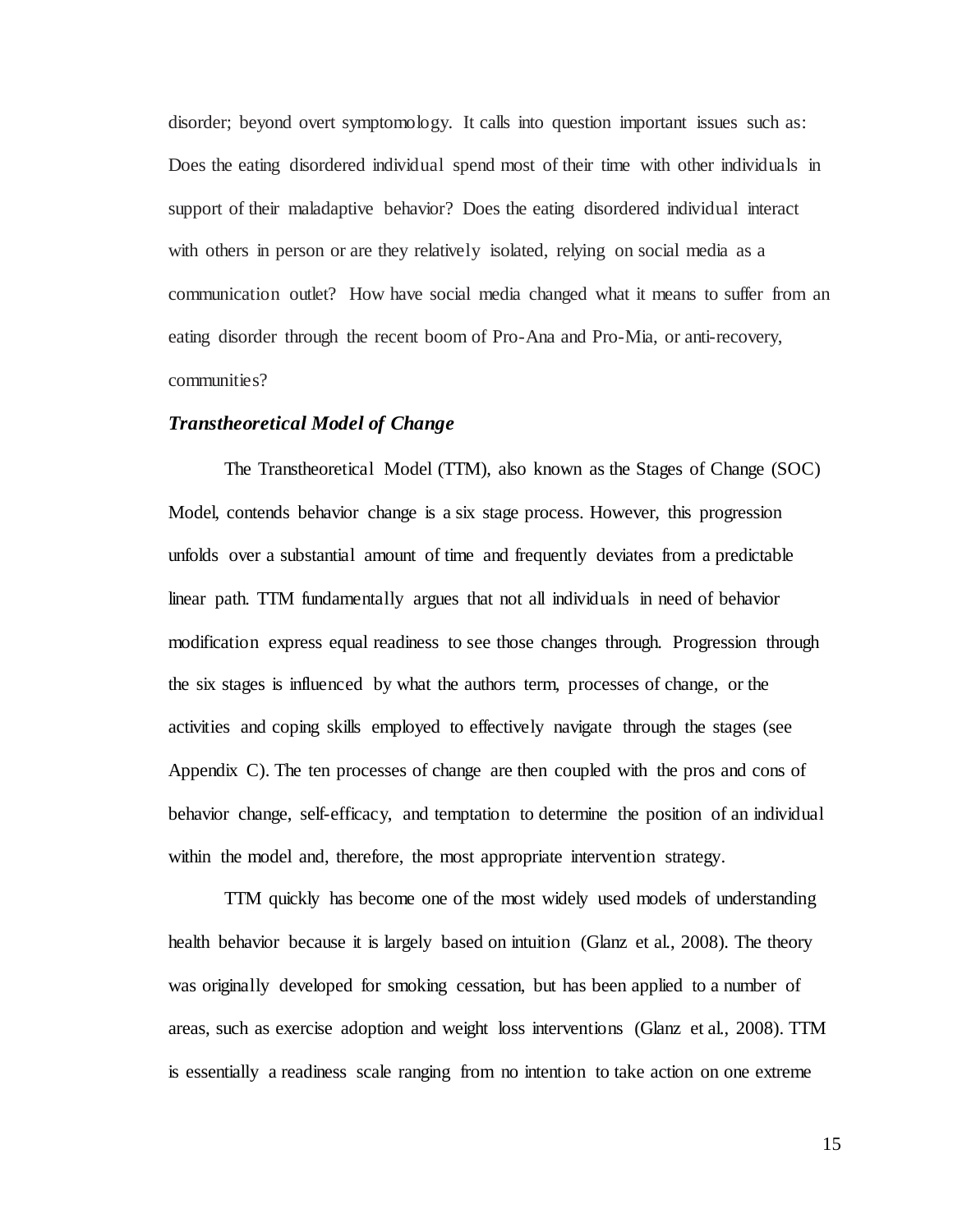and 100% confidence in the ability to avoid temptation and relapse on the other. The core constructs of the theory include the six stages of change: precontemplation, contemplation, preparation, action, maintenance, and termination, as well as, the ten processes of change: consciousness raising, dramatic relief, self-reevaluation, environmental reevaluation, self-liberation, social liberation, counterconditioning, stimulus control, contingency management, and helping relationships (Glanz et al., 2008). Processes of change provide important guides for intervention programs, as processes are like independent variables that people need to apply to move from stage to stage.

In their highly regarded health communication textbook, Karen Glanz and her colleagues (2008) provide an illuminating definition for each of the main tenets of TTM. *Precontemplation*, the first of the six stages of change represents no intention to take action within the next six months. Individuals in this stage tend to utilize denial and minimize the potential severity of their high-risk behaviors. "People may be in this stage because they are uninformed or under-informed about the consequences of their behavior. Or they may have tried to change a number of times and become demoralized about their abilities to change" (Glanz et al., 2008, p. 100). *Contemplators* are more aware of pros to behavior change than *precontemplators*, but they are still ambivalent. Categorically, they include any individual intending to take action within the next six months. Those in the *preparation* stage intend to take action within the next thirty days and have also taken some behavioral steps in this positive direction, which could be as simple as initiating a discussion with their physician or purchasing a self-help book.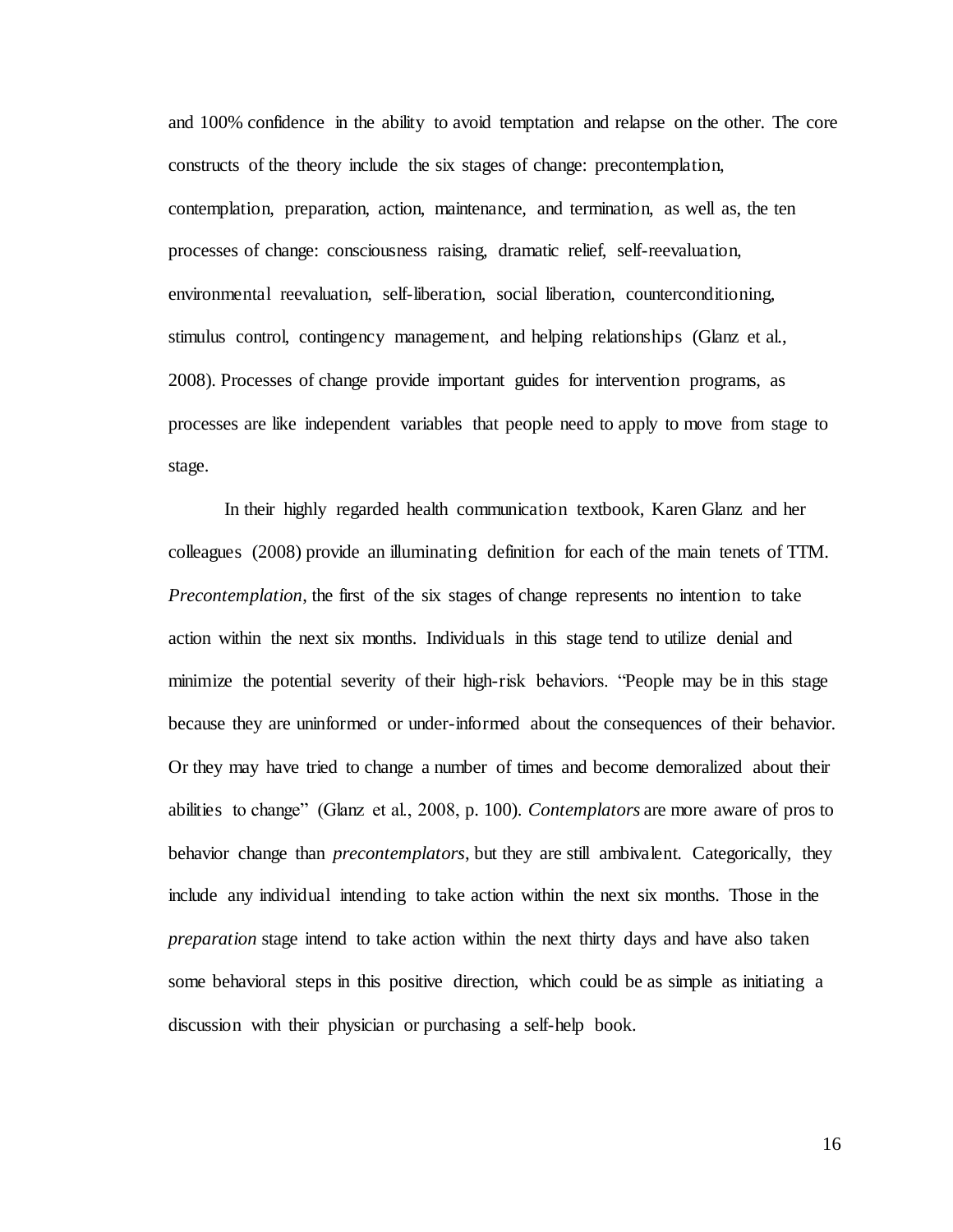*Action* is only one of six stages in this model; therefore, not all behavior modification is weighted equally. To have achieved this fourth stage of TTM, overt behaviors will have been changed for up to, but no more than, six months. "In most applications, people have to attain a criterion that scientists and professionals agree is sufficient to reduce risks for disease" (Glanz et al., 2008, p. 100). *Maintenance*, then, represents overt behavior changes that have been in effect for more than six months. It was estimated that *maintenance* lasts from six months to about five years.

The sixth and final stage, *termination*, signifies both the end of the model and the theoretical end to the behavior. At this point, the individual has 100% confidence in their ability to avoid temptation and relapse; "Whether they are depressed, anxious, bored, lonely, angry, or stressed, they are sure they will not return to their old unhealthy behaviors. It is as if they never acquired the behavior in the first place..." (Glanz et al., 2008, p. 101). The majority of research done on eating disorders focuses on areas other than life after the illness, therefore, it is difficult to estimate the number of individuals who reach the *termination* stage. Reaching this stage is very possible though.

The TTM would be an asset to the development of a reinvented treatment approach because it acknowledges both: that recovery is a process and that the process is as unique and individualized as the unique individual seeking recovery. This model reflects, in stark contrast to the physical health emphasis of so many current treatments, the continuum of these illnesses. As far as weight gain contracts and feeding tubes are concerned, the corresponding individual is ready for behavior change and the time for that change is now. Eating disorders affect approximately 11 million people in the United States (NEDA, 2005). The odds that all 11 million individuals can be motivated and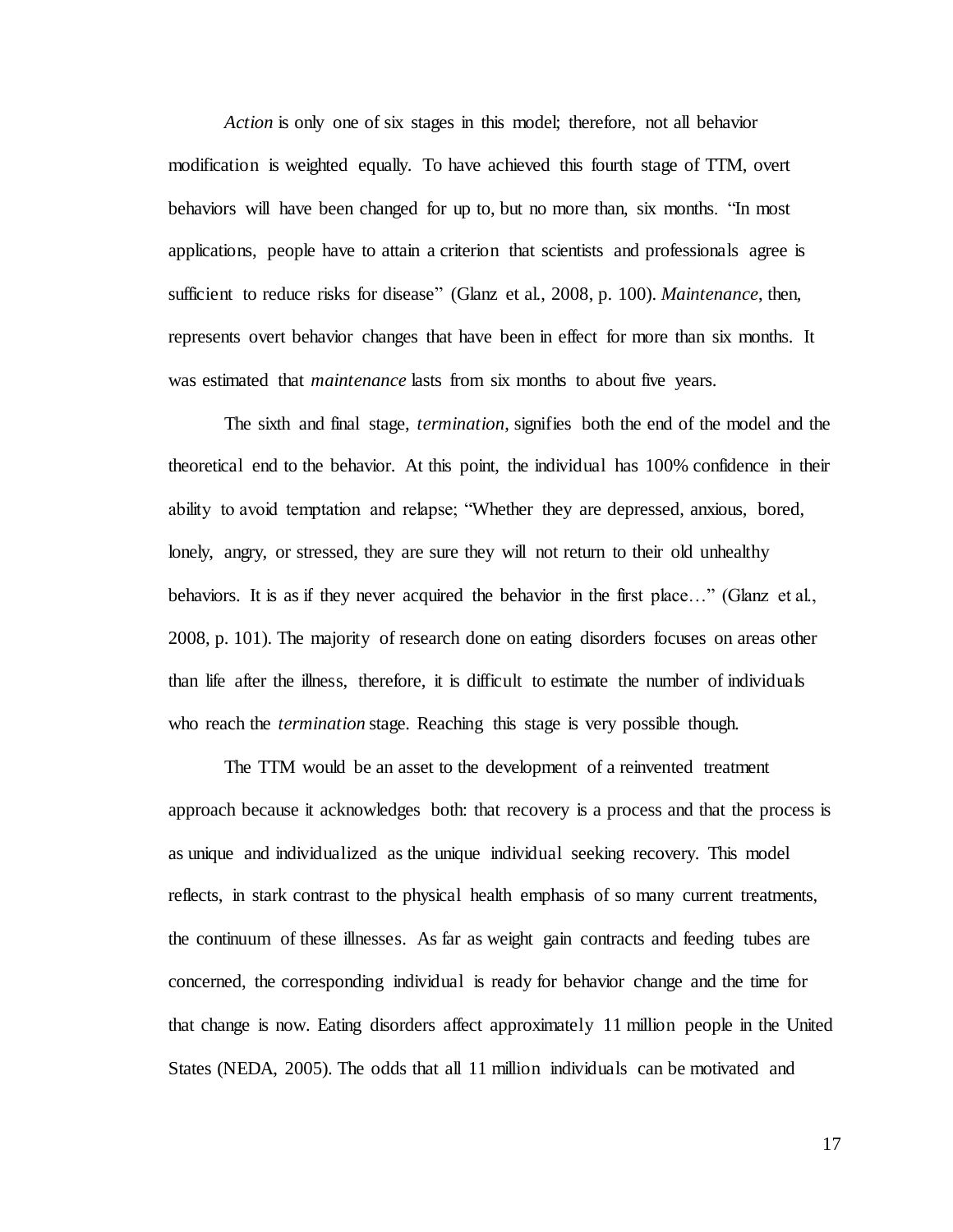accepting of drastic behavior change in the same way and on the same timetable is simply naïve. "Every recovery journey is unique; no two individuals will follow the exact same path. For some, recovery is crossing back to a former way of life; for others, recovery is forging ahead to a new way of being" (Power, 2010, p.114).

#### <span id="page-24-0"></span>**Chapter 5: Application of Theory to a Collaborative Approach**

Individuals with the greatest chance of attaining a full recovery from an eating disorder are those who hold membership in a supportive social network from which the support provided aligns with the readiness of the individual to change their behavior. If an eating disorder treatment is to be successful, it must find a way to use communication as the intervention (see Appendix D). A collaborate approach would take the application of Social Networking Theory a step further than current treatment initiatives; removing an individual from a toxic social network is a temporary solution. Communication is the essence of relationships and recovery, so isolation from relational ties, however eating disorder friendly, is ultimately troublesome. Better still would be equipping social networks with the communication skills and prompts necessary to foster recovery. Similarly, if individuals with eating disorders are ever to transition into the real world, outside a treatment program, they must know what and how to communicate within a system that may be less than well-versed in their specific needs. This is especially crucial as the mores change with behavior readiness fluctuations. A collaborate model integrating the principles of Social Networking Theory will be the first step.

#### <span id="page-24-1"></span>*Social Networking Theory*

Women in America function in a society where appearance and status are currency and this obsession with beauty and success becomes the means of connection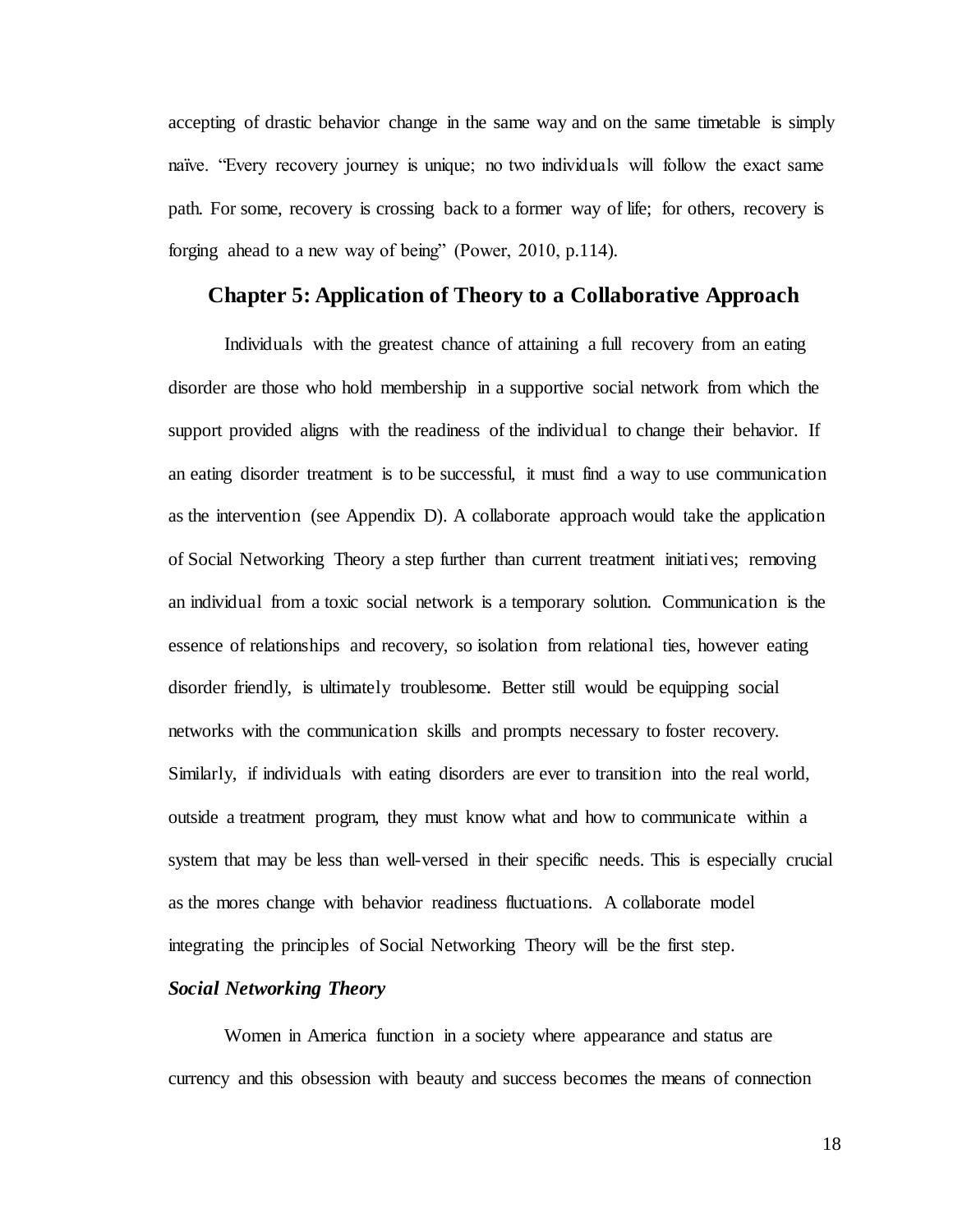with one another—even among strangers. In a culture that rewards dieting, eating disorders can become "contagiously competitive." Anorexics, bulimics, and binge eaters can become ensnared in a web of individuals whose interactions with one another initiate, encourage, maintain, or even nurture the illness. Understanding this dynamic interplay between individuals and social systems is paramount to revolutionizing what it means to treat disordered eating. "…eating disorders are not only an individual illness, but also a 'valid diagnosis of the family system'" (Prescott & Le Poire, 2002, p. 62). This statement could just as easily read "valid diagnosis of the dominant culture (or social network)."

Social networks hold great sway in the recovery process. Although the importance of weight gain and physical healing should not be ignored, especially as many anorexics are severely underweight, it would seem counterproductive to spend time, money, and energy on external symptoms if the individual is destined for relapse at the hands of their social network. If an eating disordered individual remains linked with those who value thinness and dieting, or whom also engage in disordered eating, it will be difficult for that individual to achieve change.

A growing body of literature is favoring self-help groups over more traditional treatment methods in achieving sustained recovery. Peer support groups have been documented to be effective in supporting positive behavior changes and coping tools in a range of health behavior interventions such as alcohol dependency (Kelly, Magill, & Stout, 2009), patients dealing with severe burns (Badger  $\&$  Royse, 2010a) and cancer (Grande, Myers, & Sutton, 2006), severe mental illness (Whitley et al., 2008), traumatic brain injuries (Hibbard et al., 2002 as cited in Badger & Royse, 2010b), HIV positive adolescents (Funck-Bretano et al., 2005), elders with diabetes (DeCoster & George,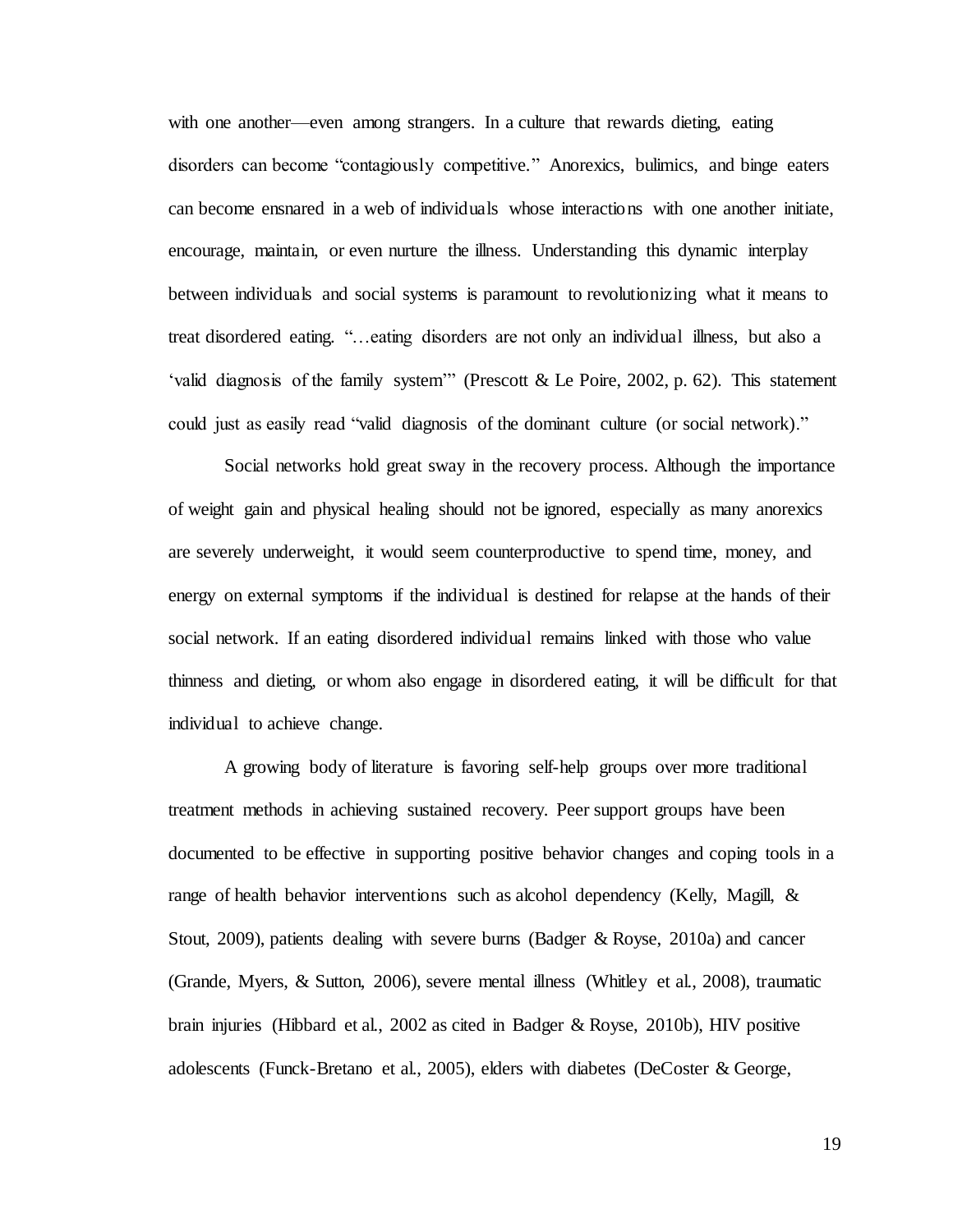2005), suicide survivors (Cerel, Padgett, & Reed, Jr., 2009) and eating disorders (Gísladóttir & Svavardóttir, 2011).

Research conducted by Whitley et al. (2008) examined recovery communities for individuals with severe mental illness. Feelings of safety and security in the program allowed participants to connect with others and just "be themselves." One of the most important aspects of the support group-style intervention, that significantly affected recovery, was the function of the group as a surrogate family. As one women stated, "When I have situations I need to talk about, I come in here and just throw it all out here, and people give me advice, and solutions, and different ways to handle situations" (Whitley et al., 2008, p. 179). The prominent findings of this study echoed themes common among eating disorder support group participants, where ongoing constructive social interactions in a recovery community prompt positive behavior change.

Alcoholics Anonymous (AA) is perhaps the most well-known recovery self-help group in the world. "Some 1.2 million people belong to one of AA's 55,000 meeting groups in the U.S." (Koerner, 2010, para.1). Addiction studies and analyses of recovery from alcohol dependence suggest AA helps individuals through "enhancing self-efficacy, coping skills, and motivation, and by facilitating adaptive social network changes" (Kelly et al., 2009, p. 236), "the opportunity to forge new friendships and seek, as well as offer, peer support" (Boisvert, Martin, Grosek, & Clarie, 2008, p. 207), and providing "a context for expiation of such secrets [of shame, guilt, and regret about the behavior]" (Humphreys, 2000, p. 500). These mechanisms of behavior change may well be the reason AA has been going strong for 75 years.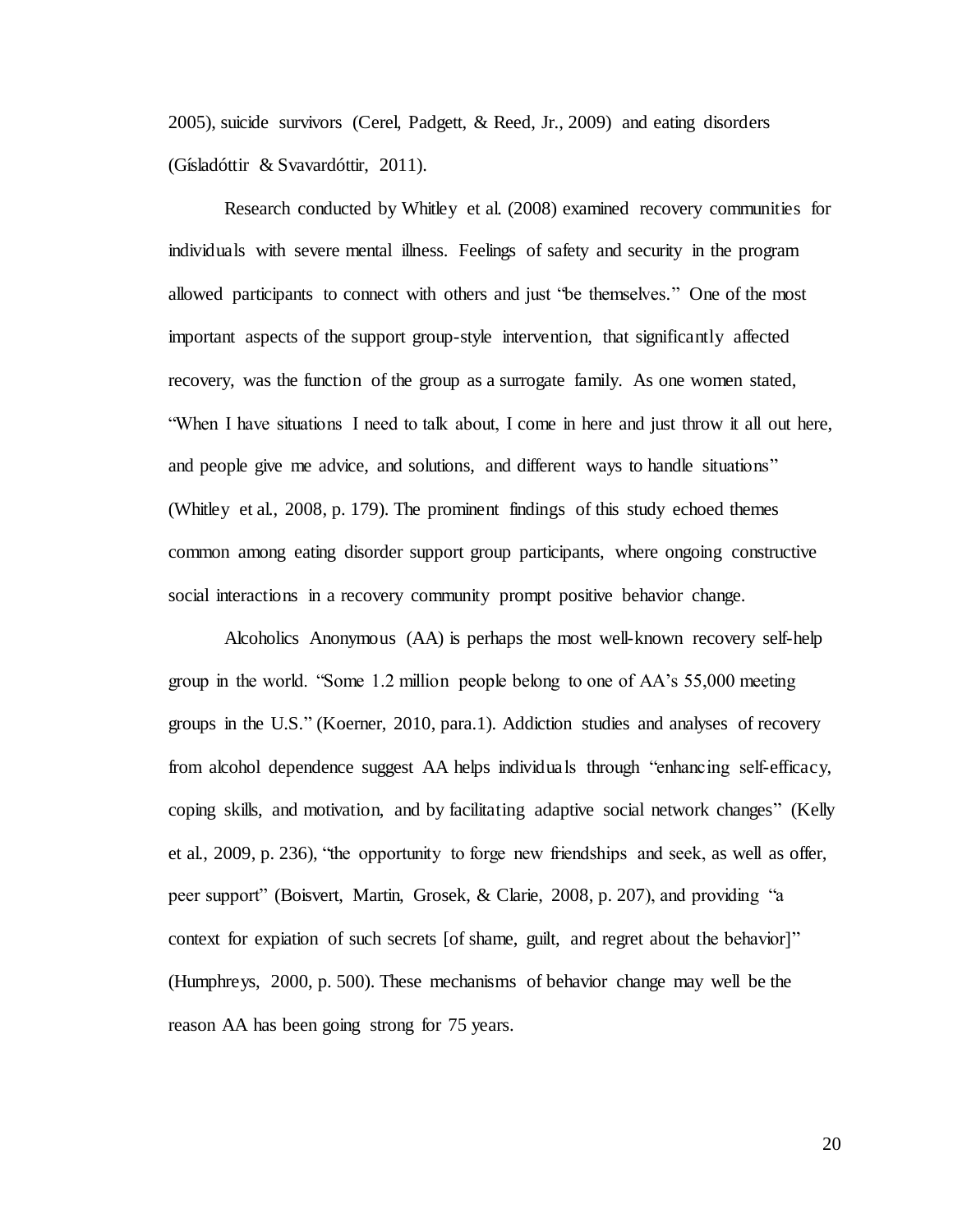Another successful application of peer support group programming deals with victims of serious burns. "Because they have faced similar health or emotional challenges, peer supporters bring a unique and personal perspective" (Badger & Royse, 2010b, p. 3). In the case of burn survivors, a vast majority of study participants reported that their lives had been dramatically changed as a result of their involvement in the peer support group. A male survivor stated, "Five minutes with a peer supporter skipped six weeks [of information gathering]. I felt automatic trust. You know you can trust them with your feelings" (Badger & Royse, 2010a, p. 306). In this way, peer support was able to provide hope and supply survivors with role models living futures apart from their trauma. As another gentleman said, "People can tell you [that you can rebuild your life] but you can't see it without a real example. You can see their scars, know that they are progressing and moving on" (Badger & Royse, 2010a, p.306).

A source of support for suicide survivors has consistently been found in peer selfhelp groups. Not unlike those battling anorexia, bulimia, or binge eating disorders, psychological care for suicidal thoughts in our society is highly stigmatized. Cerel, Padgett, and Reed, Jr. (2009) found that sharing stories with others who have "been there" is an essential part of the healing process. "Here you can meet and talk with (or just listen to, if you prefer) people who are in your shoes. You can openly express your feelings and experiences with a group of caring individuals who will never judge you" (Jackson, 2003, as cited in Cerel et al, 2009, p. 589). This particular study adds powerful credibility to the support group intervention style. Any tactic that can prompt discussion and behavior change in a population that recently imagined suicide, as the only way, must be onto something.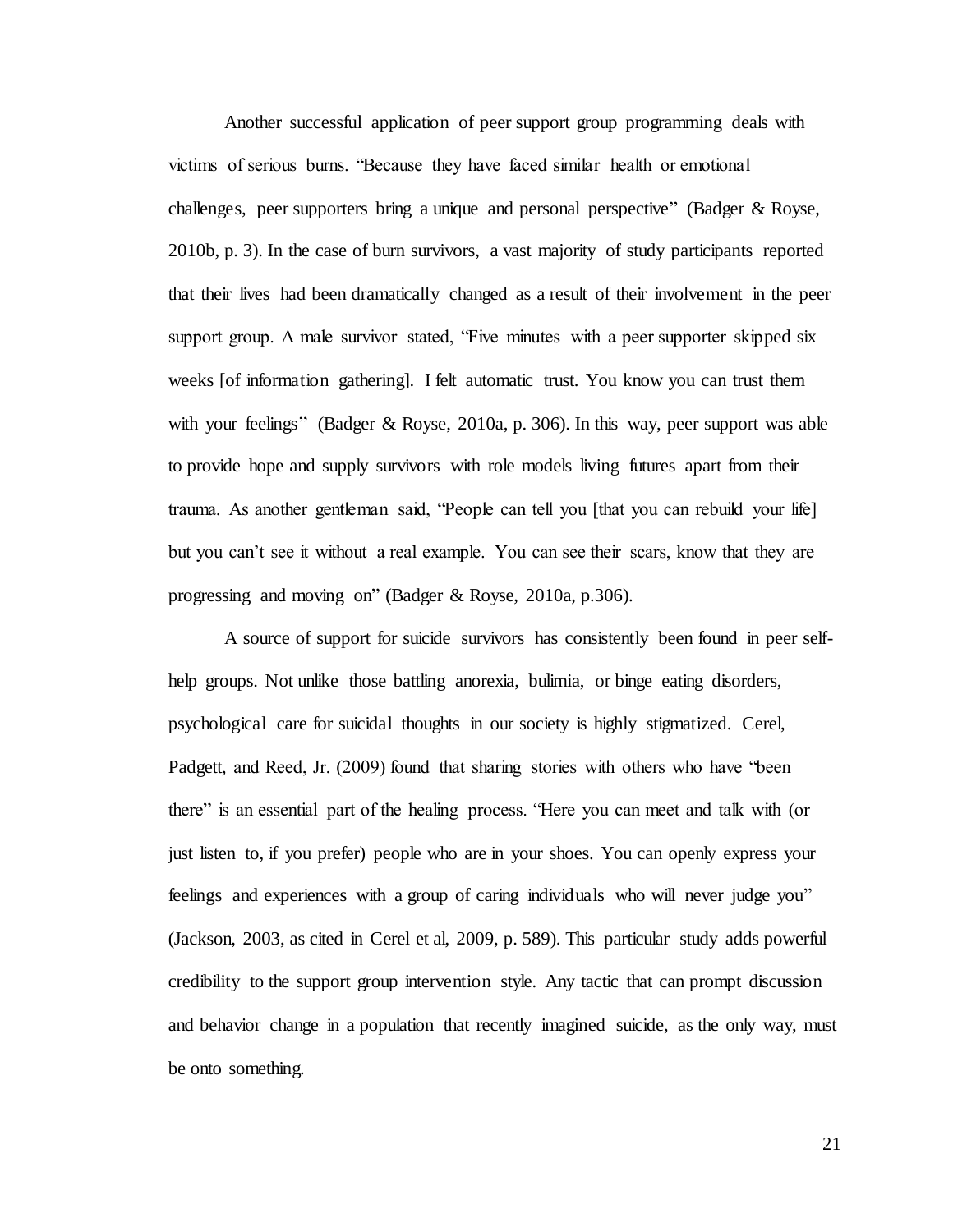In much the same way as traditional support groups function to keep members abstinent or drug-free, like Alcoholics Anonymous for example, by harnessing the power of positive role modeling and a community of wellness, the social networks to which eating disorder patients belong often serve to keep them sick. "Two of my closer friends, one of them was also anorexic and the other was bulimic, so I had that support system, let's not eat together…" (Jane as cited in Granek, 2007, p. 368). The social and interpersonal dimensions of eating disorders must not be overlooked—these maladaptive behaviors do not exist in a vacuum. Be it a familial, cultural, or societal influence, no anorexic, bulimic, or binge eater is acting alone.

Understanding that the likelihood of lasting change is dependent upon the recovery friendliness of the larger social network, universities pose a unique threat in the fight against eating disorders. This infrastructure is even more exaggerated on Appalachian campuses where there is a well-documented social network of mental health disparity. Not least among the inequity is poor mental health literacy and skepticism of outside medical assistance. Unfortunately, neither limited access to specialized care, subpar health insurance coverage, nor a feeble understanding of eating disorder symptomology immunizes against these disorders. In which case, the larger Appalachian culture becomes a social network where disordered eating can thrive. College campus communities have the ability to operate as distinct cultures and it is time those concerned with the study of eating disorder research need to harness the potential of these institutions as change agents and intermediaries amidst a larger system of dysfunction.

At Marshall University in Huntington, West Virginia, the College Support Program for Students with Asperger Syndrome was developed in 2002 and currently has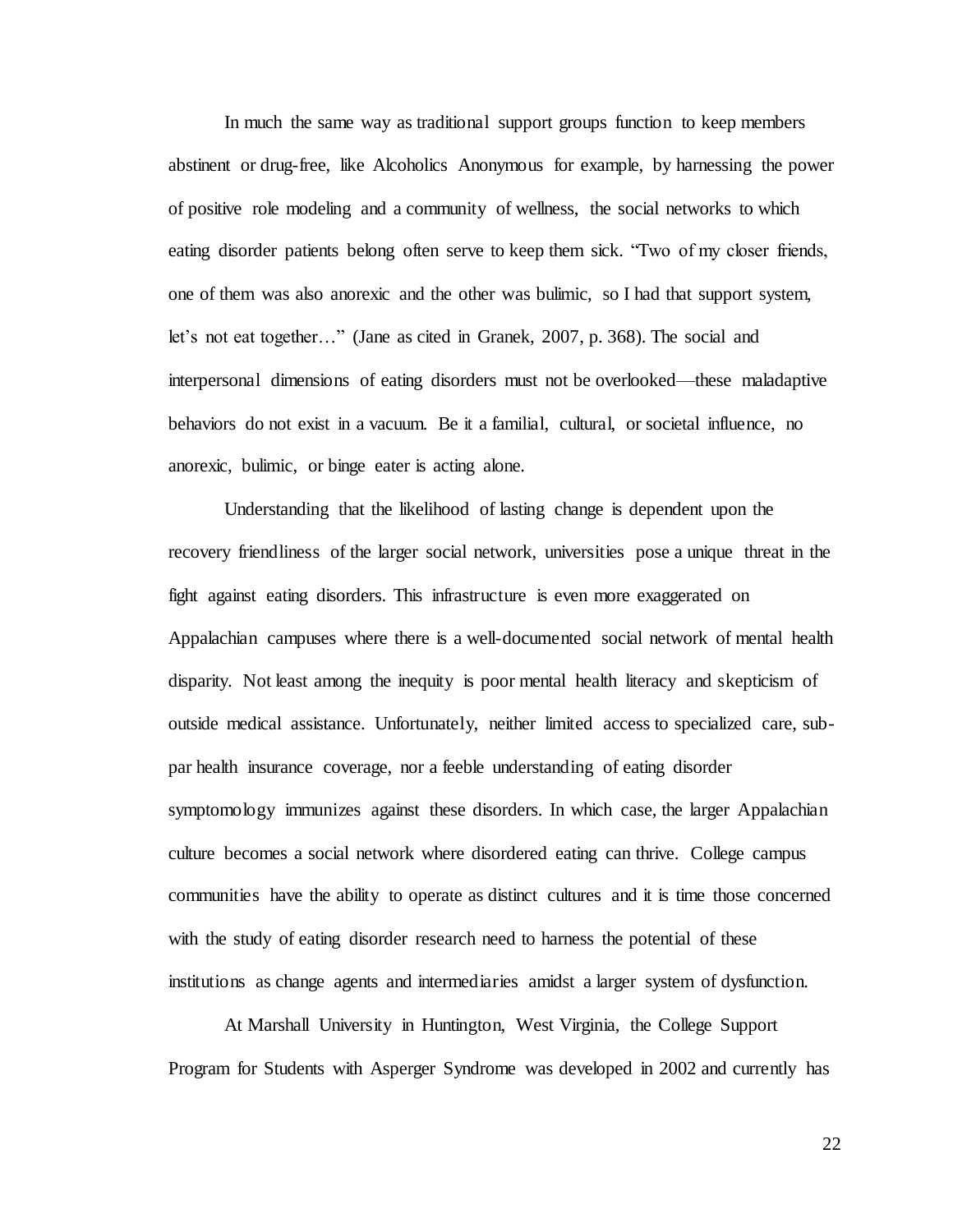a waiting list of over 200 students (Wilcox, 2008). The program has been wildly successful because of its incorporation of social networking theory. "…support focuses on preventing problems before they occur, making changes in environments, teaching new skills and improving quality of life. [It] is a family-centered approach that emphasizes interagency collaboration, the use of formal and informal supports, and services tailored to the needs of the family or support system" (The Autism Training Center at Marshall University, n.d., para. What is the Family Focus Positive Behavior Support (FFPBS) Program based on?). The university also offers academic courses on autism, as well as, training workshops and free family coaching sessions.

Not unlike special assistance programs like that for students with Asperger's Syndrome or learning disabilities, graduate or doctoral psychology students could be paired with a student carrying an eating disorder diagnosis. This relationship would function as a level of accountability and support for the student, and would ultimately help both the graduate mentor achieve their requisite clinical experience and increase standing in the field of eating disorder research. These mentors would be responsible for weekly counseling sessions with their mentee, as well as, running the on-campus support group. To keep individuals committed to the program, the focus would be on communication, specifically having access to a healthy support network 24/7 and applying the TTM processes of change, as designed, so all participants are equipped with realistic and attainable strategies for moving along a trajectory of achieving behavioral termination, regardless of where they entered the process (see Appendix E).

The fact that the selected mentors would also be full-time students, and potentially similarly aged to their eating disordered mentee, might circumvent the fear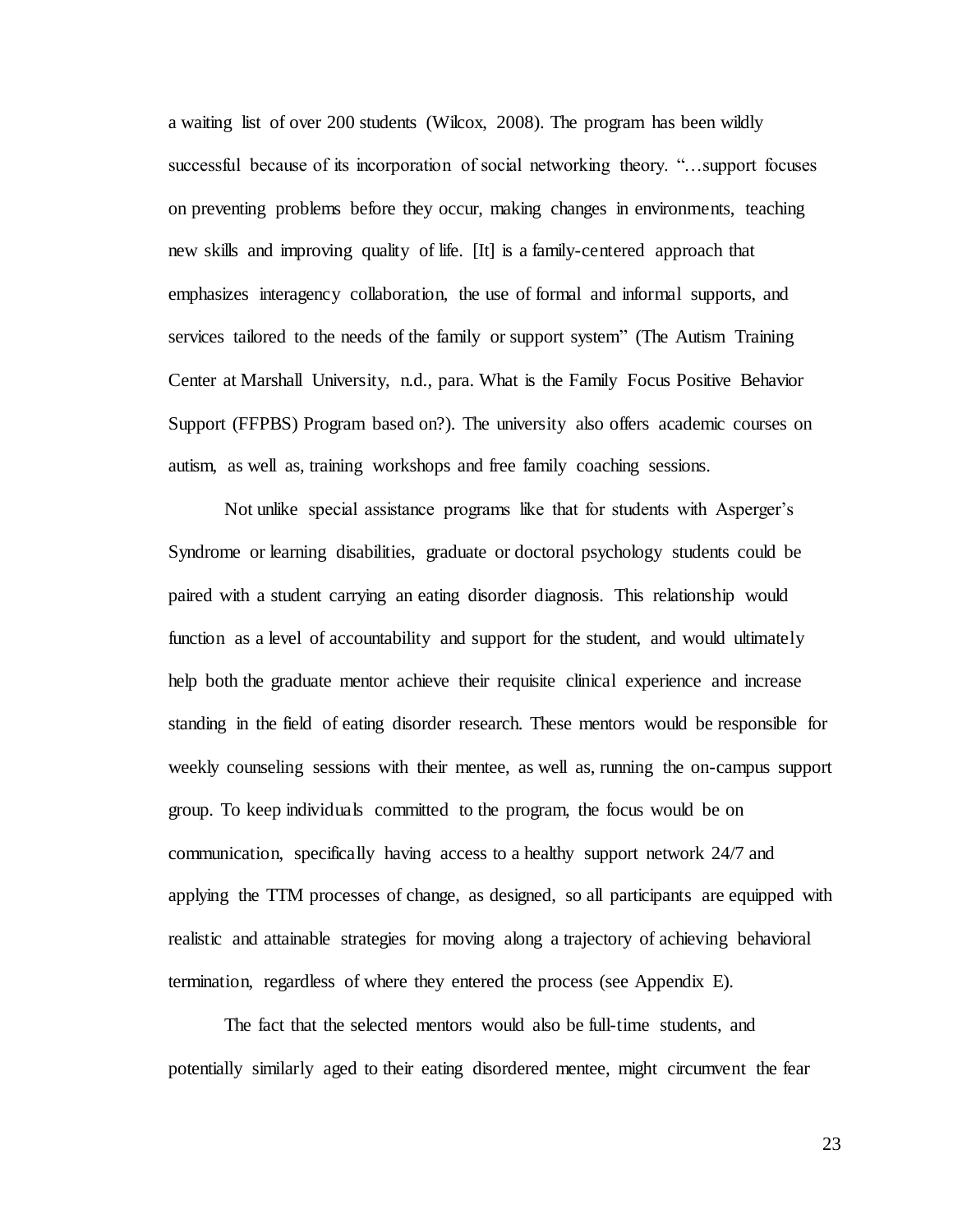many eating disordered patients have about intimidating medical professionals misunderstanding their concerns about recovery because of an inability to relate to them on their level. By the time an anorexic or bulimic displays overt symptoms of their disorder, they have likely accumulated a wealth of shame and disgust about their condition. What they do not need is to feel as if their social network inhibits their ability to expiate these feelings simply because there is a palpable social stigma toward mental illness, even among medical professionals (Becker et al., 2010), where the open and honest communication needed for wellness is silenced by taboos. Therefore, incorporation of Social Networking Theory provides a foundation for understanding the significance of interpersonal ties in the recovery process, but the development of a truly effective eating disorder treatment program will also require the processes of change outlined in the Transtheoretical Model of Change.

#### <span id="page-30-0"></span>*Transtheoretical Model of Change*

Eating disorders do not adhere to a predictable, linear lifecycle. Therefore, it makes little sense to streamline wellness into one methodology. As far as weight gain contracts and feeding tubes are concerned, however, individuals are ready for behavior change and the time for that change is now. Unfortunately, a standardized process neglects this fundamental notion of individualization and consequently misses out on the robust offering of readiness-tailored treatment strategies presented in the TTM.

Glanz et al. (2008) discuss a number of covert and overt activities people use to progress through stages of change, as could be applied to an eating disorder recovery model. The first three techniques of consciousness raising, dramatic relief, and environmental reevaluation have documented the most effectiveness when applied to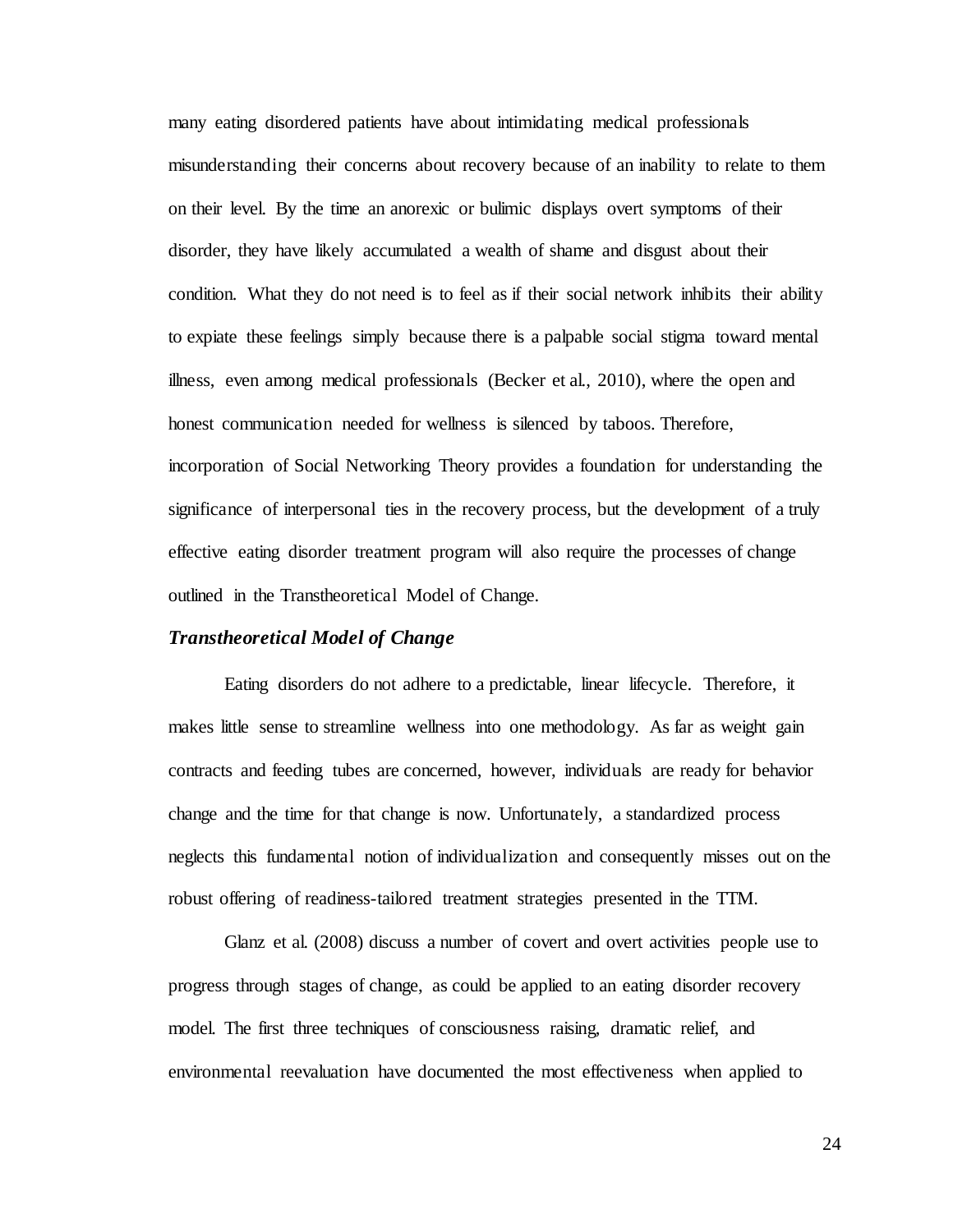those in the TTM stage of precontemplation. Contemplators and preparers most typically respond to self-reevaluation strategies. Those individuals in the action stage should be focusing on self-liberation measures and the final four techniques of counterconditioning, reinforcement management, stimulus control, and helping relationships correlate with the TTM stage of maintenance.

#### <span id="page-31-0"></span>**Precontemplation**

The objective of consciousness raising is increasing awareness about the dangers and consequences of eating disordered behaviors. Educating individuals about alternative coping strategies and tips for managing times of stress and temptation would also fall into this category. Individuals may come to the conclusion that they display concerning eating habits in a variety of ways, perhaps through the comment of a close friend, information in a brochure, or a piece of popular media. The aim of this stage is to open the door for dialogue. Dramatic relief would then encourage anorexic, bulimic, and EDNOS patients to experience a range of emotions to elicit conversation about the function of their unhealthy behaviors, as well as, discussing the fears and anxieties of letting go. Examples of techniques that can move people emotionally include role-playing, sharing testimonies, artistic expression, and music therapy.

Environmental reevaluation would apply the cognitive technique indicative of self-reevaluation to the interpersonal context, such as assessing how the eating disorder has affected important others and the overall social climate. Siegel et al. (1997), offer advice for communicating with individuals at this phase in their recovery, suggesting some general guidelines to keep in mind: Do not blame or attack the individual with an eating disorder, for example, "*you* are ruining our relationship" or induce guilt with harsh statements like, "*you* are killing your father when *you* refuse to eat like this". Instead, it is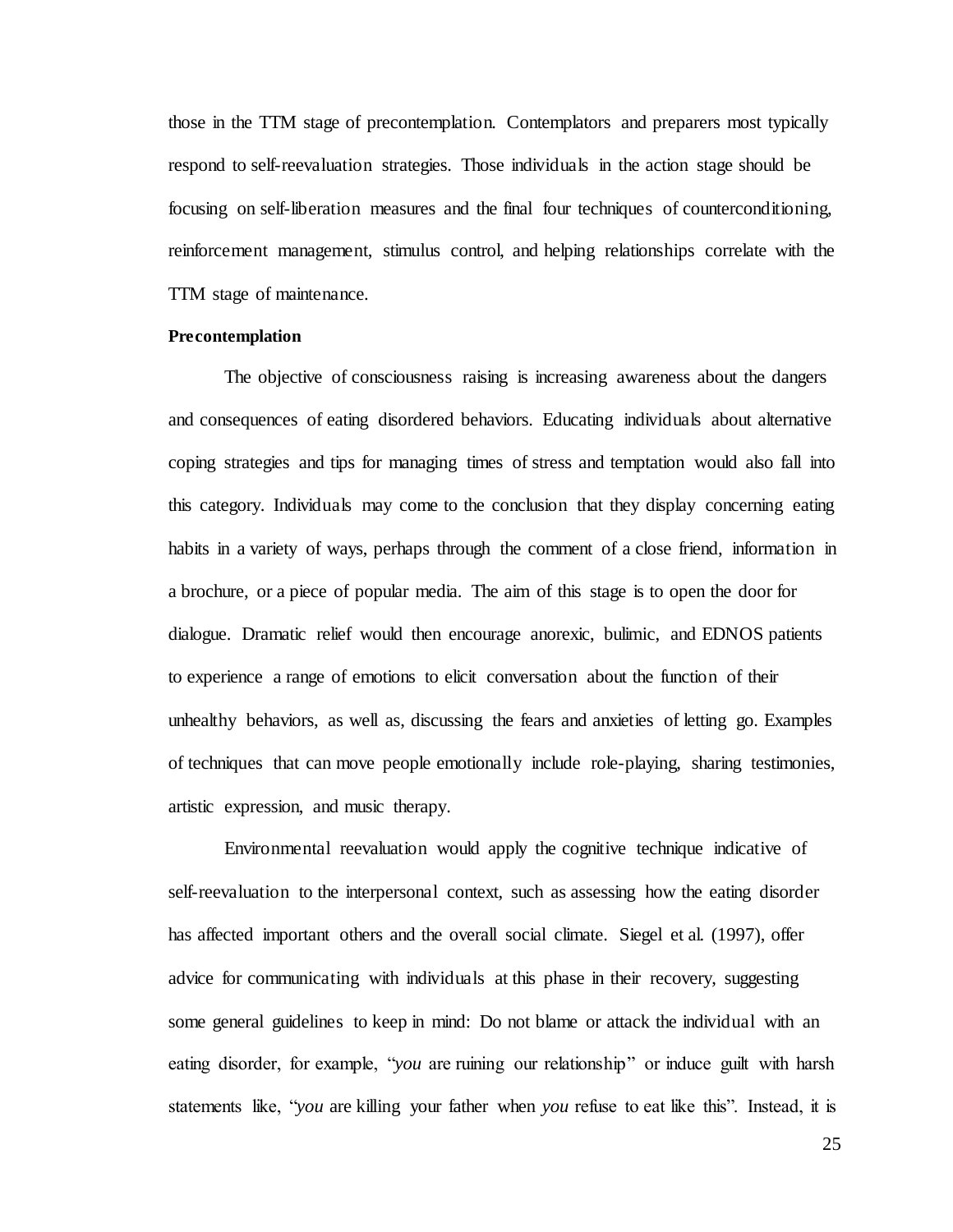much more effective to reframe discussions around "I" statements that touch upon concerns and feelings surrounding the suspected problem. There is a big difference between saying "What is the matter with you? What kind of person eats all that food and then throws it up?" and "I've been worried about what I'm seeing in your behavior lately." Family interventions and couples counseling are frequently used to facilitate this type of reassessment.

| Precontemplation              | Role of Individual                                                                                                        | Role of<br>University                                                                                                                  | Role of Community                                                                                                                                          |
|-------------------------------|---------------------------------------------------------------------------------------------------------------------------|----------------------------------------------------------------------------------------------------------------------------------------|------------------------------------------------------------------------------------------------------------------------------------------------------------|
| Consciousness raising         | -Become more<br>educated on the<br>myriad negative<br>consequences of<br>disordered eating                                | -Post eating<br>disorder warning<br>signs at high risk<br>locations around<br>campus:<br>recreation center,<br>cafeteria,<br>restrooms | -Host an Eating<br><b>Disorder Awareness</b><br>benefit or NEDA<br>Walk<br>-Run story in local<br>newspaper<br>-Invite guest<br>speakers from the<br>field |
| Dramatic relief               | -Attend and utilize<br>university and/or<br>community<br>resources                                                        | -Offer art therapy<br>classes<br>-Offer yoga<br>classes                                                                                | -Recruit eating<br>disorder specialists<br>to the area<br>(therapists,<br>dieticians)<br>-Collaborate with<br>local yoga studios                           |
| Environmental<br>reevaluation | -Introspectively<br>assess quality of<br>social networks<br>-Consider family or<br>couples counseling<br>when appropriate | -Ban Pro-Ana and<br>Pro-Mia websites<br>from server                                                                                    | -Become more<br>sensitive to the<br>stigma against<br>mental illness                                                                                       |

Figure 5.1 Precontemplation as Applied to an Effective Eating Disorder Treatment

#### <span id="page-32-0"></span>**Contemplation and Preparation**

Self-reevaluation would involve utilizing cognitive assessments to reexamine selfimage with and without the eating disorder, such as a mirror self-analysis workshop or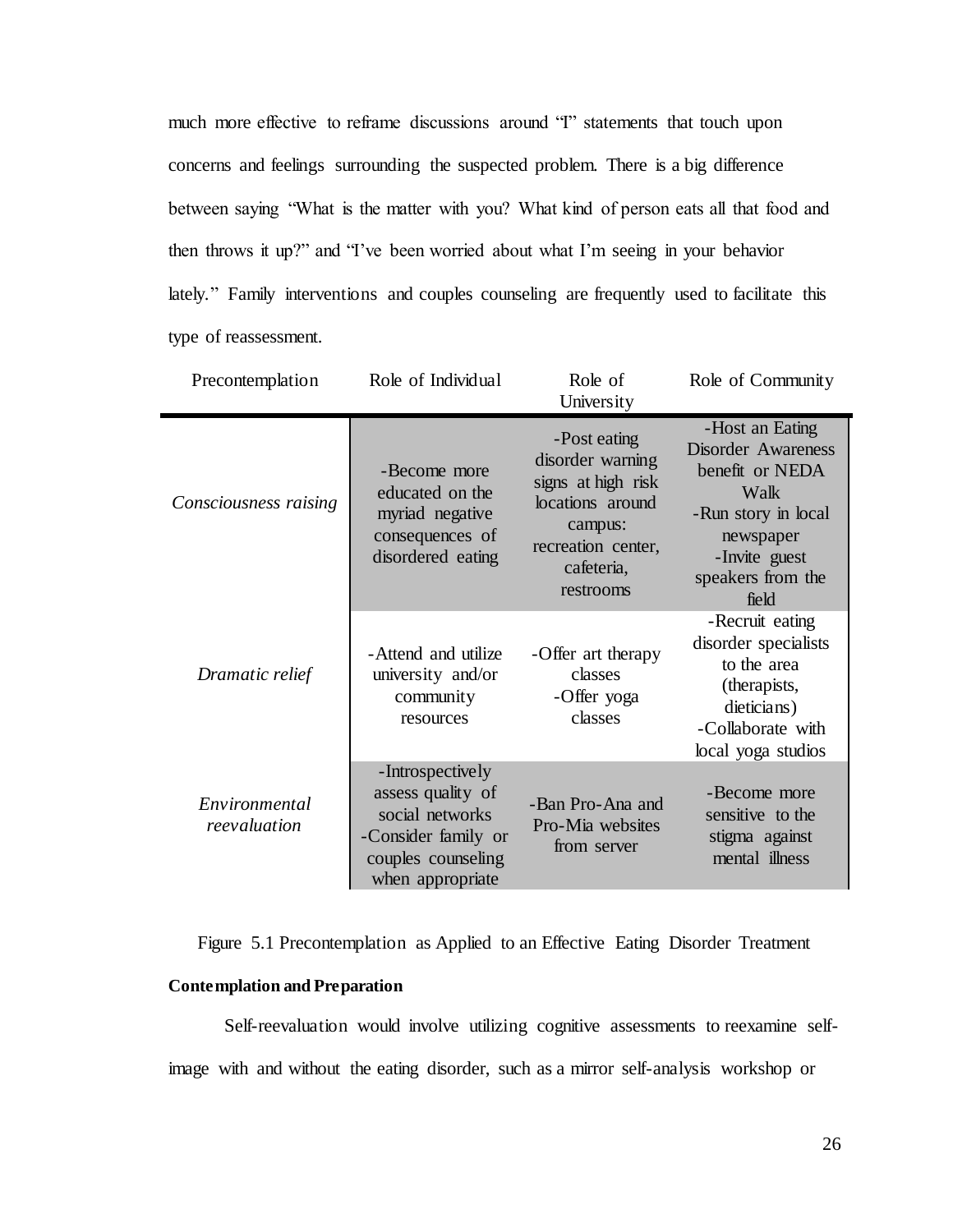diagramming the pros and cons of living with the illness. At this point it is important to clearly differentiate between having an eating disorder and allowing the eating disorder to define sufferer identity. Journaling is one of the most widely used techniques at this stage of recovery. Bestselling author of Life Without Ed (2004), Jenni Schaefer, was made famous by her personification of "Ed" (as in eating disorder) in which she and her psychotherapist would diagram journal entries to illustrate the two distinct personalities involved in the eating disorder—Jenni and Ed.

The first step in breaking free from Ed was learning how to distinguish between the two of us. I had to determine which thoughts came from Ed and which ones belonged to me…You will realize that Ed—not you—is the one who thinks you should binge and purge. You will find the part of yourself that wants to abandon those behaviors and be healthy. Ed wants you to binge and purge; you want to live (pg. 10).

Healthy role models, especially recovered anorexics and bulimics like Schaefer,

| Contemplation/Preparation | Role of<br>Individual                                                              | Role of<br>University                                                  | Role of Community                                                                          |
|---------------------------|------------------------------------------------------------------------------------|------------------------------------------------------------------------|--------------------------------------------------------------------------------------------|
| Self-reevaluation         | -Utilize healthy<br>outlets<br>(journaling,<br>yoga, therapy)<br>to assess illness | -Incorporate<br>graduate<br>mentors into<br>program as<br>healthy role | -Support a health<br>communication<br>campaign conveying<br>"beauty comes in all<br>sizes" |

pros/cons

can be a priceless asset to treatment at this phase.

Figure 5.2 Contemplation/Preparation Stages as Applied to an Effective Eating Disorder Treatment

models

#### <span id="page-33-0"></span>**Action**

Although it may seem counterintuitive that the action stage is comprised of the fewest strategies, it could be argued that self-liberation is among the most difficult benchmarks to accomplish. Self-liberation could be described as harnessing the power of positivity in both the belief that change is possible and in the commitment to acting on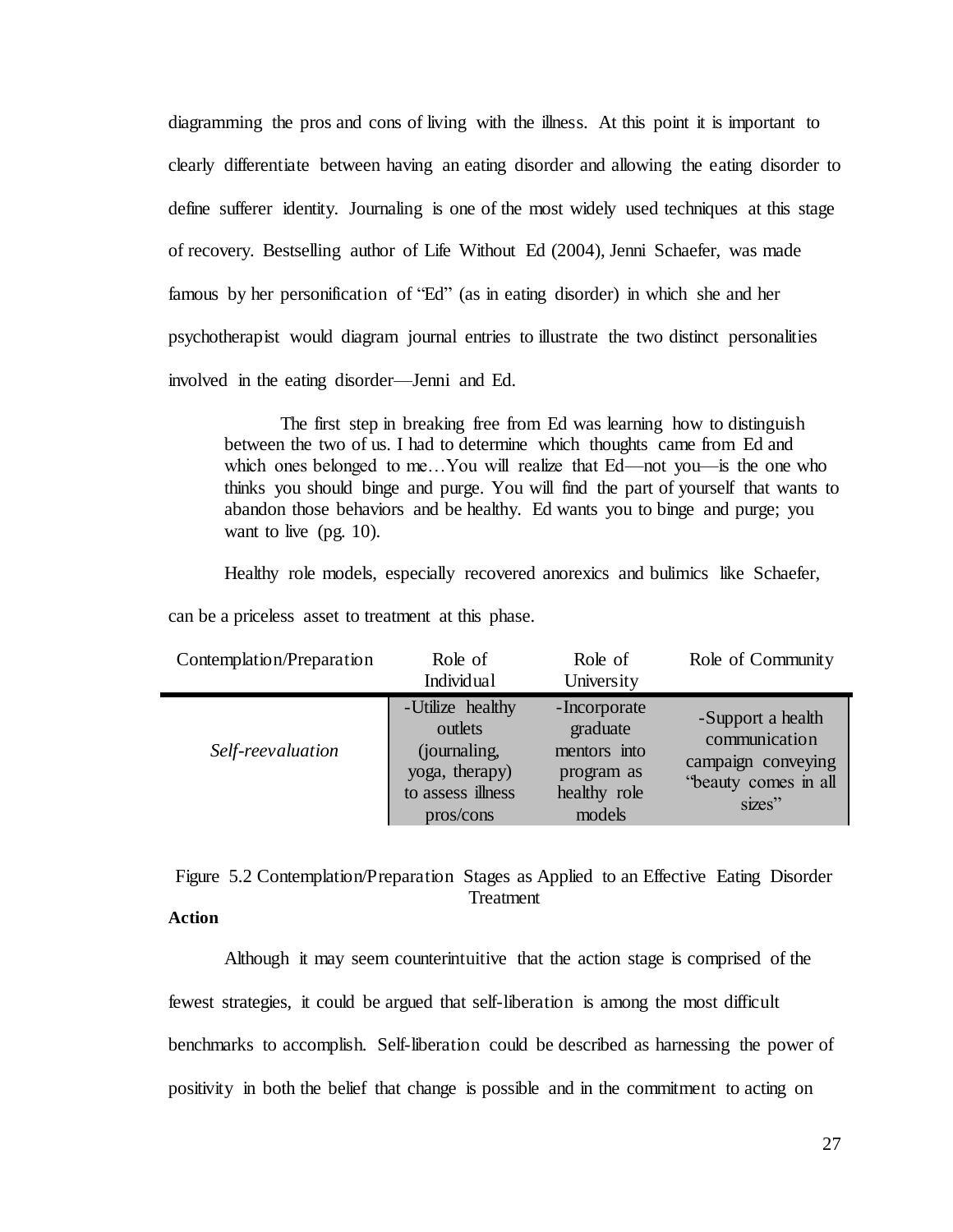that belief. Support group environments can be paramount to enhancing this willpower, as similar stories and testimony of others serve to continually re-motivate individuals toward ongoing recovery. Siegel et al. (1997) point out that knowing what to say—and what not to say—can make all the difference at this point in the process. How to be most helpful and supportive to someone in treatment varies from individual to individual, but there needs to be an open line of communication. The frequency of that communication, as well as, the type of communication should be mutually decided upon proactively. To avoid stagnation or relapse, stories like that of the following patient should be evaded through clear communication expectations (Siegel et al. (1997)):

One 24-year-old woman, Jacki, told us that she felt badly that her parents never asked how she was doing in therapy. It made her feel shameful about going, as if this were an embarrassment to everyone. Her parents, on the other hand, wanted to know how she was doing, but were afraid that if they asked Jacki would get angry. So Jacki and her parents silently misunderstood one another and uncomfortably walked on eggshells whenever they got together (p. 164)

| Action          | Role of Individual                                                                                           | Role of University                                                                                                         | Role of Community                                                                                                   |
|-----------------|--------------------------------------------------------------------------------------------------------------|----------------------------------------------------------------------------------------------------------------------------|---------------------------------------------------------------------------------------------------------------------|
| Self-liberation | -Make a personal<br>commitment to<br>recovery<br>-Attend and<br>participate in<br>affiliate support<br>group | - Accountability<br>agreements between<br>patient and mentor<br>-Invite guest speakers<br>-Apply for grants and<br>funding | -Collaborate with<br>local medical health<br>professionals to<br>manage and sustain a<br>community support<br>group |

Figure 5.3 Action Stage as Applied to an Effective Eating Disorder Treatment

#### <span id="page-34-0"></span>**Maintenance**

 $\blacksquare$ 

Counterconditioning refers to learning and implementing healthier behaviors as a substitute for eating disordered behaviors. Compiling a list of positive self-affirmations to post on the refrigerator and mirror or constructing a coping toolbox, an alternative strategy grab-bag, with suggestions like going for a walk, practicing yoga, and coloring,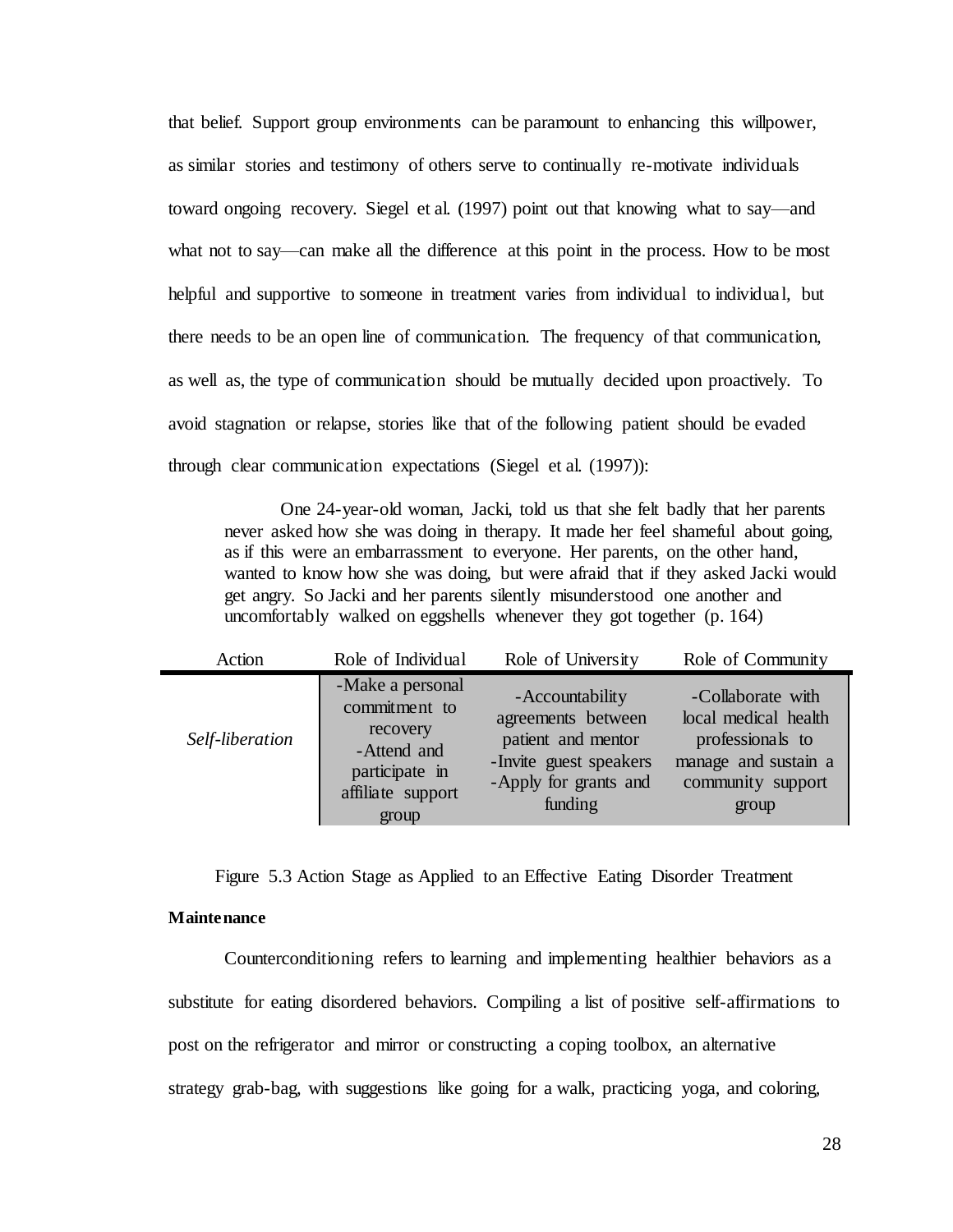are worthwhile techniques. Reinforcement management involves providing recognition and incentives for taking steps toward a healthier relationship with food. This could be an appropriate time to introduce a weight contract or a reward system for adherence to a meal plan and abstinence from the binge-purge cycle. In this way, there is increased probability that the healthier behaviors will be repeated.

Stimulus control would involve removing those cues that encourage maladaptive eating behaviors in combination with the addition of prompts for healthier alternatives. Simple measures like attending a support group, avoiding or limiting time spent at the gym or restructuring a class schedule to ensure time for lunch can support change and reduce the risk for relapse. Helping relationships would involve combining caring, trust, openness, and acceptance, as well as support for eating disorder recovery into daily life. This could be achieved through therapeutic alliances, buddy systems, on-call counseling, and field trips or social outings with a positive peer group that incorporate alternative coping skills.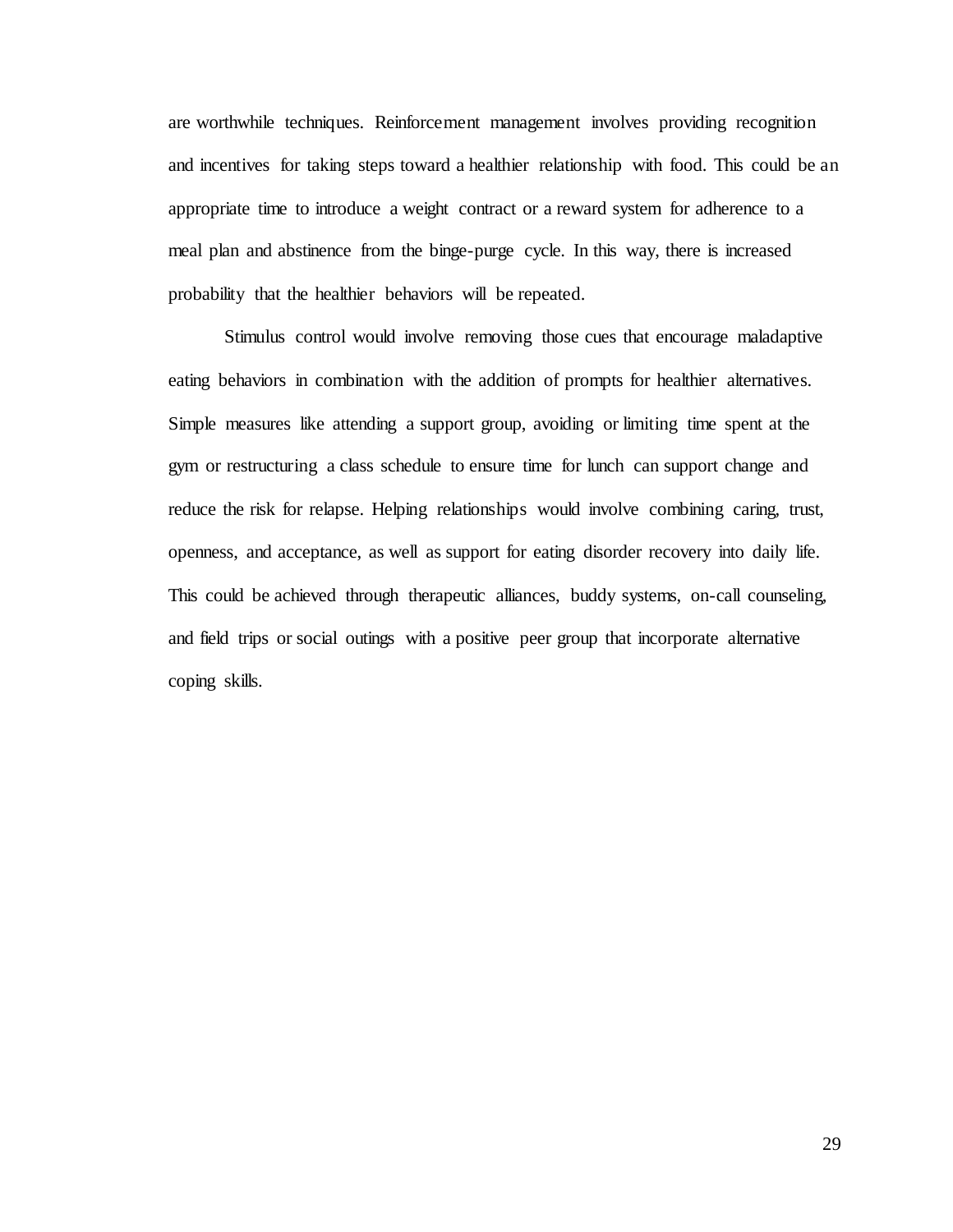| Maintenance                 | Role of<br>Individual                                                                  | Role of University                                                                                                                                                                | Role of Community                                                                                                    |
|-----------------------------|----------------------------------------------------------------------------------------|-----------------------------------------------------------------------------------------------------------------------------------------------------------------------------------|----------------------------------------------------------------------------------------------------------------------|
| Counterconditioning         | -Consciously<br>choose healthy<br>alternative over<br>eating<br>disordered<br>behavior | -Support field trip<br>outings that encourage<br>and facilitate recovery<br>(pottery, cinema)                                                                                     | - Collaborate with<br>local medical health<br>professionals to<br>manage and sustain<br>a community<br>support group |
| Helping<br>relationships    | -Become more<br>open and willing<br>to choose<br>connection over<br>isolation          | -Provide 24/7 support<br>hotline<br>-Match patient with<br>compatible graduate<br>mentor<br>-Incorporate mealtime<br>mentor support                                               | -Collaborate with<br>individuals and<br>university to build<br>well-rounded<br>support teams                         |
| Reinforcement<br>management | -Reward and<br>celebrate healthy<br>behavior choices                                   | -Offer Health<br>Communication track<br>-Offer classes on media<br>criticism<br>-Offer classes on<br>healthy eating                                                               | -Incentivize healthy<br>food choices<br>(Farmer's Market<br>vs. fast food, three<br>meals a day)                     |
| Stimulus control            | -Utilize positive<br>self-affirmations                                                 | - Remove nutritional<br>content labels from<br>cafeterias<br>-Remove scales from<br>locker rooms<br>-Remove controversial<br>magazines<br>(Cosmopolitan, Maxim)<br>from bookstore | - Support a health<br>communication<br>campaign<br>conveying "beauty<br>comes in all sizes"                          |

Figure 5.4 Maintenance Stage as Applied to an Effective Eating Disorder Treatment

Social liberation and its influence, although they do not fit cleanly within any of the TTM stages as the process through which change is most effectively achieved, should not be overlooked or discredited (see Appendix E). These actions include increasing social advocacy and educational initiatives to stamp out the stigma and misconceptions toward eating disorders. Policy and procedural changes could be made to help foster a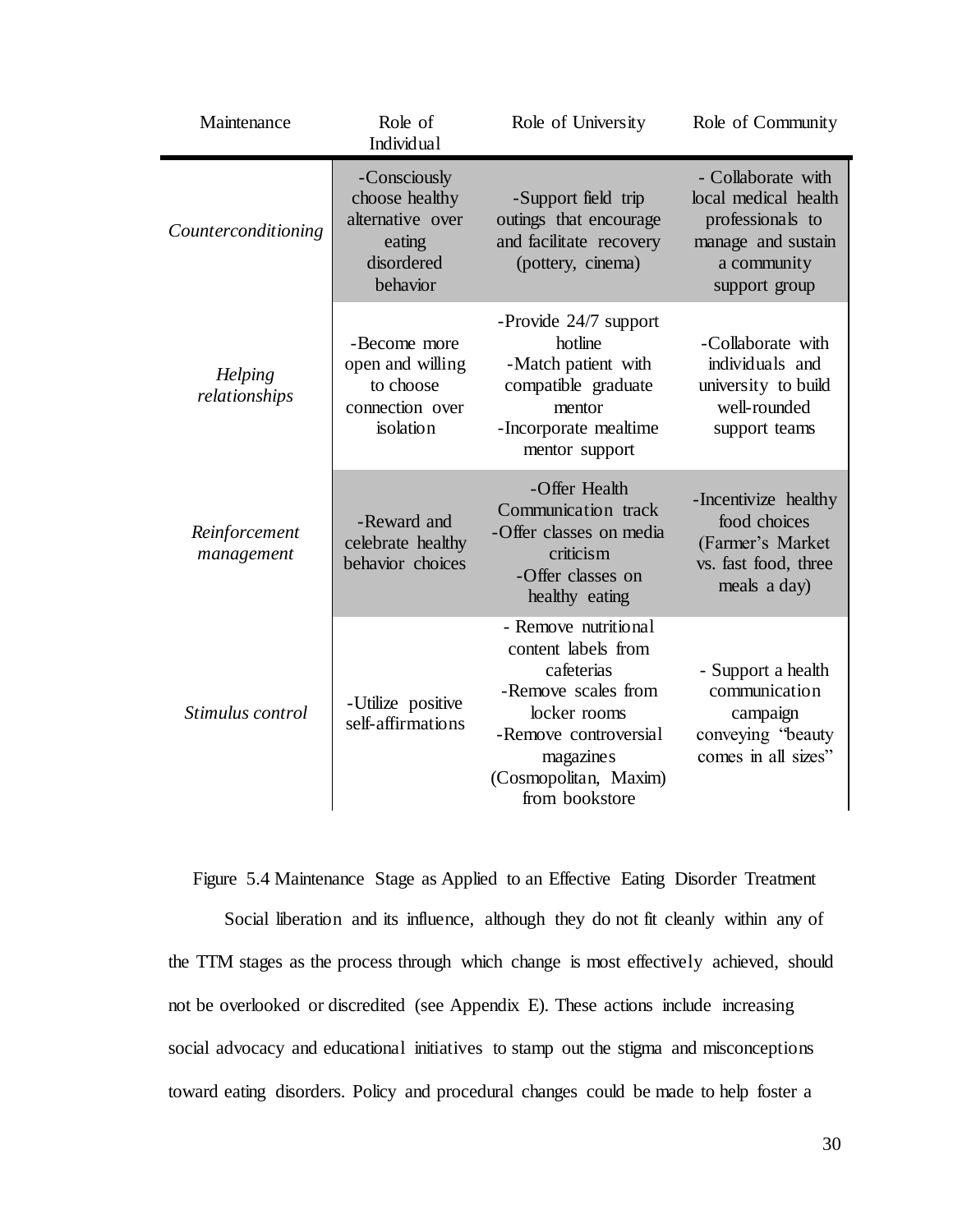recovery-friendly community, such as removing nutrition labels from the cafeteria or inviting guest speakers to discuss the unattainable beauty standard endorsed by the media.

#### **Chapter 6: Development of an Effective Treatment Program**

<span id="page-37-0"></span>Taking into account the shocking prevalence among young women 18-25, institutions of higher learning are in a unique position to spearhead a change in eating disorder recovery. Few other opportunities exist where access to this target population is as simple and plentiful as in the university setting. Despite the significant attention that drugs and alcohol receive on college campuses, no support is available to students who are recovering or suffering from an eating disorder. Because anorexia boasts the highest mortality rate of all mental illnesses and afflicts mainly young adults who are generally free of major health problems, it is a significant and disturbing health issue (Elliott, 2010). It is essential that the current method of treatment be tailored to the current demands of these illnesses. An innovative approach to eating disorder treatment will be one in which the value of communication in the recovery process is accentuated at every point in the program.

This process should begin with properly and adequately educating the student body, faculty, staff, and administration about the adverse effects that eating disorders can have on their health and the health of their community. Such activities could include, raising awareness regarding the long-term and irreparable consequences of these illnesses through campaigns, brochures, posters, or guest speakers and dispelling the myths surrounding these glorified conditions through similar means. Stories and testimonials could be run in both the local and university newspapers (see Figure 5.1). These efforts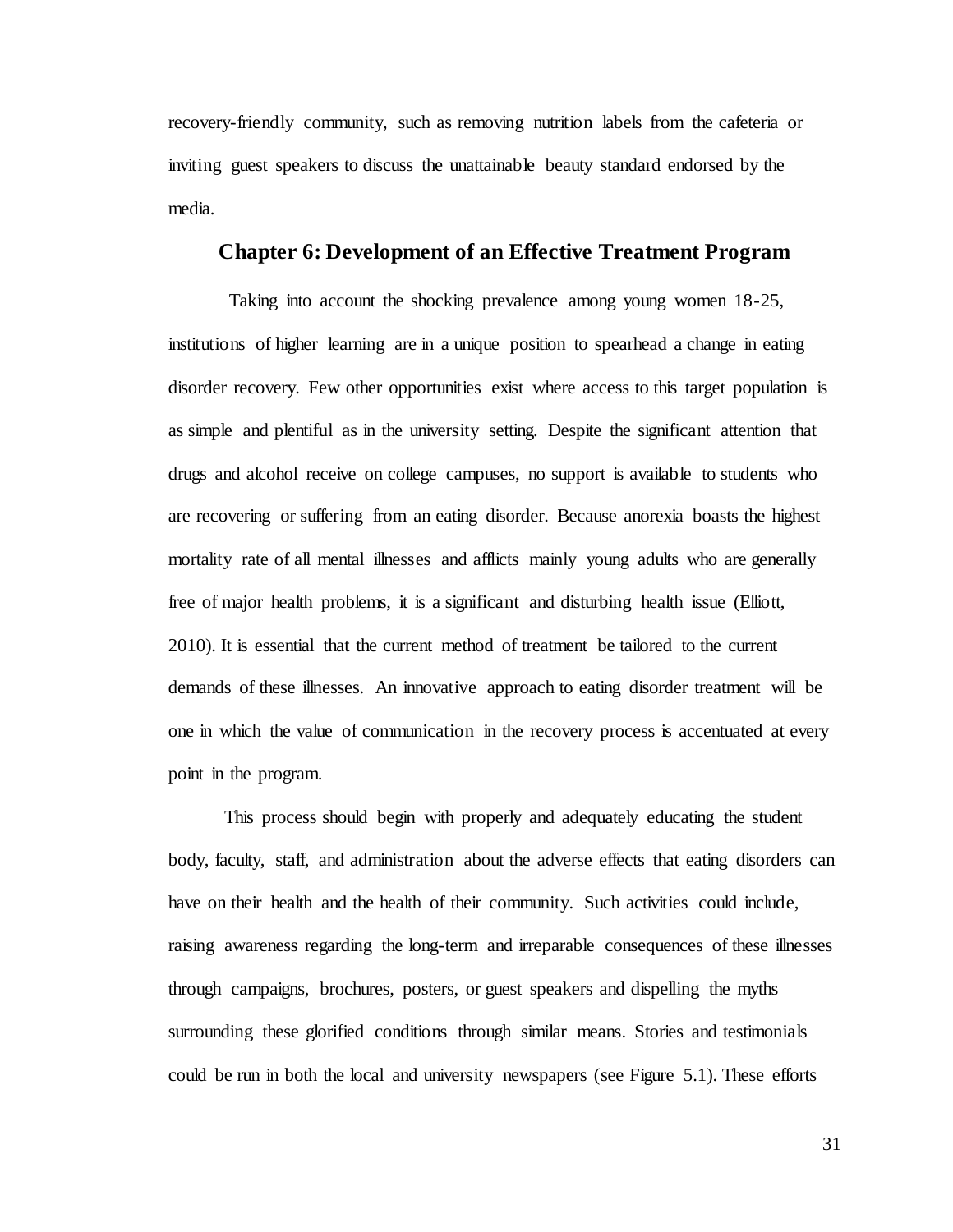could also spark major changes in local medical practices by preparing physicians and other prominent health care providers to recognize and treat eating disorders for the serious conditions that they are. This process is particularly relevant for campuses with affiliate medical schools. Once these conditions are a part of the social consciousness, more individuals will come forward with concerns, increasing the number of diagnoses and populating the proposed treatment program.

Once a diagnosis is made, through a variety of means such as self-reporting and peer referrals, the individual could be paired with a counselor and peer mentor at the university. Given the integral role of the peer mentor to this transitional treatment program, a thorough mentor-mentee matching process would be involved. This process would include determining basic compatibility, as well as, trying to honor demographic preferences. For example, an individual may feel more comfortable if their mentor is of the same sex and similar in age. These mentors would be responsible for running the campus support groups, (namely a support group for sufferers, a support group for loved ones, and a mealtime buddy system), directing their mentees toward campus and community resources like tutoring services during the stress of final exams, and maintaining an open line of communication. Priority would be given to those mentors who had either experienced or known someone with an eating disorder. Access to cafeteria and recreational center activity information suggesting the frequency and duration of visits would be worth organizing. If the treatment program could track whether or not an individual used a card swipe for a meal at any point during the day, they could potentially prevent an emergency situation from occurring, or at the very least, initiate a dialogue that may have not otherwise taken place.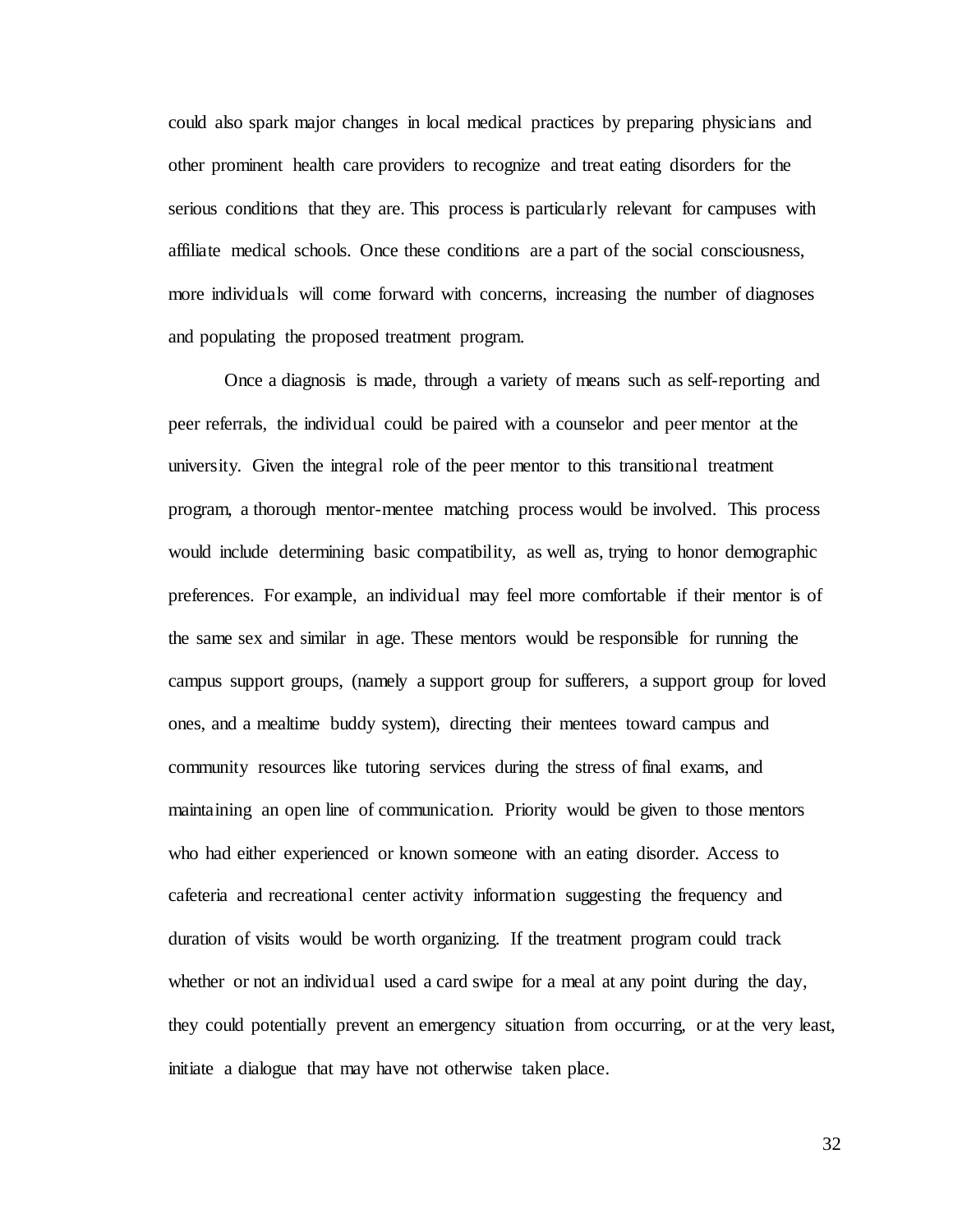A number of advantages distinct to an eating disorder treatment effort in partnership with an institution of higher learning make such collaboration worth exploring (see Figure 6.1). Not least among these benefits is the ability for those in treatment to continue working toward their degree without putting their graduation or career prospects on hold. Further, those seeking treatment can receive services without appearing to seek treatment. Such an approach taps into the relational component of the illness often overlooked by treatment efforts focused on weight gain and medication. This revolutionary approach would also bring great news to Appalachian Americans battling eating disorders, for whom premier treatment facilities like Rogers Memorial Hospital in Oconomowoc, Wisconsin and Remuda Ranch in Wickenburg, Arizona are not getting any closer.

| <b>Faults of Current Treatment</b>     | Benefits of Proposed Treatment         |  |  |
|----------------------------------------|----------------------------------------|--|--|
| <b>Medical facility</b>                | University                             |  |  |
| <b>Focused on symptoms</b>             | Focused on interpersonal relationships |  |  |
| Limited ecological validity            | Real life implementation               |  |  |
| Geographical access to care            | On-site location                       |  |  |
| Led by medical professionals           | Led by peer mentors                    |  |  |
| Disruption in daily schedule           | Can be balanced with school, work      |  |  |
| Stigma associated with hospitalization | Membership is nondescript              |  |  |

Figure 6.1 Comparing and Contrasting Current Treatment with Proposed

University affiliated treatment programs could be a wildly successful alternative to the lab coats and blood tests that scare potential patients away from more traditional treatment options. "Offering support for 12-step meetings and other peer-led support services on campus sends a strong message from administration that students in recovery are recognized and valued within the campus community" (Perron et al, 2011, p. 8). Current treatment efforts are a disservice to those struggling with disordered eating. They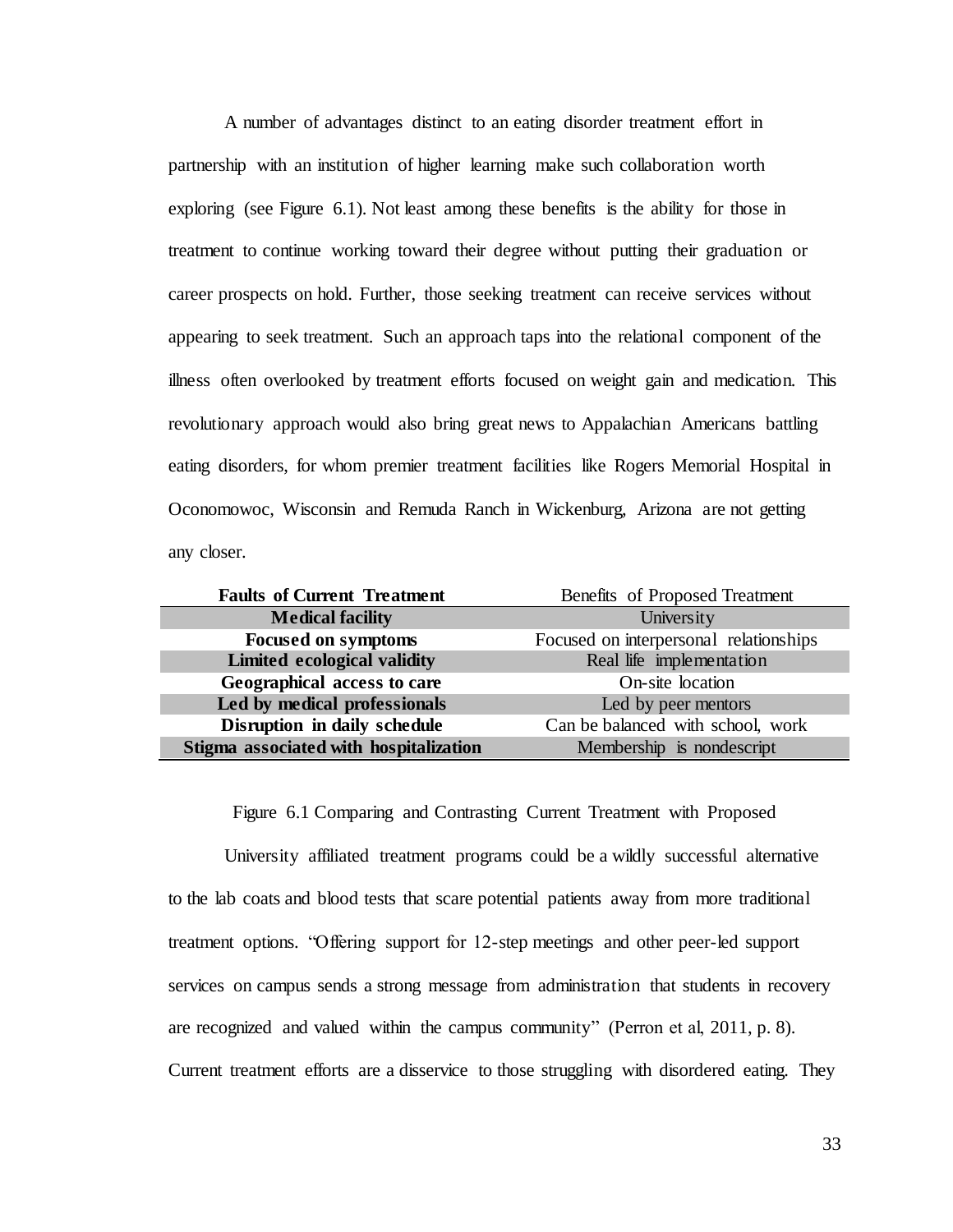are uprooting individuals from support systems with the potential to do wonderful things for recovery—by virtue of their relational ties—and they are operating in an environment with limited resemblance to the outside world in which these individuals must someday reenter. Ultimately, the decision to get well must come from within, as not even the most supportive social network or theoretically sound treatment program will foster healing if an individual is indifferent to recovery. However, eating disorders cannot be beaten by an individual alone. Therefore, it is imperative that the larger system does whatever may be necessary to encourage and facilitate wellness.

#### <span id="page-40-0"></span>*Future Directions*

The battle against eating disorders has only just begun and even the most effectively designed treatment operation will fall flat without the support from the larger community in which it is placed. Colleges are an ideal context for heightened support of these illnesses, so university personnel should apply for grants and federal funding to sustain such an initiative (see Figure 5.3). Incorporation of the *CDCynergy* tool created by the Centers for Disease Control and Prevention Office of Communication would be an excellent starting point. *CDCynergy* is a step-by-step guide to the development, implementation, and evaluation of health communications plans and health interventions. This program has become the gold standard for utilizing communication to combat public health concerns. Several strikingly successful studies have adopted the *CDCynergy* model including smoking cessation programs, school physical activity intervention and infant immunization initiatives.

Administrators and faculty should push for positive curriculum changes like adding a health communication track to communication studies departments and offering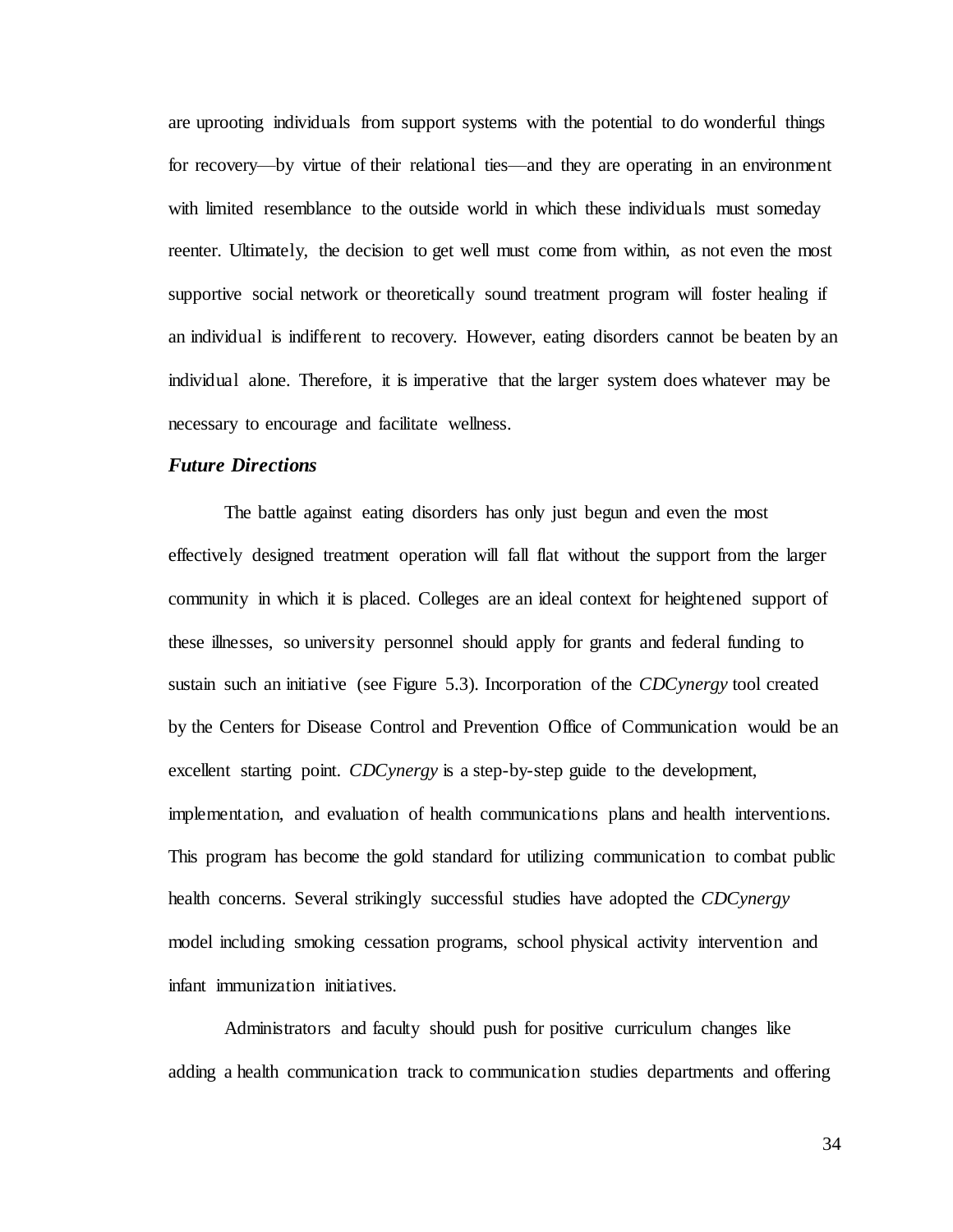classes on media criticism (see Figure 5.4). Even simple steps, like removing scales from locker rooms, would be supportive. Local businesses should team up with charities like Goodwill or the Salvation Army to sponsor Dress for Success—where clothes that once fit an eating disordered body can be donated and replaced with clothes that support a healthier body. Restaurants in the area could play a role in shaping a recovery-friendly culture by shifting the focus of the dining experience from concern over calories and ingredients to the importance of making healthy food choices. They could also provide the community with resources like healthy cooking classes and incentives for healthy food choices.

There is still much to be learned about gender differences in experiences with these illnesses. It would be interesting to note how eating disorders manifest themselves among men as compared with women, if at all. It is possible that men and women present different symptoms, consequences, or contributing factors. Men with eating disorders is a fascinating subject that should be investigated further, especially as it relates to hobbies and occupations like jockeying and wrestling that are male dominated, yet highly weightfocused. Future research should focus on the role of the internet on the maintenance and termination of anorexia, bulimia, and binge eating disorder. Given what is known about the significance of social networks as they relate to eating disorders, it would be particularly interesting to study these dynamics through a well-established social networking website.

More needs to be done to better understand the role of interpersonal relationships as a contributing factor to these disorders, especially, the relatively unexplored domain of student-teacher and sibling relationships. Communication strategies for loved ones, and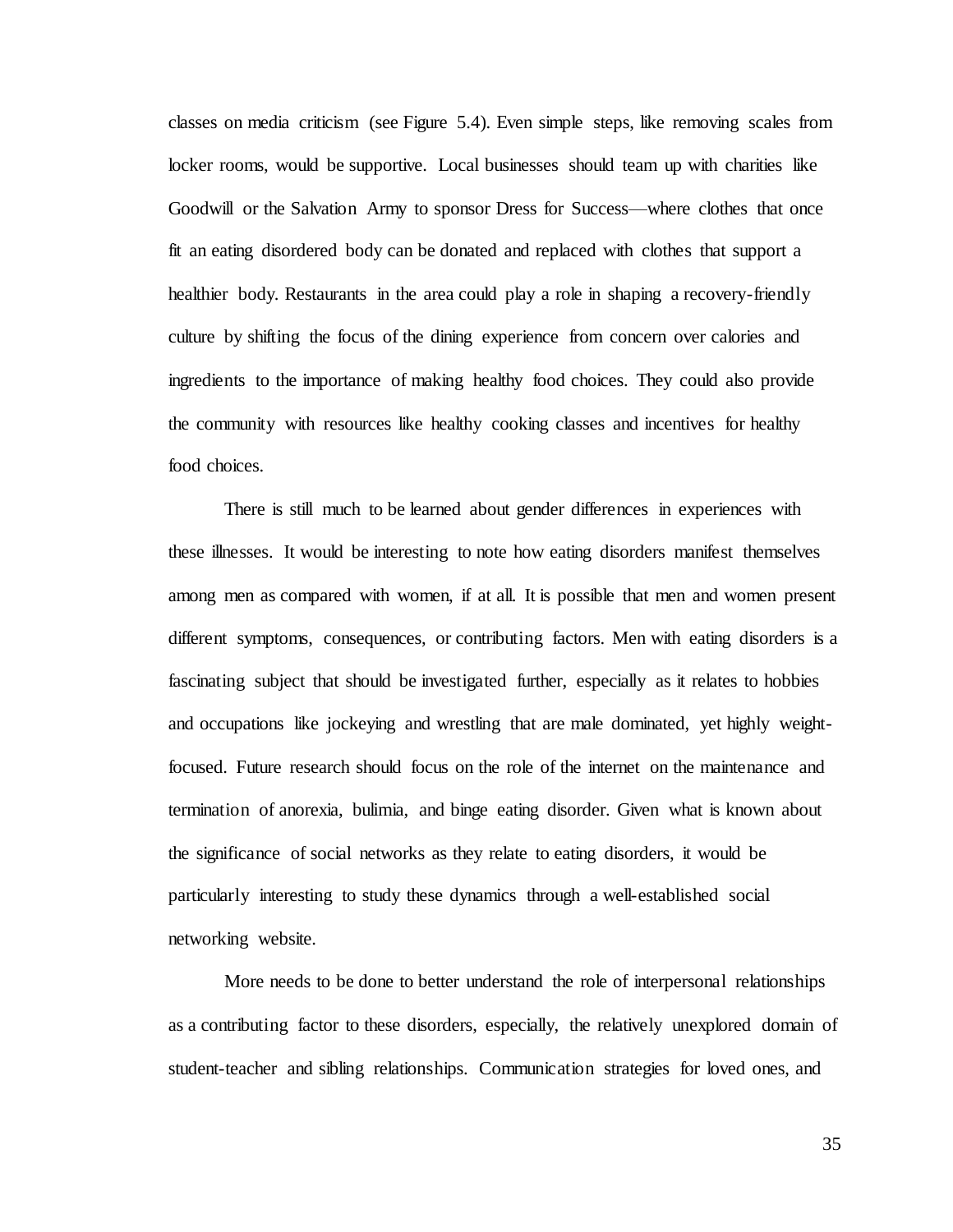<span id="page-42-0"></span>even medical professionals, would prove invaluable. Too often, the fear of saying the wrong thing to someone struggling with an eating disorder keeps anything from being said at all. It is time to talk about it.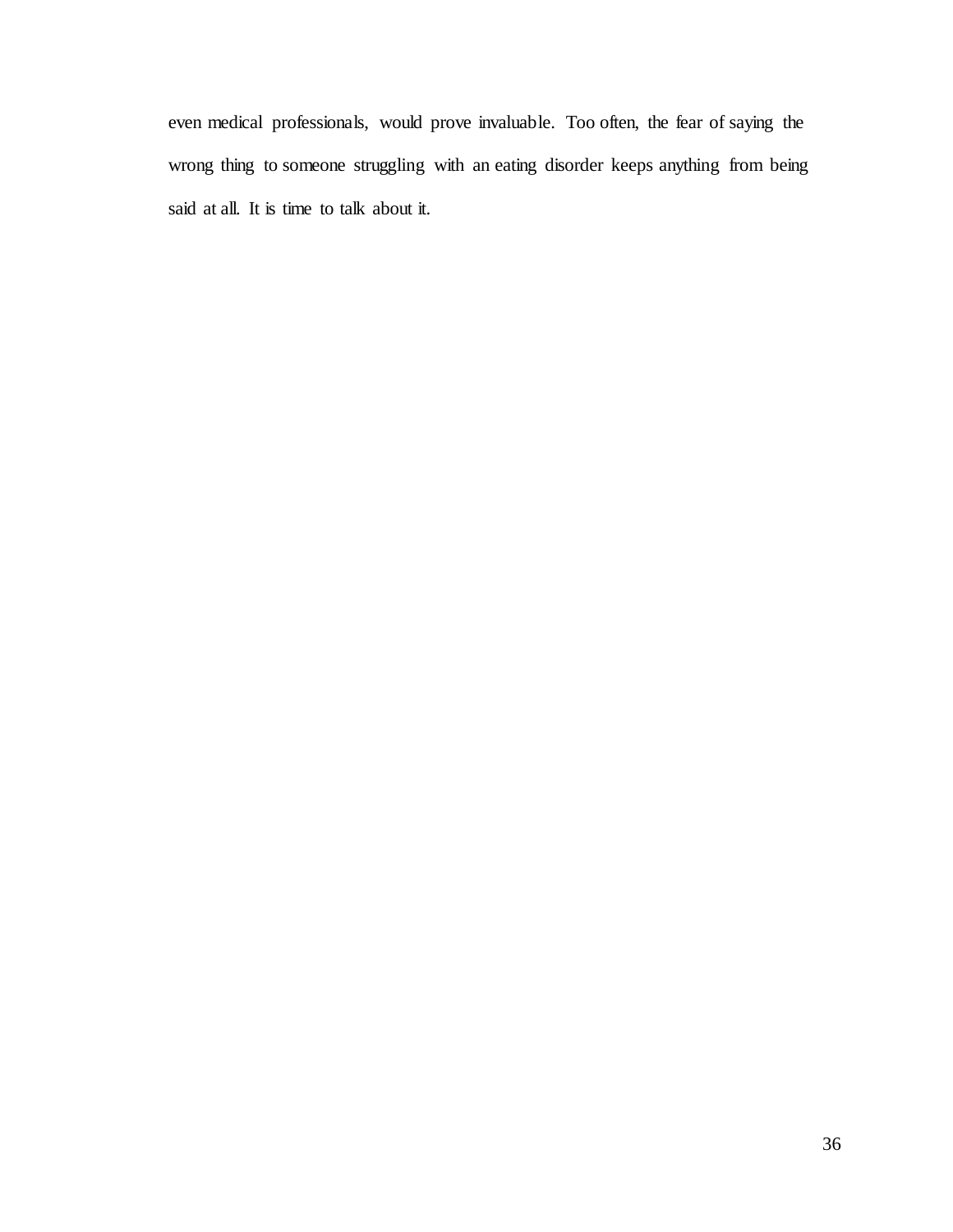### **Appendix A: Location of Treatment Centers from Marshall University**

1. The Center for Balanced Living: Worthington, Ohio

148 miles / 2 hours, 56 minutes

- 2. Lindner Center of HOPE: Mason, Ohio 153 miles / 3 hours, 8 minutes
- 3. Cleveland Center for Eating Disorders: Beachwood, Ohio 267 miles / 4 hours, 41 minutes
- 4. Selah House: Anderson, Indiana 268 miles / 5 hours, 6 minutes
- 5. River Centre Clinic: Sylvania, Ohio 284 miles / 5 hours, 18 minutes
- 6. The Renfrew Center of North Carolina: Charlotte, North Carolina 321 miles / 5 hours, 35 minutes
- 7. The Renfrew Center of Tennessee: Brentwood, Tennessee 356 miles / 5 hours, 49 minutes

*Note*: All travel information was found using Google Maps directions from the starting address: One John Marshall Drive Huntington, West Virginia 25755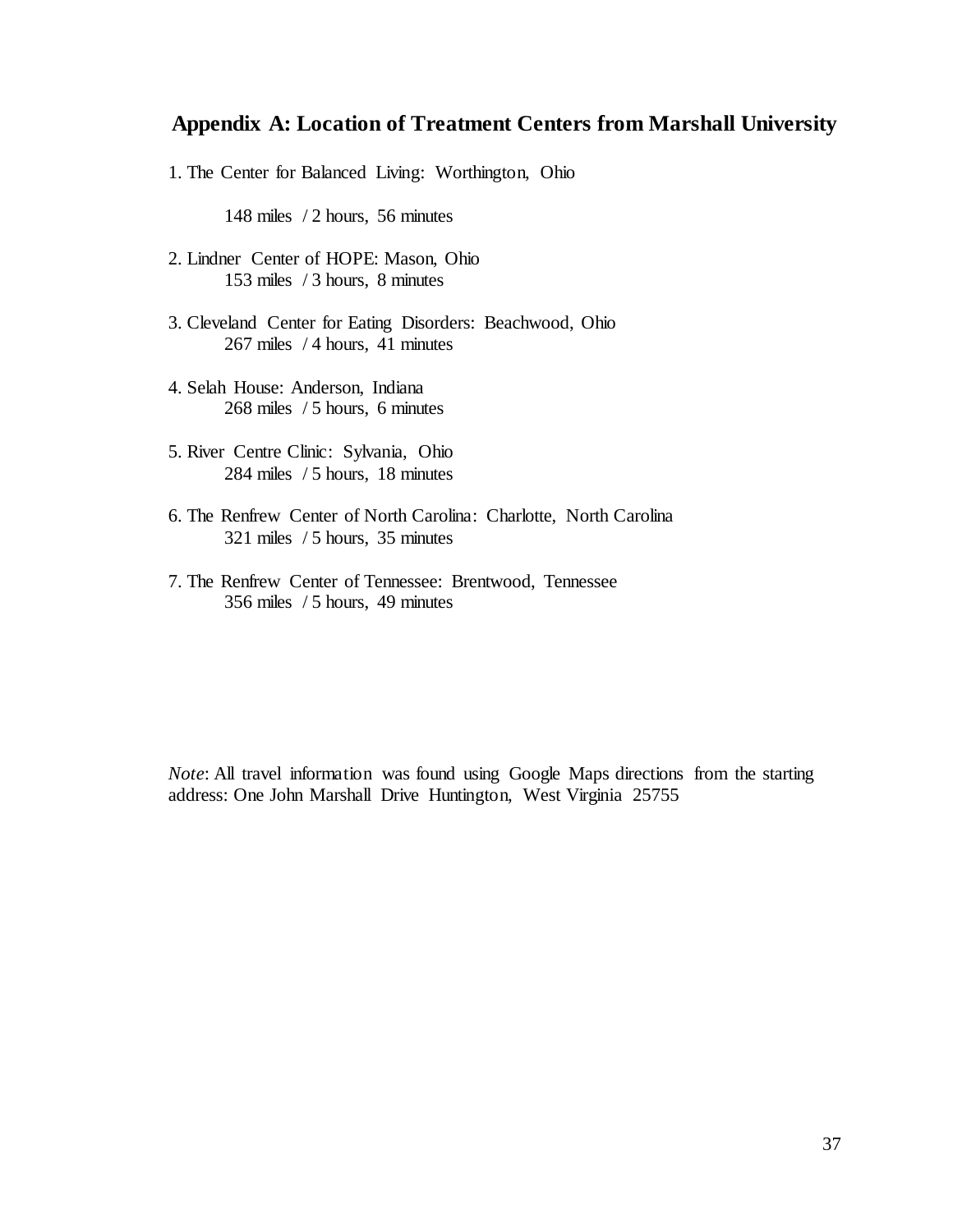## <span id="page-44-0"></span>**Appendix B: River Centre Clinic Adult Partial Hospitalization Daily Schedule Example**

- 11:30 a.m.: Weigh-in and lunch preparation
- 12:00 p.m.: Supervised meal
- 1:00 p.m.: Group (either psycho-educational or psychotherapy)
- 2:30 p.m.: Break
- 2:45 p.m.: Supervised snack
- 3:15 p.m.: Group (either psycho-educational or psychotherapy)
- 5:00 p.m.: Dinner preparation and supervised meal
- 6:00 p.m.: Post-dinner wrap-up group and activities
- 6:30 p.m.: Program ends (participants move to independent living areas)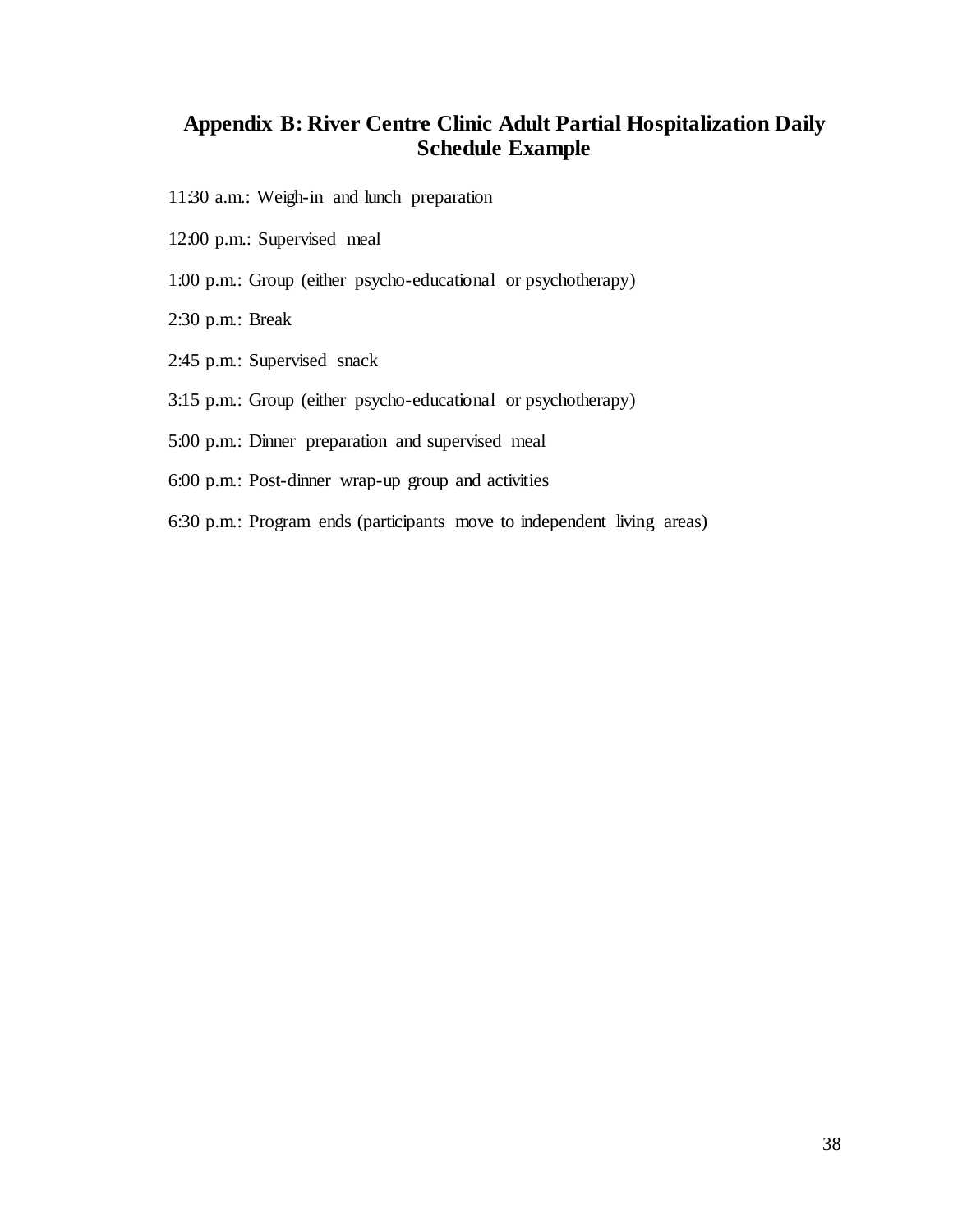# <span id="page-45-0"></span>**Appendix C: The Transtheoretical Model of Change—Description of Key Constructs**

| <b>Constructs</b>                 | Description                                                                                                                                                       |
|-----------------------------------|-------------------------------------------------------------------------------------------------------------------------------------------------------------------|
|                                   |                                                                                                                                                                   |
| <b>Consciousness raising</b>      | Finding and learning new facts, ideas, and tips that<br>support the new behavior change                                                                           |
|                                   |                                                                                                                                                                   |
| <b>Dramatic relief</b>            | Experiencing the negative emotions (fear, anxiety,<br>worry) that go along with unhealthy behavioral risks                                                        |
|                                   |                                                                                                                                                                   |
| <b>Self-reevaluation</b>          | Realizing that the behavior change is an important part<br>of one's identity as a person                                                                          |
|                                   |                                                                                                                                                                   |
| <b>Environmental reevaluation</b> | Realizing the negative impact of the unhealthy behavior<br>or the positive impact of the healthy behavior on one's<br>proximal social and/or physical environment |
|                                   |                                                                                                                                                                   |
| <b>Self-liberation</b>            | Making a firm commitment to change                                                                                                                                |
|                                   |                                                                                                                                                                   |
| <b>Helping relationships</b>      | Seeking and using social support for the healthy<br>behavior change                                                                                               |
|                                   |                                                                                                                                                                   |
| Counterconditioning               | Substitution of healthier alternative behaviors and<br>cognitions for the unhealthy behavior                                                                      |
|                                   |                                                                                                                                                                   |
| <b>Reinforcement management</b>   | Increasing the rewards for the positive behavior change<br>and decreasing the rewards of the unhealthy behavior                                                   |
|                                   |                                                                                                                                                                   |
| Stimulus control                  | Removing reminders or cues to engage in the unhealthy<br>behavior and adding cues or reminders to engage in the<br>healthy behavior                               |
|                                   |                                                                                                                                                                   |
| <b>Social liberation</b>          | Realizing that the social norms are changing in the<br>direction of supporting the healthy behavior change                                                        |
|                                   |                                                                                                                                                                   |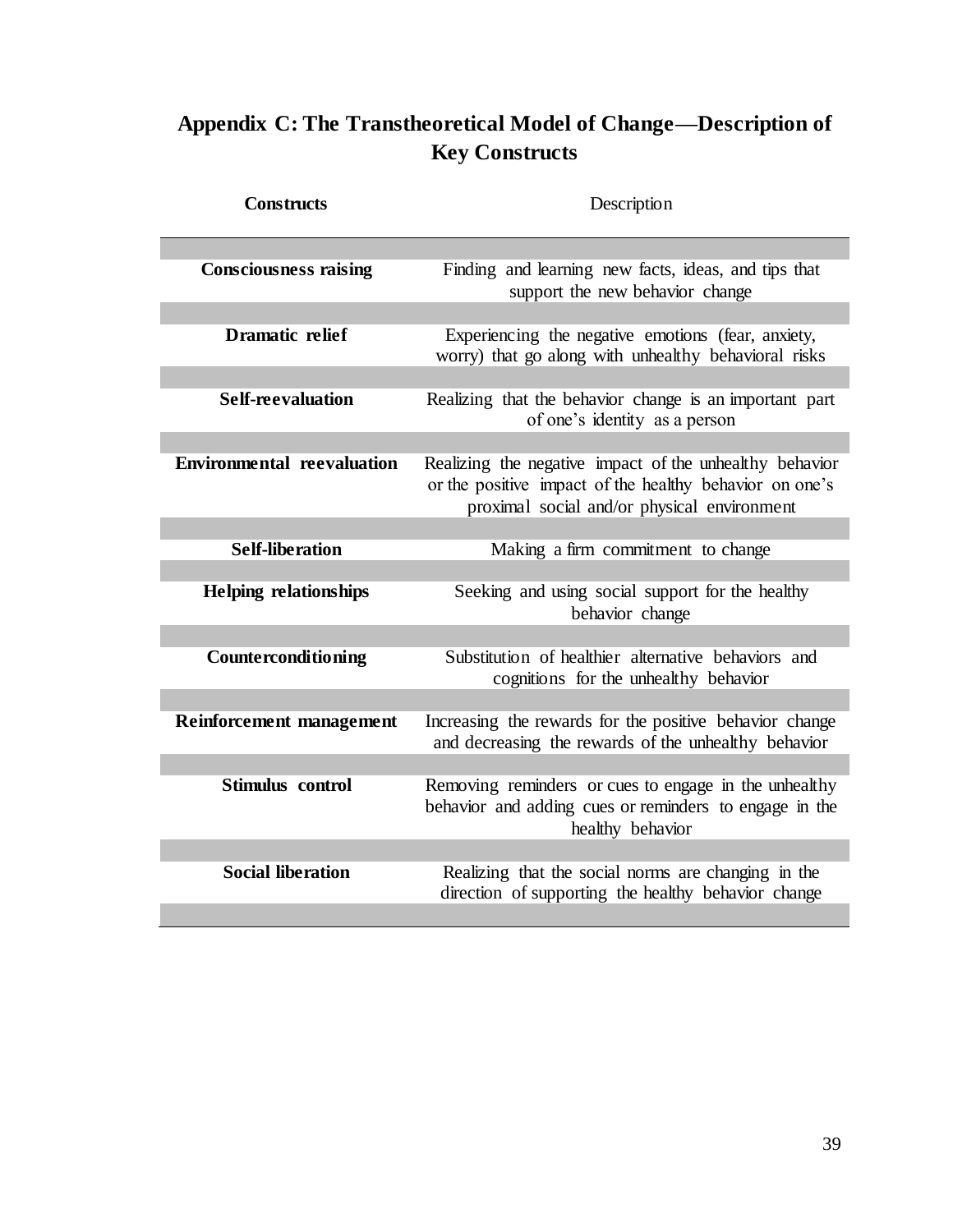<span id="page-46-0"></span>

| Appendix D: The Transtheoretical Model of Change—Application of |  |
|-----------------------------------------------------------------|--|
| <b>Communication to Collaborative Approach</b>                  |  |

| <b>Phase</b>                      | <b>Role of Communication</b>                                                                 |
|-----------------------------------|----------------------------------------------------------------------------------------------|
|                                   |                                                                                              |
| <b>Consciousness raising</b>      | Increasing health literacy through health<br>campaigns, testimonials, posters                |
| <b>Dramatic relief</b>            | Opening the door for communication,<br>Capturing raw, subconscious thoughts                  |
| <b>Self-reevaluation</b>          | Provoking insightful, introspective thinking,<br>Shaping identity separate from illness      |
| <b>Environmental reevaluation</b> | Incorporating dialogue from loved ones and<br>peers, Acknowledging progress                  |
|                                   |                                                                                              |
| <b>Self-liberation</b>            | Creating a level of accountability in the<br>recovery process                                |
|                                   |                                                                                              |
| <b>Helping relationships</b>      | Reaffirming recovery as the right decision,<br>Offering encouragement and support            |
|                                   |                                                                                              |
| Counterconditioning               | Making healthier behavior alternatives<br>accessible and well-known                          |
|                                   |                                                                                              |
| <b>Reinforcement management</b>   | Reiterating the benefits of healthier behavior<br>alternatives, Praising success             |
|                                   |                                                                                              |
| Stimulus control                  | Censoring environment for triggers, Utilizing<br>recovery resources like books, affirmations |
|                                   |                                                                                              |
| <b>Social liberation</b>          | Embracing recovery, Reinvesting energy into<br>the process as support for others             |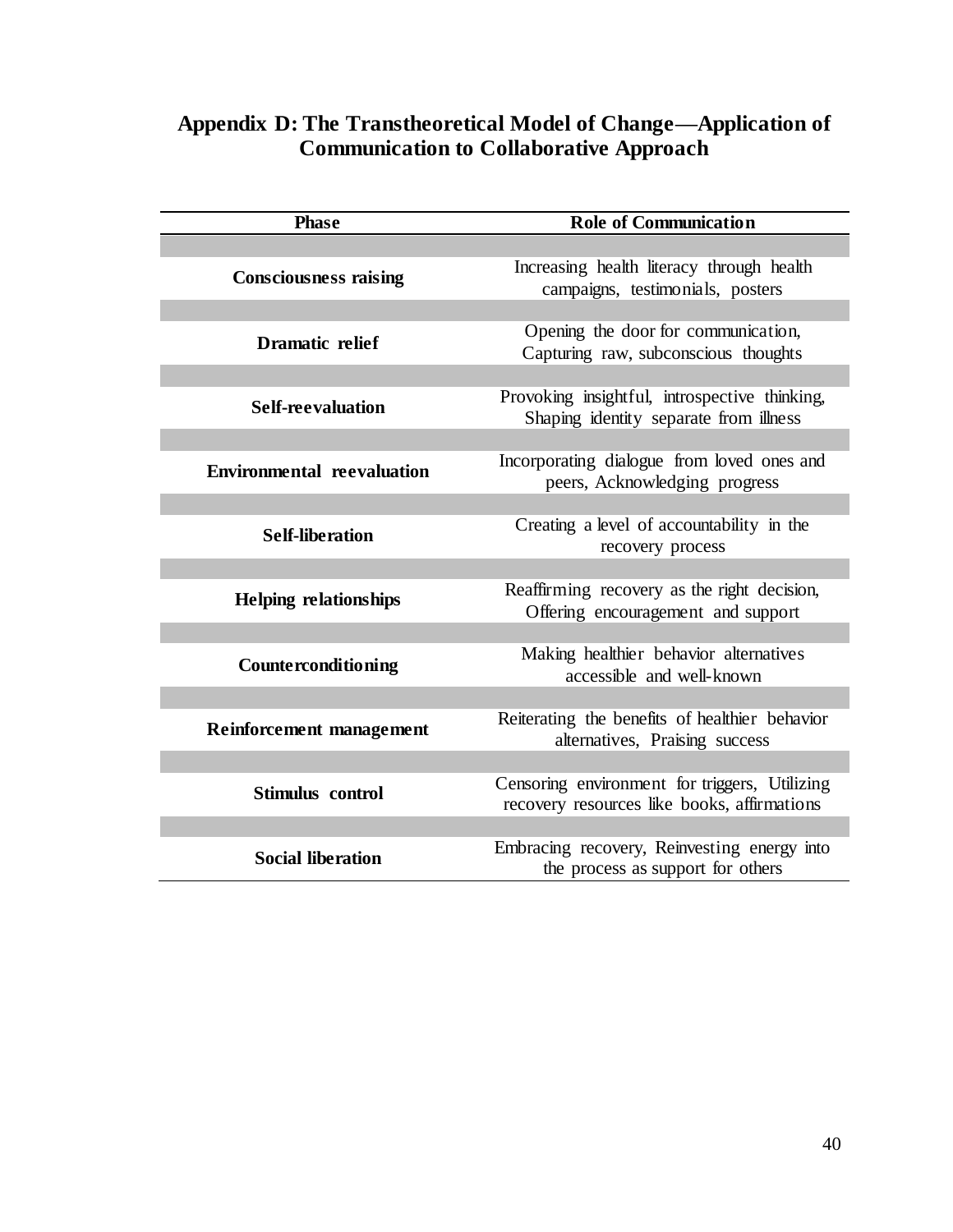## <span id="page-47-0"></span>**Appendix E: The Transtheoretical Model of Change—Processes of Change That Mediate Progression Between the Stages of Change**

|                  | Precontemplation                                                             | <b>Contemplation</b> | <b>Preparation</b> | <b>Action</b>       | <b>Maintenance</b>                                                                                                |
|------------------|------------------------------------------------------------------------------|----------------------|--------------------|---------------------|-------------------------------------------------------------------------------------------------------------------|
| <b>Processes</b> | Consciousness<br>raising<br>Dramatic relief<br>Environmental<br>reevaluation |                      |                    |                     |                                                                                                                   |
|                  |                                                                              | Self-reevaluation    |                    |                     |                                                                                                                   |
|                  |                                                                              |                      |                    | Self-<br>liberation |                                                                                                                   |
|                  |                                                                              |                      |                    |                     | Counter-<br>conditioning<br>Helping<br>relationships<br>Reinforcement<br>management<br><b>Stimulus</b><br>control |

*Note*: Social liberation was omitted due to its unclear relationship to the stages.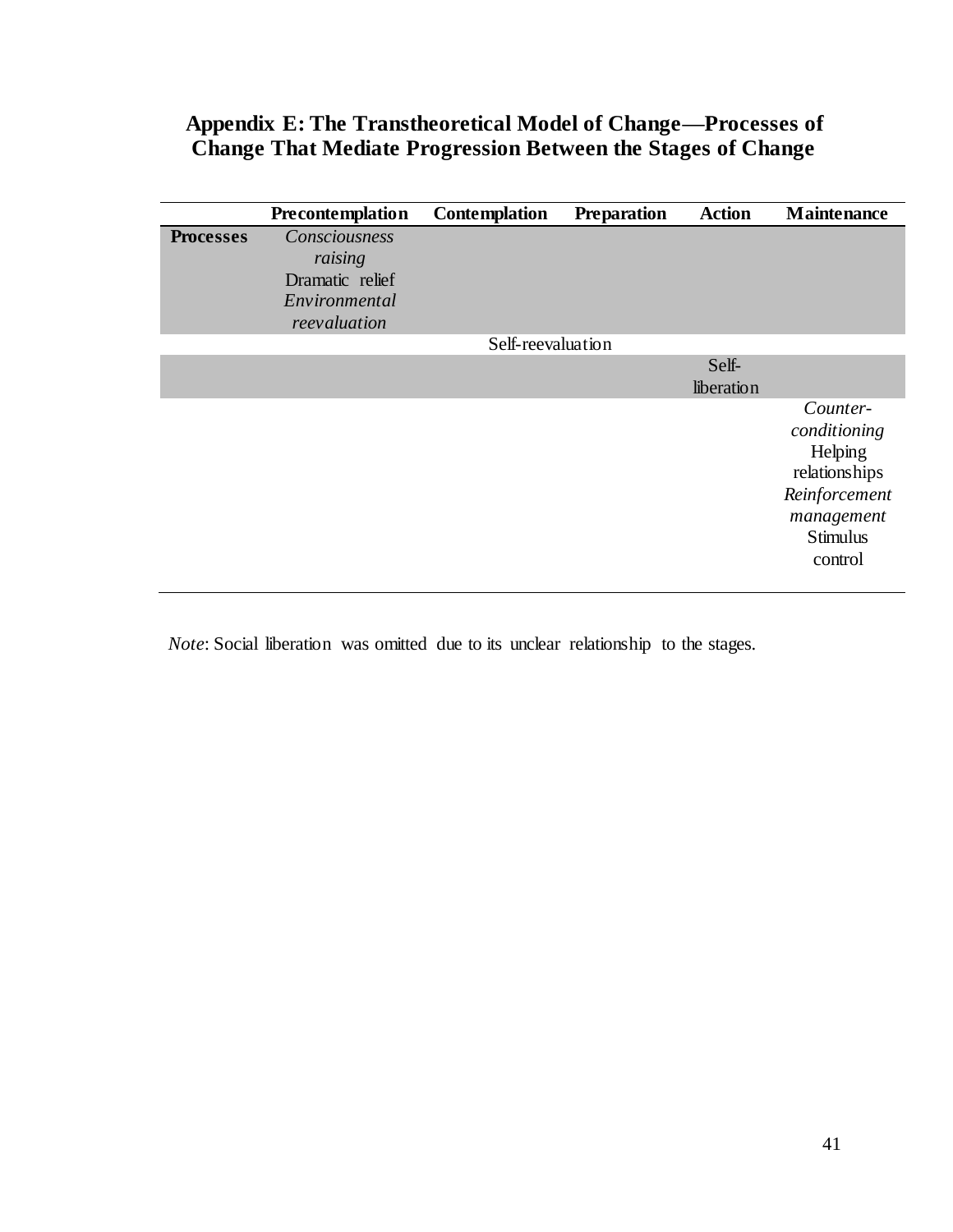#### References

Alderman, L. (2010). Treating eating disorders and paying for it. *The New York Times*. Retrieved January 10, 2012, from

http://www.nytimes.com/2010/12/04/health/04patient.html?pagewanted=all

- American Psychiatric Association. (2000). *Diagnostic and statistical manual of mental disorders* (4th ed., text rev.). Washington, DC: Author.
- Badger, K. & Royse, D. (2010a). Adult burn survivors' views of peer support: A qualitative study. *Social Work in Health Care*, 49: 299-313.
- Badger, K. & Royse, D. (2010b). Helping others heal: Burn survivors and peer support. *Social Work in Health Care*, 49:1-18.
- Basow, S. A., Foran, K. A., & Bookwala, J. (2007). Body objectification, social pressure, and disordered eating behavior in college women: The role of sorority membership. *Psychology Of Women Quarterly*, *31*(4), 394-400.
- Becker, A. E., Arrindell, A., Perloe, A., Fay, K., & Striegel-Moore, R. H. (2010). A qualitative study of perceived social barriers to care for eating disorders: Perspectives from ethnically diverse health care consumers. *International Journal of Eating Disorders*, 43(7), 633-647.
- Bennett, J. (2006). A whole new battle. In *The Daily Beast*. Retrieved January 10, 2012, from http://www.thedailybeast.com/newsweek/2006/11/14/a-whole-newbattle.html
- Blackman, M. (1996). Anorexia nervosa diagnosis and management. In *Medical Scope Monthly*. Retrieved January 30, 2012, from

http://www.help2kids.com/articledatabase/anorexia.htm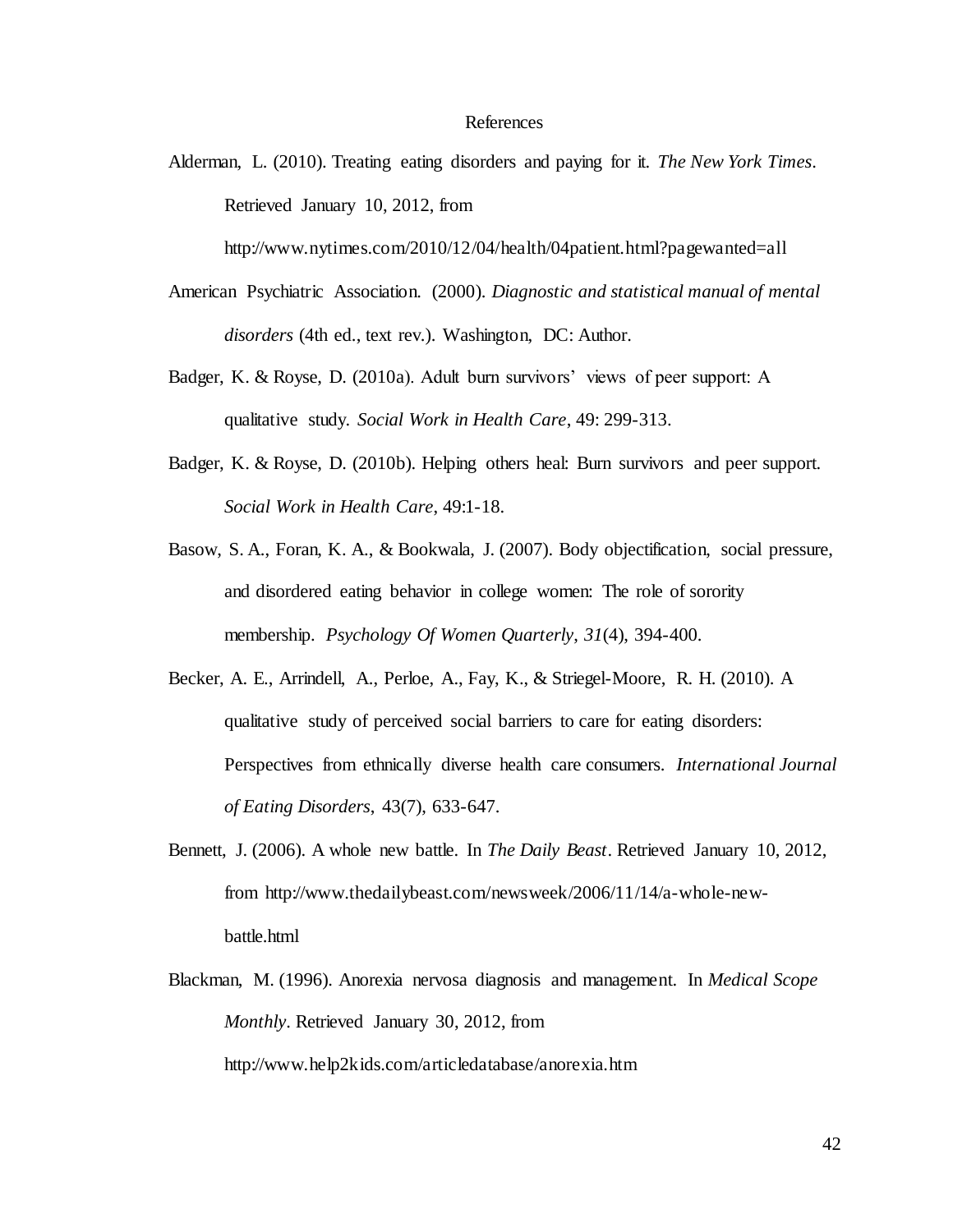- Boisvert, R., Martin, L., Grosek, M., & Claire, A.J. (2008). Effectiveness of a peersupport community in addiction recovery: participation as intervention. *Occupational Therapy International*, 15(4): 205-220.
- Centers for Disease Control and Prevention. (2001). *CDCynergy* 3.0 [CD-ROM]. Atlanta, Georgia: The Centers for Disease Control and Prevention. Available from the Society of Public Health Education.
- Cerel, J., Padgett, J., & Reed Jr., G. (2009). Support groups for suicide survivors: Results of a survey of group leaders. *Suicide and Life-Threatening Behavior*, 39(6), 588- 599.
- Chassler, L. (1998). "Ox hunger": Psychoanalytic explorations of bulimia nervosa. *Clinical Social Work Journal*, *26*(4), 397-412.
- DeCoster, V., & George, L. (2005). An empowerment approach for elders living with diabetes: a pilot study of community-based self-help group—the diabetes club. *Educational Gerontology*, 31: 699-713.
- Eivors, A., Button, E., Warner, S., & Turner, K. (2003). Understanding the experience of drop-out from treatment for anorexia nervosa. *European Eating Disorders Review*, 11(2), 90-107.
- Elliott, J. (2010). Fathers, daughters, and anorexia nervosa. *Perspectives in Psychiatric Care*, 46(1), 37-47.
- Gísladóttir, M. & Svavardóttir, E.K. (2011). Educational and support intervention to help families assist in the recovery of relatives with eating disorders. *Journal of Psychiatric and Mental Health Nursing*, 18, 122-130.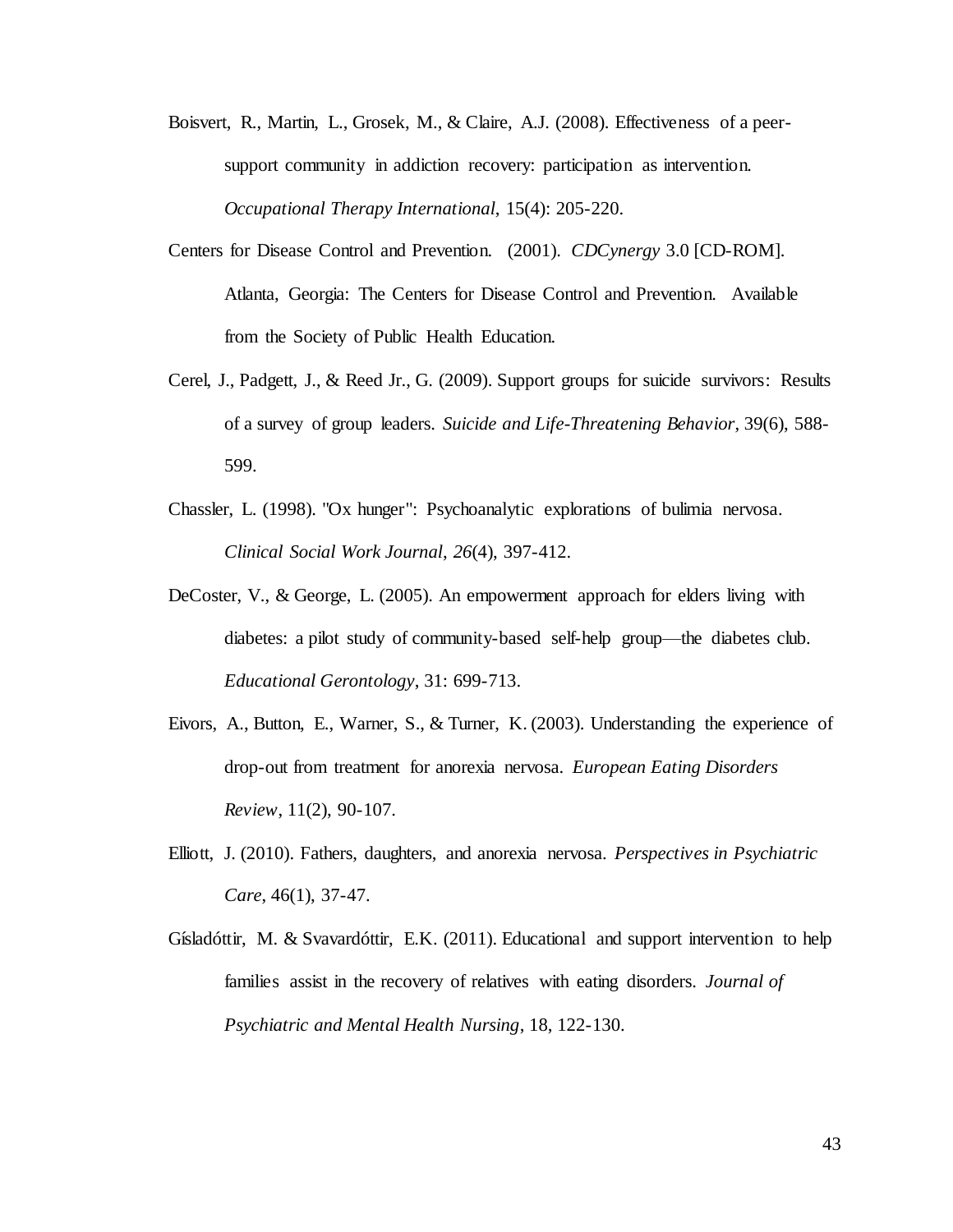- Glanz, K., Rimer, B., & Viswanath, K. (2008). *Health behavior and health education: Theory, research, and practice* (4th ed.). San Francisco, CA: Jossey-Bass.
- Grande, G.E., Myers, L.B., & Sutton, S.R. (2006). How do patients who participate in cancer support groups differ from those who do not? *Psycho-Oncology*, 15, 321- 334.
- Granek, L. (2007). "You're a whole lot of person"-understanding the journey through anorexia to recovery: A qualitative study. *Humanistic Psychologist*, 35(4), 363- 385.
- Gray, K. (2009). Children of the mountains struggle to survive. In *ABC 20/20*. Retrieved January 30, 2012, from

http://abcnews.go.com/2020/story?id=6865077#.T7KMdcUuOuJ

- Gürze Books. (2005). Factors that affect completion of inpatient treatment for AN. In *Eating Disorders Review*. Retrieved January 30, 2012, from http://www.eatingdisordersreview.com/nl/nl\_edr\_16\_2\_6.html
- Gürze Books. (2009). Admission criteria for AN patients vary widely. In *Eating Disorders Review*. Retrieved January 30, 2012, from http://www.eatingdisordersreview.com/nl/nl\_edr\_20\_1\_7.html
- Hartmann, A., Zeeck, A., & Barrett, M. S. (2010). Interpersonal problems in eating disorders. *International Journal Of Eating Disorders*, 43(7), 619-627.
- Hartnett, C. (2011). Weight is just a number. In *The Cavalier Daily*. Retrieved January 10, 2012, from http://www.cavalierdaily.com/2011/11/02/weight-is-just-anumber/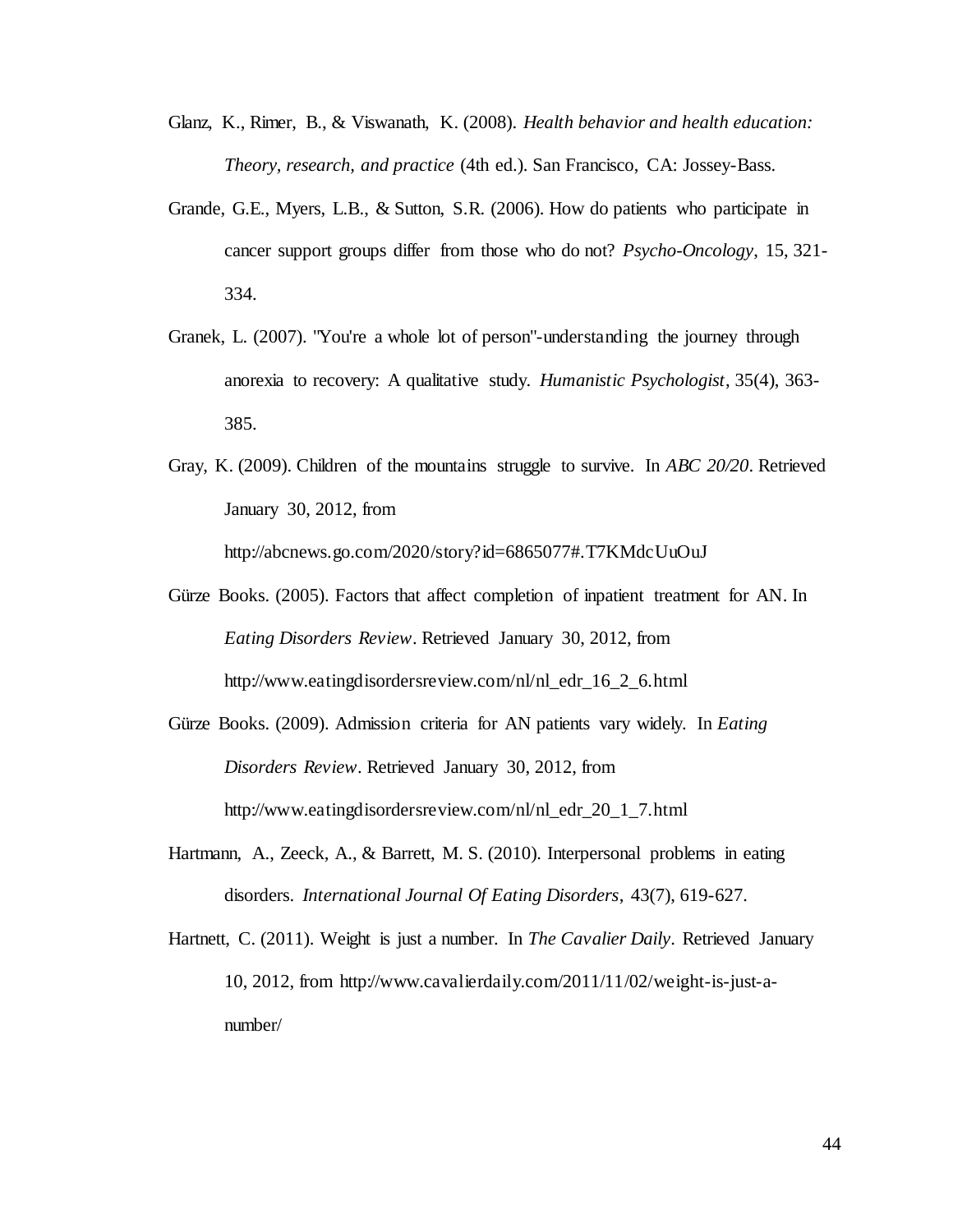- Hendryx, M. (2008). Mental health professional shortage areas in rural Appalachia. *The Journal of Rural Health*, 24(2): 179-182.
- Humphreys, K. (2000). Community narratives and personal stories in Alcoholics Anonymous. *Journal of Community Psychology*, 28(5), 495-506.
- Hutchinson, C. (2010). Eating disorders strike younger and younger. In *ABC News*. Retrieved January 30, 2012, from http://abcnews.go.com/Health/Wellness/eatingdisorders-prevelant-kids-twelve/story?id=12238077#.T7KEzMUuOuJ
- Jones, A., Evans, M., Bamford, B., Ford, H. (2008). Exploring quality of life for eatingdisordered patients. *European Eating Disorders Review*, 16, 276-286.
- Katz, N., Lazer, D., Arrow, H., & Contractor, N. (2004). Network theory and small groups. *Small Group Research*, *35*(3), 307-332.
- Kelly, J.F., Magill, M., & Stout, R.L. (2009). How do people recover from alcohol dependence? A systematic review of the research on mechanisms of behavior change in Alcoholics Anonymous. *Addiction Research and Theory*, 17(3), 236- 259.
- Koerner, B. I. (2010). Secret of AA: After 75 years, we don't know how it works. *Wired* Magazine. Retrieved November 18, 2011, from http://www.wired.com/magazine/2010/06/ff\_alcoholics\_anonymous/all/1
- Krauth, C., Buser, K., Vogel, H. (2002). How high are the costs of eating disorders anorexia nervosa and bulimia nervosa—for German society? *European Journal of Health Economics*, 3, 244-250.
- Lamoureux, M., & Bottorff, J. (2005). 'Becoming the real me': recovering from anorexia nervosa. *Health Care for Women International*, 26: 170-188.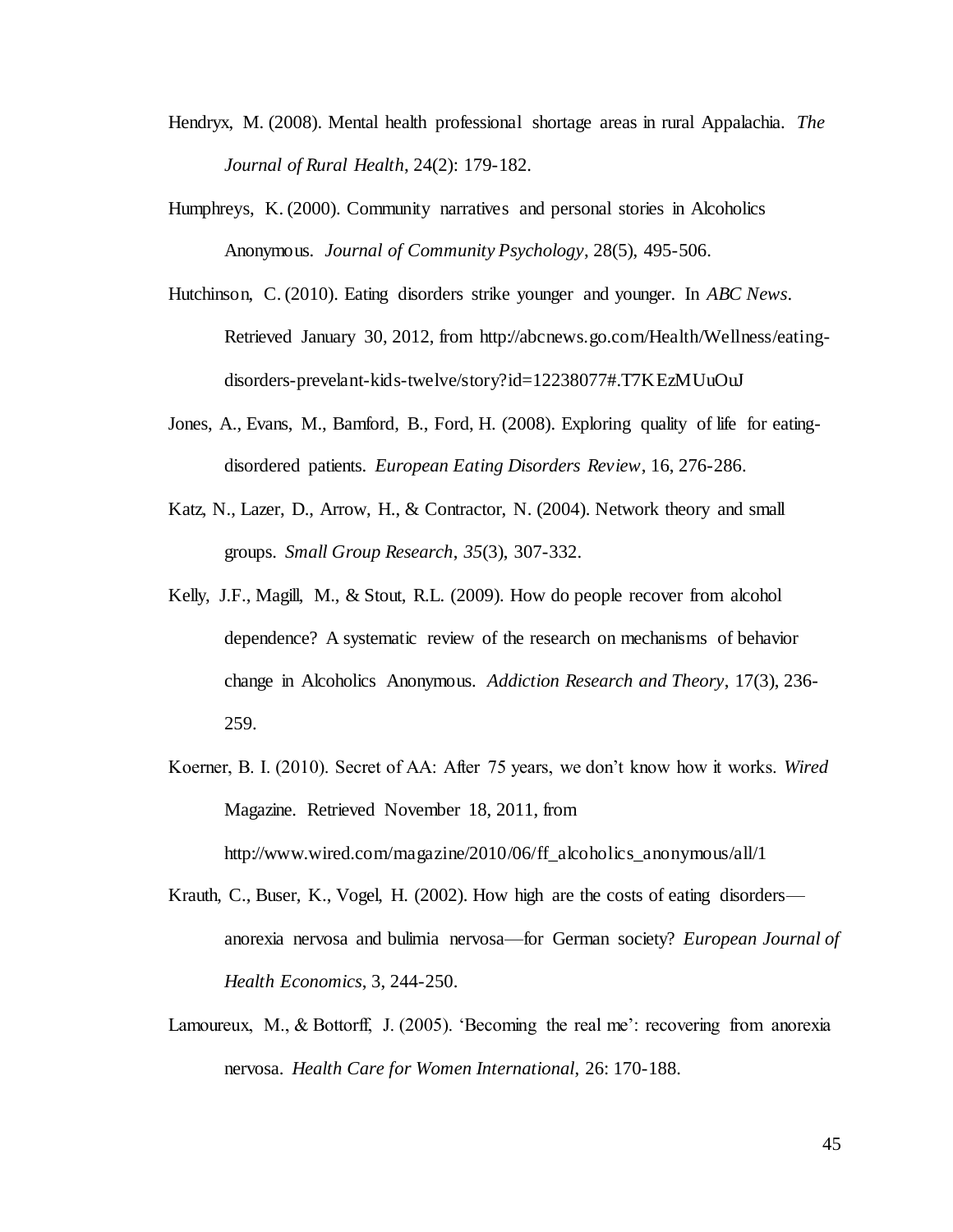- Malson, H., Bailey, L., Clarke, S., Treasure, J., Anderson, G., & Kohn, M. (2011). Un/imaginable future selves: A discourse analysis of in-patients' talk about recovery from an 'eating disorder.'. *European Eating Disorders Review*, 19(1), 25- 36.
- Mayo Clinic Staff. (2012). Complications. In *Anorexia nervosa*. Retrieved April 22, 2012, from http://www.mayoclinic.com/health/anorexia/DS00606/DSECTION= complications
- Mayo Clinic Staff. (2012). Complications. In *Bulimia nervosa*. Retrieved April 22, 2012, from

http://www.mayoclinic.com/health/bulimia/DS00607/DSECTION=complications

- Mond, J., Robertson-Smith, G., Vetere, A. (2006). Stigma and eating disorders: is there evidence of negative attitudes towards anorexia nervosa among women in the community? *Journal of Mental Health*, 15(5): 519-532.
- Napierski-Prancl, M. (2008). Eating Disorders. In D. Carr, R. Crosnoe, M. Hughes, & A. Pienta (Eds.), *Encyclopedia of the Life Course and Human Development* (pp. 151- 153). New York, NY: Macmillan Reference USA. Retrieved October 23, 2011, from Gale Cengage.
- The National Association of Anorexia Nervosa and Associated Disorders. (n.d.). Eating Disorder Statistics. In *About Eating Disorders*. Retrieved from http://www.anad.org/get-information/about-eating-disorders/eating-disordersstatistics/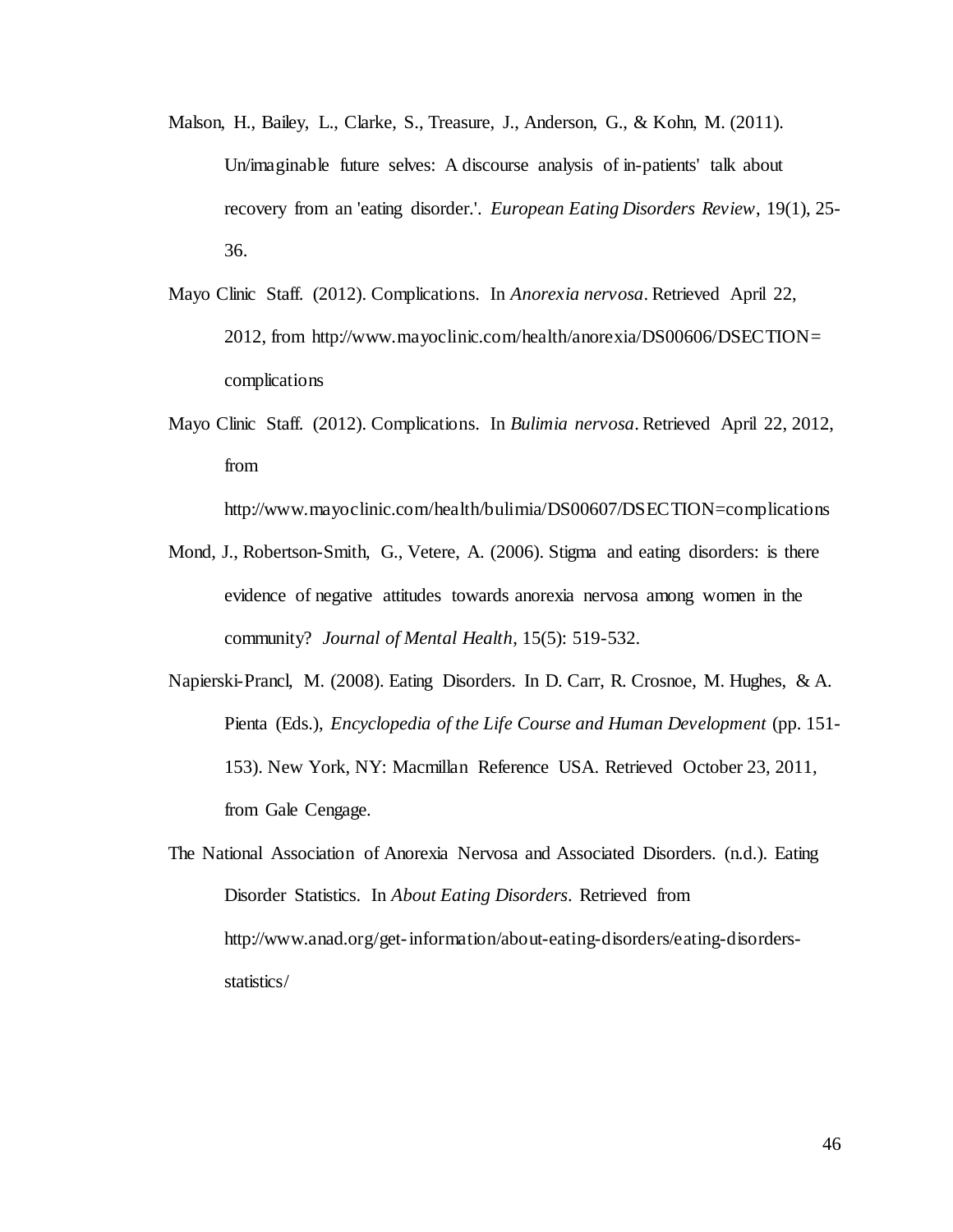- The National Eating Disorder Association. (2006). National Eating Disorders Association announces results of eating disorders poll on college campuses across the nation. In *Press Releases*. Retrieved November 5, 2011, from http://www.nationaleatingdisorders.org
- The National Eating Disorder Association. (2011). Securing eating disorders treatment: ammunition for arguments with third parties. In *Eating Disorders Information*. Retrieved from http://www.nationaleatingdisorders.org/uploads/file/informationresources/TK%20Securing%20ED%20Treatment.pdf
- Newton, M., Boblin, S., Brown, B., & Ciliska, D. (2006). Understanding intimacy for women with anorexia nervosa: a phenomenological approach. *European Eating Disorders Review*, *14*(1), 43-53.
- Nordbø, R. S., Espeset, E. S., Gulliksen, K. S., Skårderud, F., & Holte, A. (2006). The meaning of self-starvation: Qualitative study of patients' perception of anorexia nervosa. *International Journal of Eating Disorders*, 39(7), 556-564.
- Office of Institutional Research and Planning. (2012). Student Enrollment by Student Level and Residency. In *Marshall University Student Data Book* (Fall 2011 ed.). Huntington, WV: Marshall University. Retrieved April 22, 2012, from http://www.marshall.edu/irp/Databook/databook2011.pdf
- Parham, E. S., Lennon, J., & Kolosi, M. (2001). Do all college students have eating disorders? *Healthy Weight Journal*, 36-41.
- Perron, B., Grahovac, I., Uppal, J., Granillo, M.T., Shutter, J., & Porter, C. (2011). Supporting students in recovery on college campuses: opportunities for student affairs professionals. *Journal of Student Affairs Research Practice*, 48(1):47-64.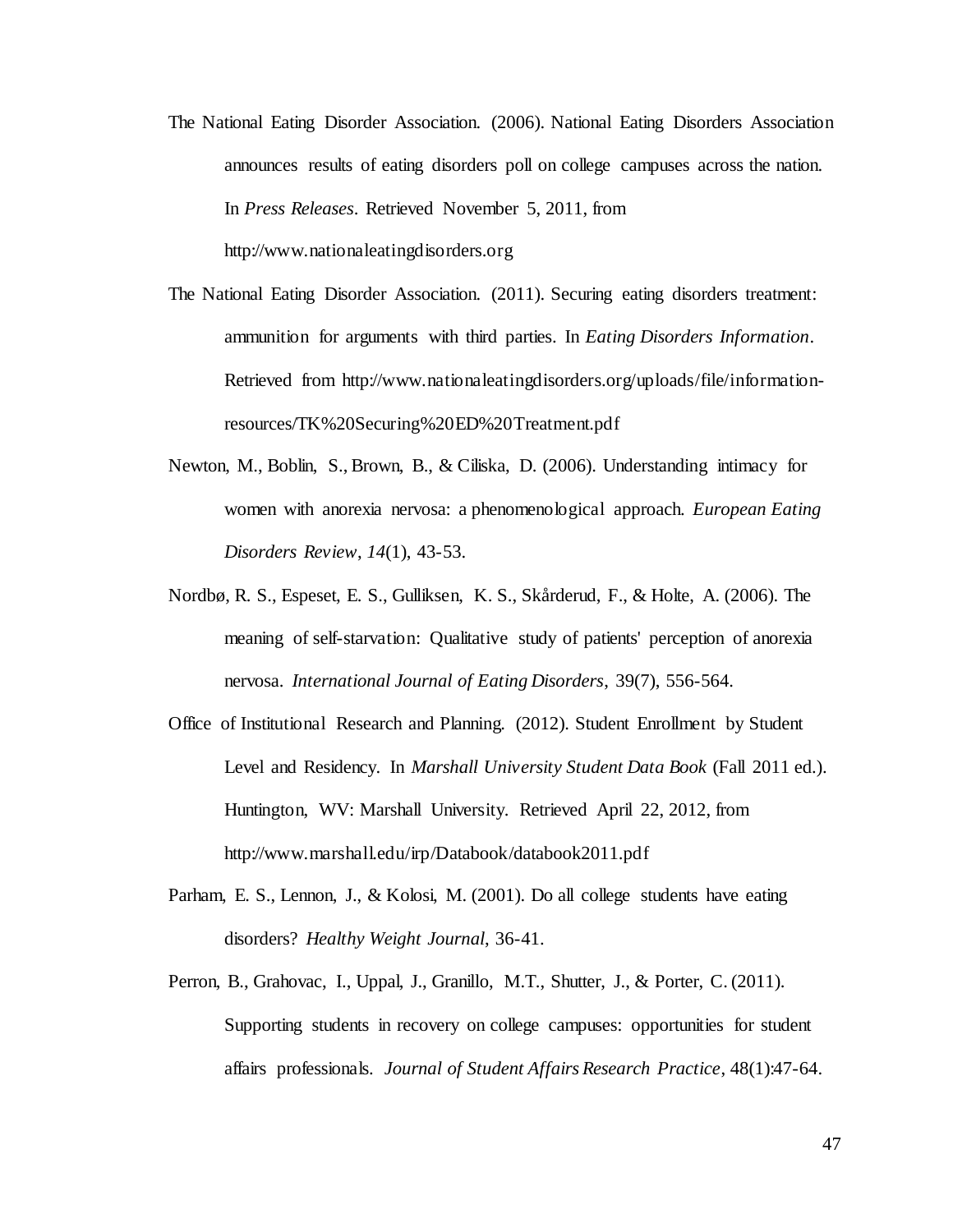- Power, A.K. (2010). Paving the road to mental health recovery. *Psychiatry*, 73(2): 114- 117.
- Prescott, M., & Le Poire, B. (2002). Eating disorders and mother–daughter communication: A test of inconsistent nurturing as control theory. *The Journal of Family Communication*, 59–78.
- Schaefer, J. (2004). *Life without ed: How one woman declared independence from her eating disorder and how you can too*. New York, NY: McGraw Hill.
- Siegel, M., Brisman, J., & Weinshel, M. (1997). *Surviving an eating disorder: Strategies for family and friends* (2nd ed.). New York, NY: HarperPerennial.
- Stewart, M.C., Schiavo, S., Herzog, D., & Franko, D. (2008) Stereotypes, prejudice and discrimination of women with anorexia nervosa. *European Eating Disorders Review*, 16, 311-318.
- Taylor, K. (Ed.). (2008). *Going hungry: writers on desire, self-denial, and overcoming anorexia* (p. 265). New York, NY: Anchor Books.
- Toro, A. & Sherwood, E. (1998) Anorexia nervosa. [PowerPoint slides]. Retrieved from Houghton College website

https://campus.houghton.edu/orgs/psychology/ATanorexia/anorexia.PPT

The high cost of eating disorders. (2003). *BBC News*. Retrieved January 10, 2012, from http://news.bbc.co.uk/2/hi/health/2710717.stm

United Health Foundation. (2010). West virginia. In *America's Health Rankings*. Retrieved October 17, 2012, from http://www.americashealthrankings.org/WV/2010